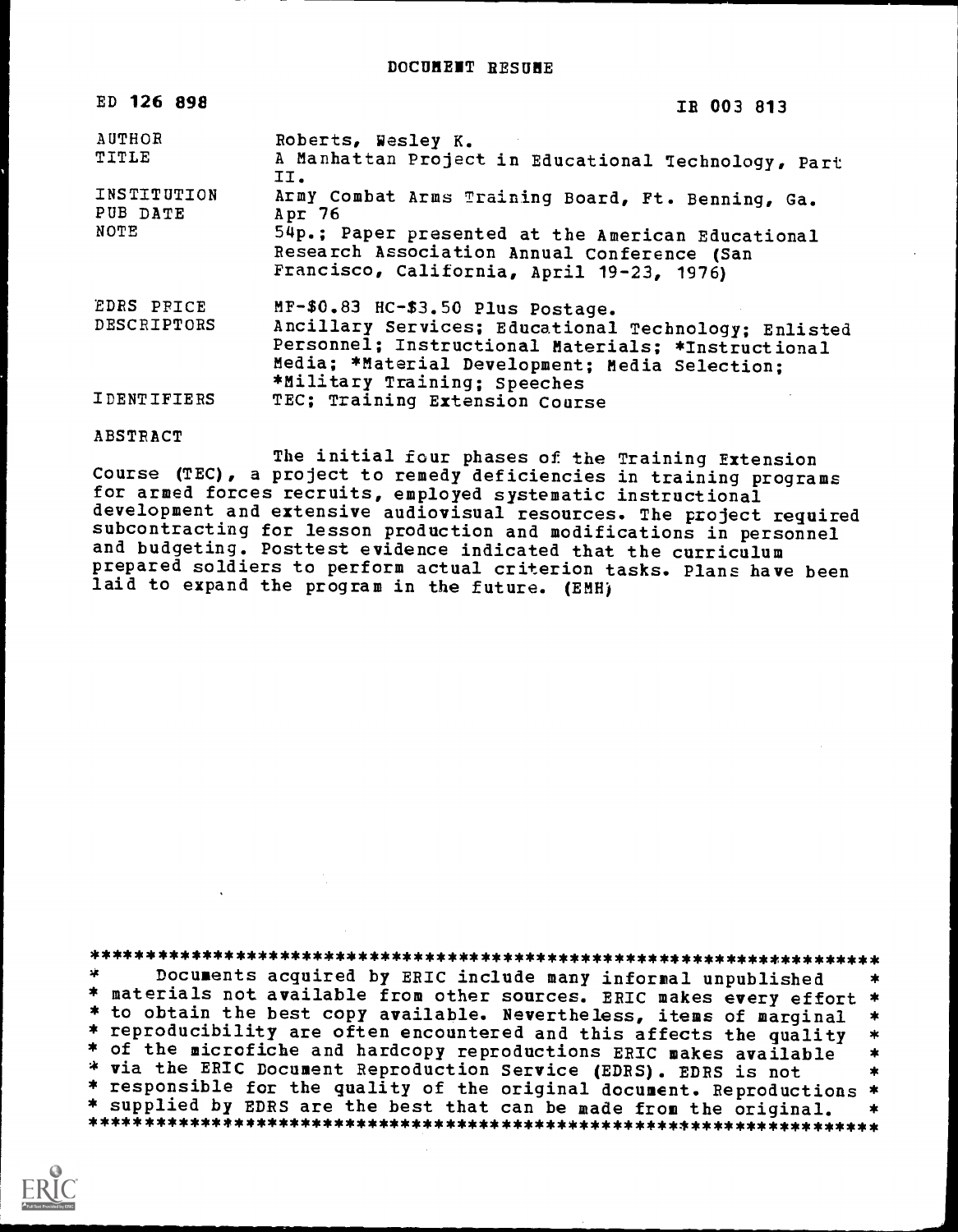$\frac{1}{6}$ 

 $8$ 



WESLEY K. ROBERTS US ARMY COMBAT ARMS TRAINING BOARD FORT BENNING, GEORGIA 31905

> U S DEPARTMENT OF HEALTH, EDUCATION & WELFARE<br>NATIONAL INSTITUTE OF<br>EDUCATION

THIS DOCUMENT HAS BEEN REPRO-DUCED EXACTLY AS RECEIVED FROM THE PERSON OR ORGANIZATION ORIGIN-ATING IT POINTS OF VIEW OR OPINIONS STATED DO NOT NECESSARILY REPRE-SENT OFFICIAL NATIONAL INSTITUTE OF EDUCAT ON POSITION DR POLICY

PAPER PRESENTED AT THE ANNUAL MEETING OF THE AMERICAN EDUCATIONAL RESEARCH ASSOCIATION APRIL, 1976, SAN FRANCISCO, CALIFORNIA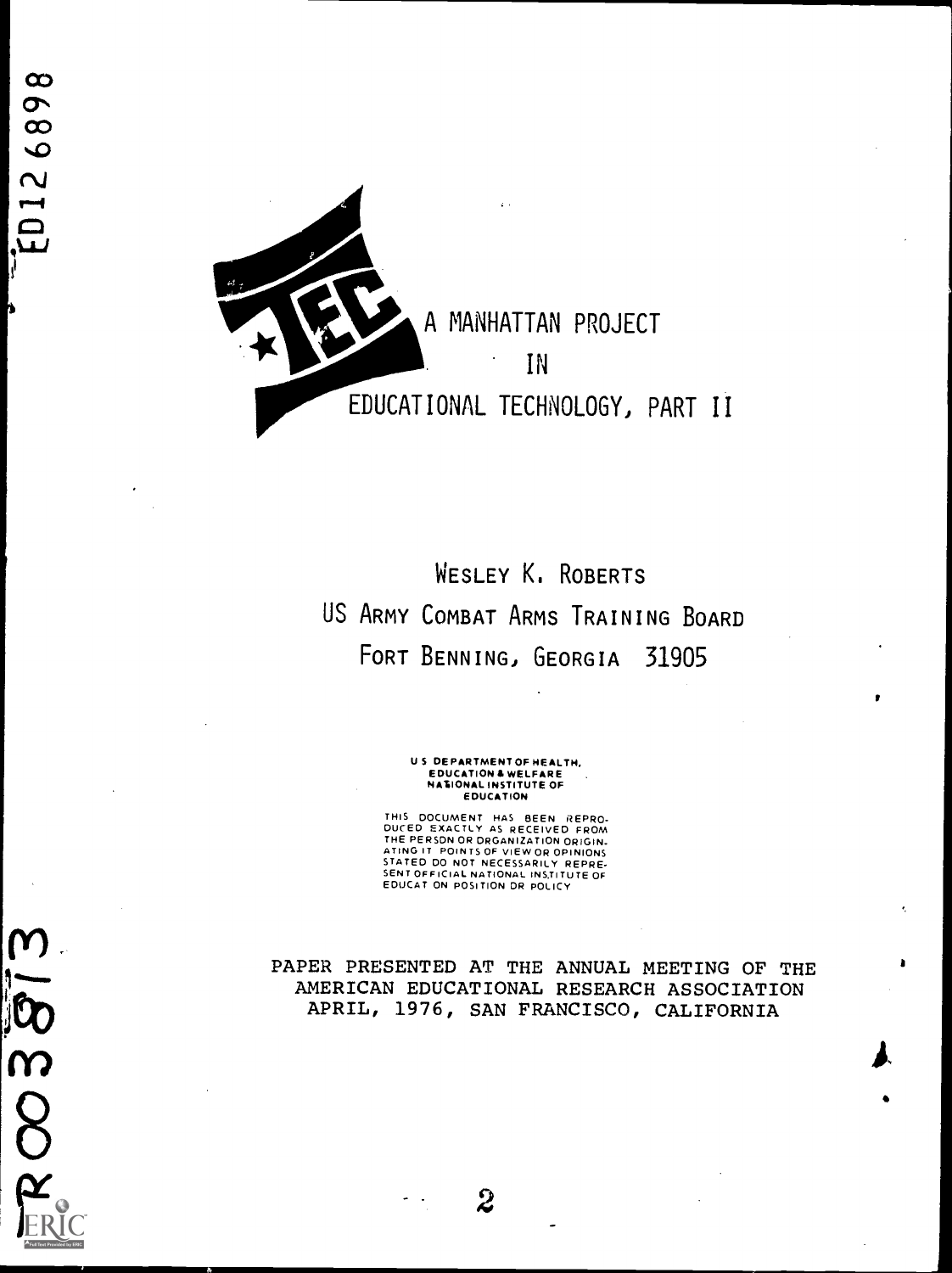TEC: A Manhattan Project in Educational Technology, Part II

#### WESLEY K. ROBERTS

US Army Combat Arms Training Board

In any field of study, significant achievements are constantly emerging, yet their impact is often sporadic. More than one technology has considerably improved human effectiveness as the result of a singular substantial effort. However, few communities, organizations, or institutions have the wherewithal to initiate large scale projects having immediate and long term impact on a technology; apply state-of-the-art techniques; aggregate the efforts of a variety of interests, agencies, and organizations; or have access to a wide representation of project output recipients to validate the usefulness of the product before it is implemented for use by others.

The US Army has historically been a catalyst for rapid advancement of a technology for the purpose of meeting both immediate and long range objectives. One of these catalyst programs was known as the "Manhattan Project". Anyone familiar with the outcomes of that effort knows of the

A special note of thanks goes to Charleen Massey for many hours of assistance on this paper.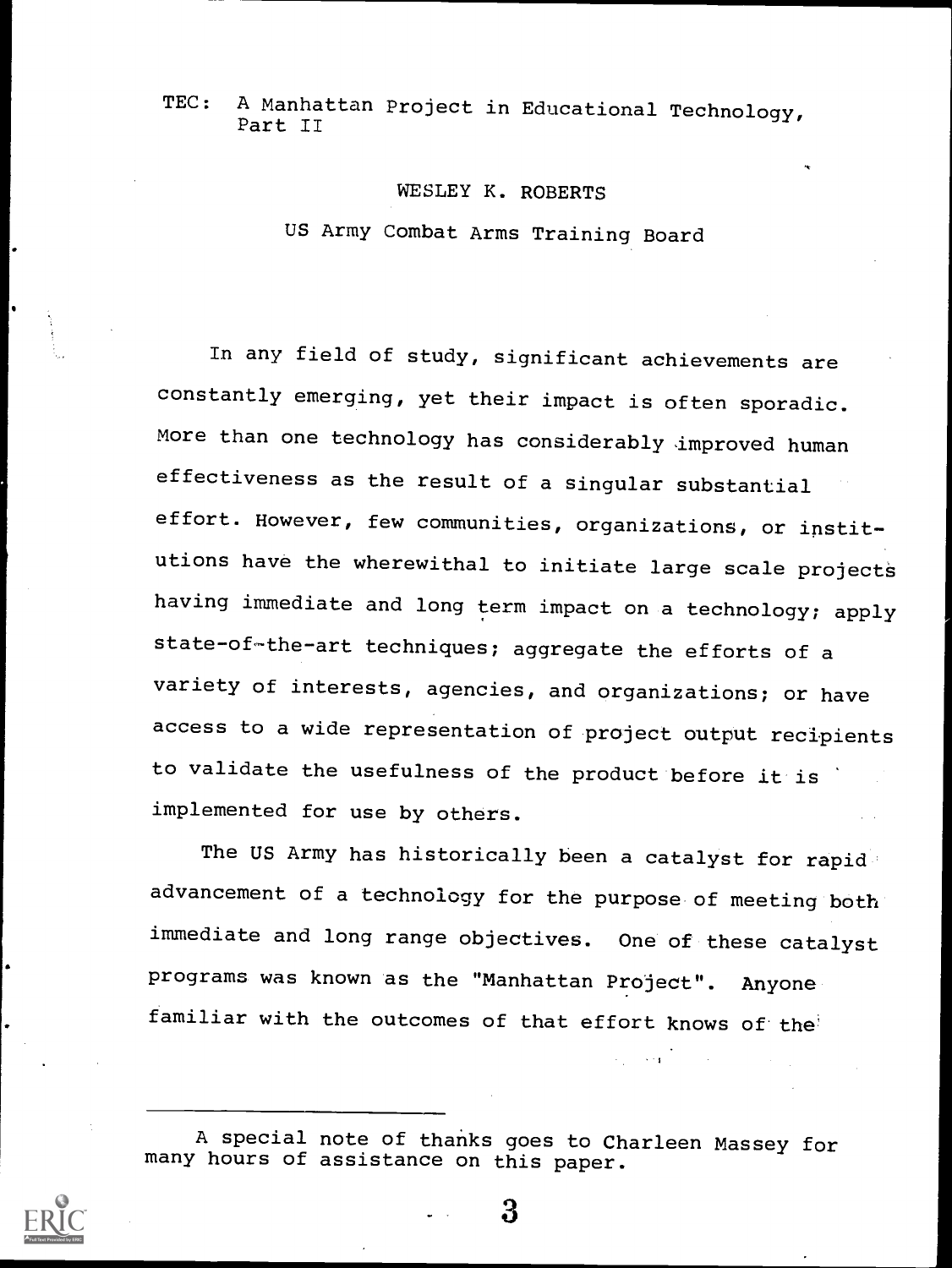devastating results that atomic warheads had, both immediately and permanently. Nonetheless, the Manhattan Project achieved considerable advancement for nuclear technology, much to the despondency of its opponents and to the gratification of its proponents.

In August 1971, the Army began another project, not so bold as the one begun during World War II, yet one that has served as a catalyst to rapidly advance the field of educational technology, even to the degree of being coined as a "Manhattan Project in Educational Technology" (Roberts, Lawson, and Neal, 1976). This project is called the Training Extension Course, or more popularly, by its acronym, TEC.

#### The Evolution of TEC

The TEC project began as a result of a study directed by the US Army Chief of Staff, aimed at identifying problems leading to ineffective soldiering, and to offer some possible courses of action for solution. The group tasked to complete this study became known as the Board for Dynamic Training. It was formed at Fort Benning, Georgia in 1971 and was terminated during the early months of 1972 as its functional successor, the US Army Combat Arms Training Board, was constituted.

2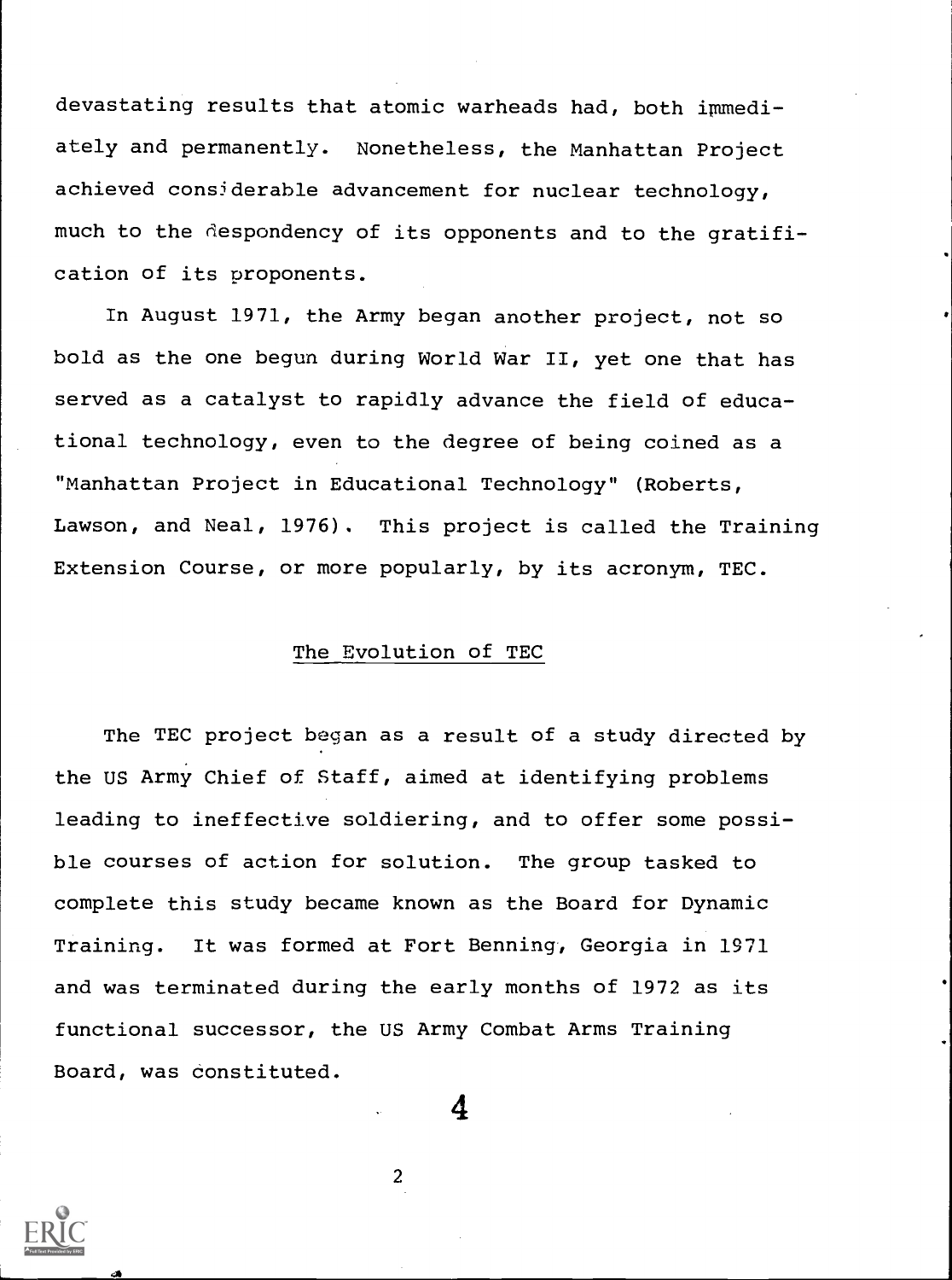The Board for Dynamic Training began its mission using both a system and systems analysis (cf. Kaufman, 1972). <sup>A</sup> system analysis identified Army-wide problems. Once isolated into generic categories, a systems approach was employed to isolate needs.

Identified needs included a requirement to improve training Army-wide (including Reserve Component units) from the standpoint of both technical and tactical proficiency (cit. Report of the Board for Dynamic Training, 1971).

Applying both logic and a great deal of cost-effectiveness insight to the identified gap between what training was being provided and what was desired resulted in a course of action to provide prepackaged, self-instructional training to soldiers, wherever they happen to be, but primarily to those in tactical units.

Ergo, the beginning of a project that would possibly serve as the catalyst that would liken the rapid advancement of educational technology to that of nuclear technology growth ensuing from the Manhattan Próject of World War II.

## An Overview of the First Four Phases of TEC

The TEC project was initially directed at resolving training deficiencies found in Army units for soldiers



å

3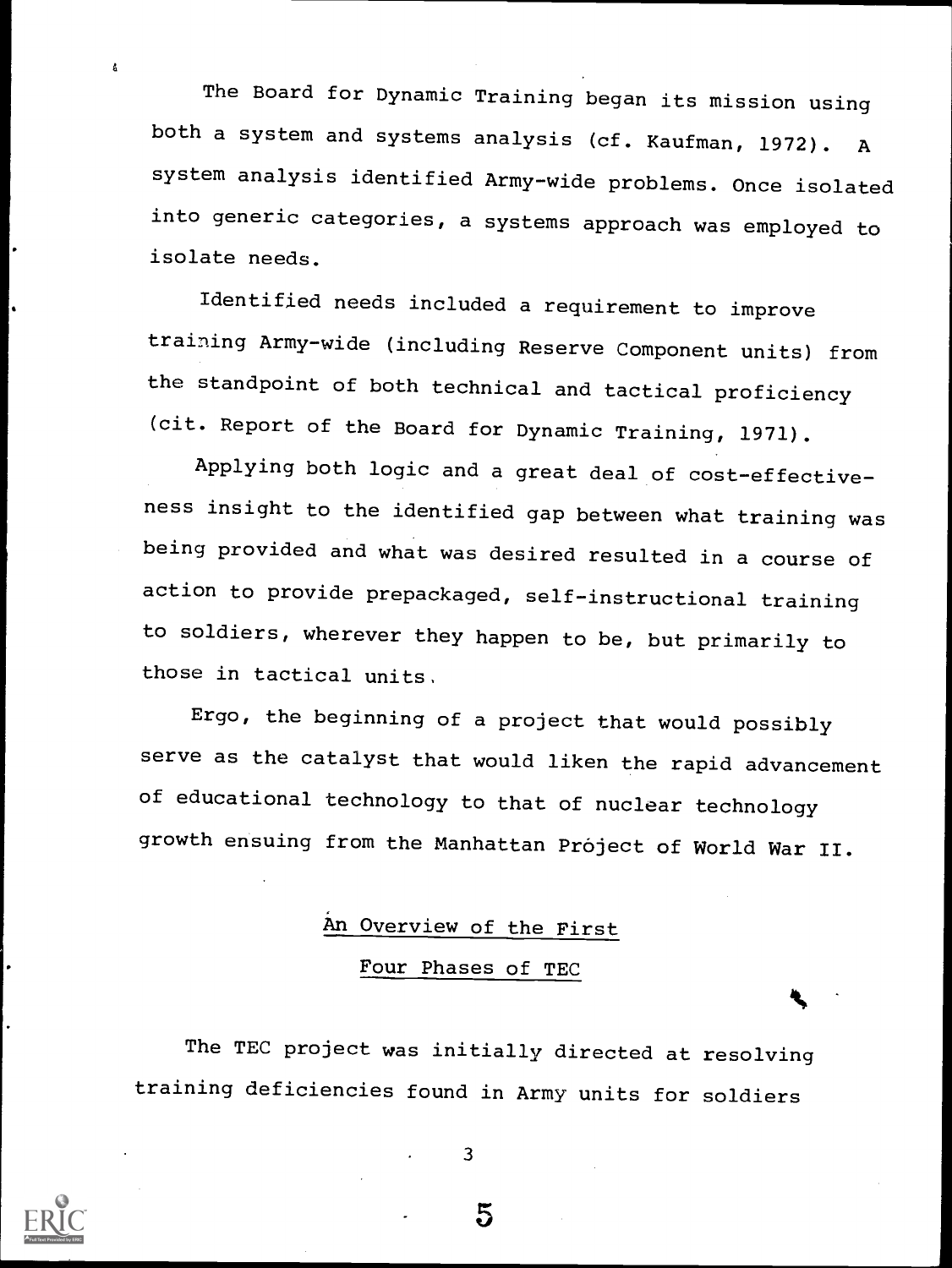serving in the Air Defense Artillery, Armor, Field Artillery, and Infantry branches. In order to isolate tasks that require training in the job environment (i.e. initial, refresher or continuation training), a research project was initiated. The results of this study, conducted by the Army and by the Human Resources Research Organization (HumRRO), served as the basis for identifying tasks for training in the early phases of the TEC project.

#### TEC I

Concurrent with the joint Army-HumRRO study, the U.S. Army Infantry School began a pilot test of the TEC concept. Due to the average readability level of soldiers, this test used a synchronized sound/slide format (35 mm slide and standard audio cassette). Fifty-six lessons, applicable to Infantry noncommissioned officers, were developed by Infantry School instructors and Infantry Officer Advance Course students. These materials were tested in ten Infantry battalions, representing both active army and reserve component units.

The timing of this pilot test did not allow for a scientific derivation of tasks for which training would be required. Rather, subject matter was selected from

4



Բ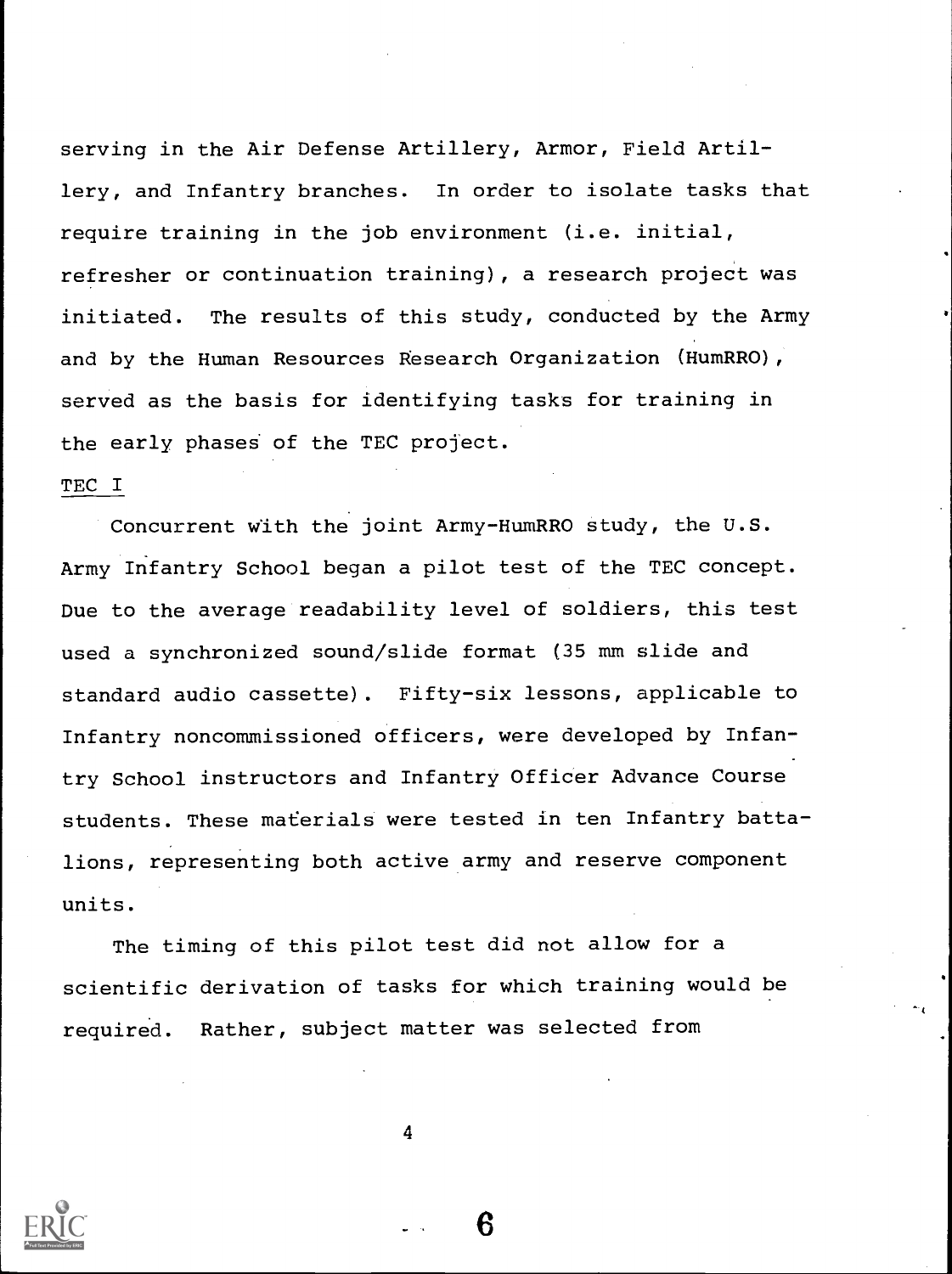existing documents which had not been validated against actual job performance requirements.

Jacobs and Hardy (1974) investigated the effects of this pilot test of the TEC concept. Two significant findings which led to a continuation of the TEC project included;

 $\bullet$  The use of TEC I training materials proved effective in reducing the effect of verbal English ability on Military Occupational Specialty test performance.

Soldiers in units that required the use of TEC I training materials in study preparation for the Military Occupational Specialty test scored higher on the test than soldiers in units where TEC I training materials were not used.

Other feedback on the TEC I project included a favorable attitude from unit leaders in regard to TEC as well as positive responses from TEC I lesson users.

A significant finding impacting on the future of the TEC project was the storage requirements for the synchronized sound/slide lessons. Units simply did not have the capability to stockpile and store volumes of lessons in their present format: this finding led to new medium alternatives in the next phases of the TEC project.

5

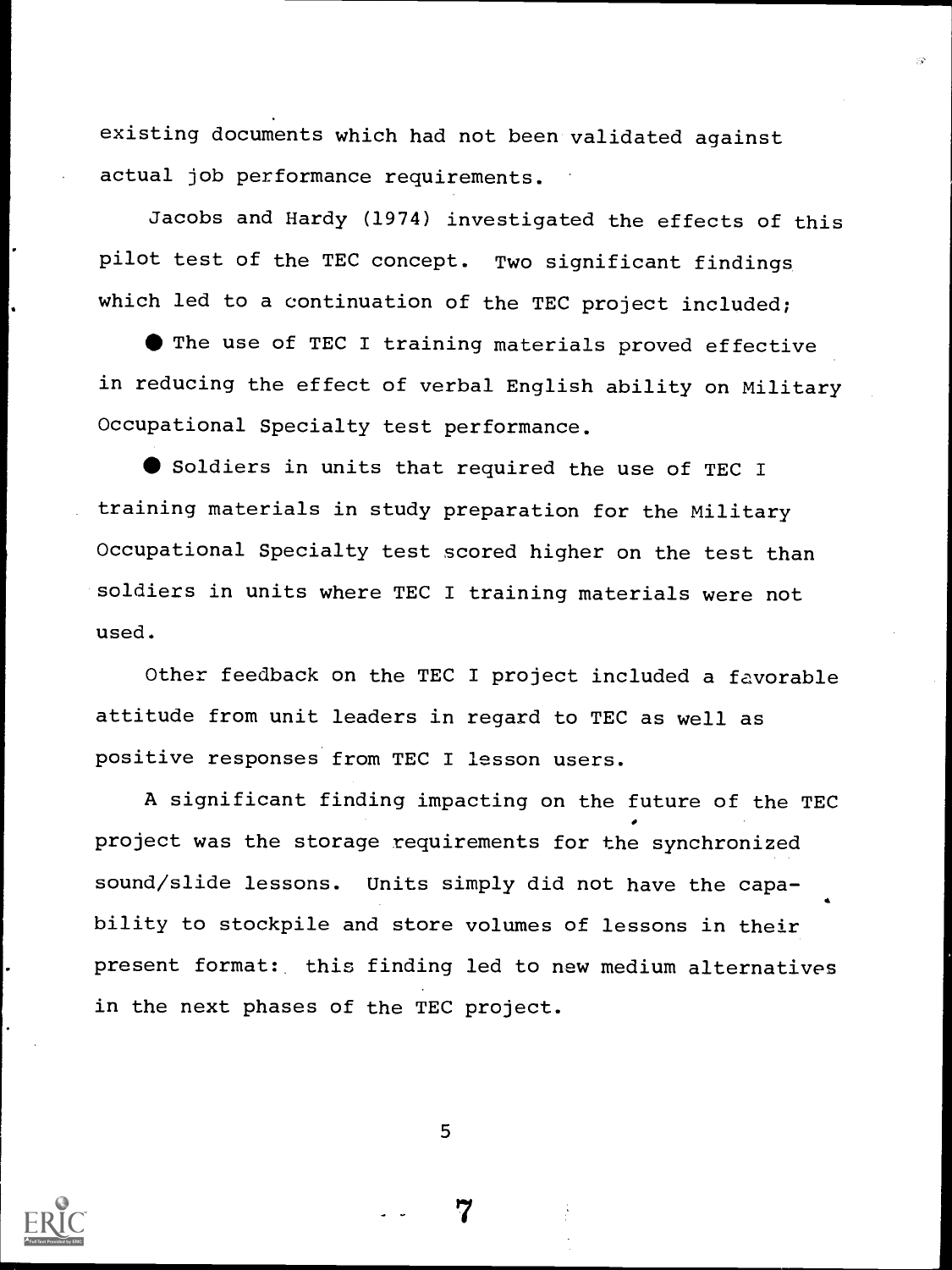TEC II

The results of the pilot test or TEC I had considerable influence on the next phase of the TEC project - TEC II. Many of the lessons learned from TEC I were instrumental in the design of the new methods TEC II employed in providing instruction for soldiers in Air Defense Artillery, Armor, Field Artillery and Infantry units.

Among the new methods incorporated into the TEC II program were:

Super 8mm film cartridges with synchronized audio cassette tapes replaced the 35mm slide/sound format.

Lessons were based on the findings of a job/task analysis of Military Occupational Specialties for which instruction was to be developed.

All lessons were subjected to at least one developmental trial and a validation test, using members of the intended TEC lesson users as subjects.

A lesson development model was used to insure the application of educational technology to the TEC II project.

The lesson development model adopted for TEC II is known as CISTRAIN, the acronym for Coordinated Instructional Systems Training. It was selected to advise government and government contractor personnel on the educational technology methods desired for application in the TEC program.



6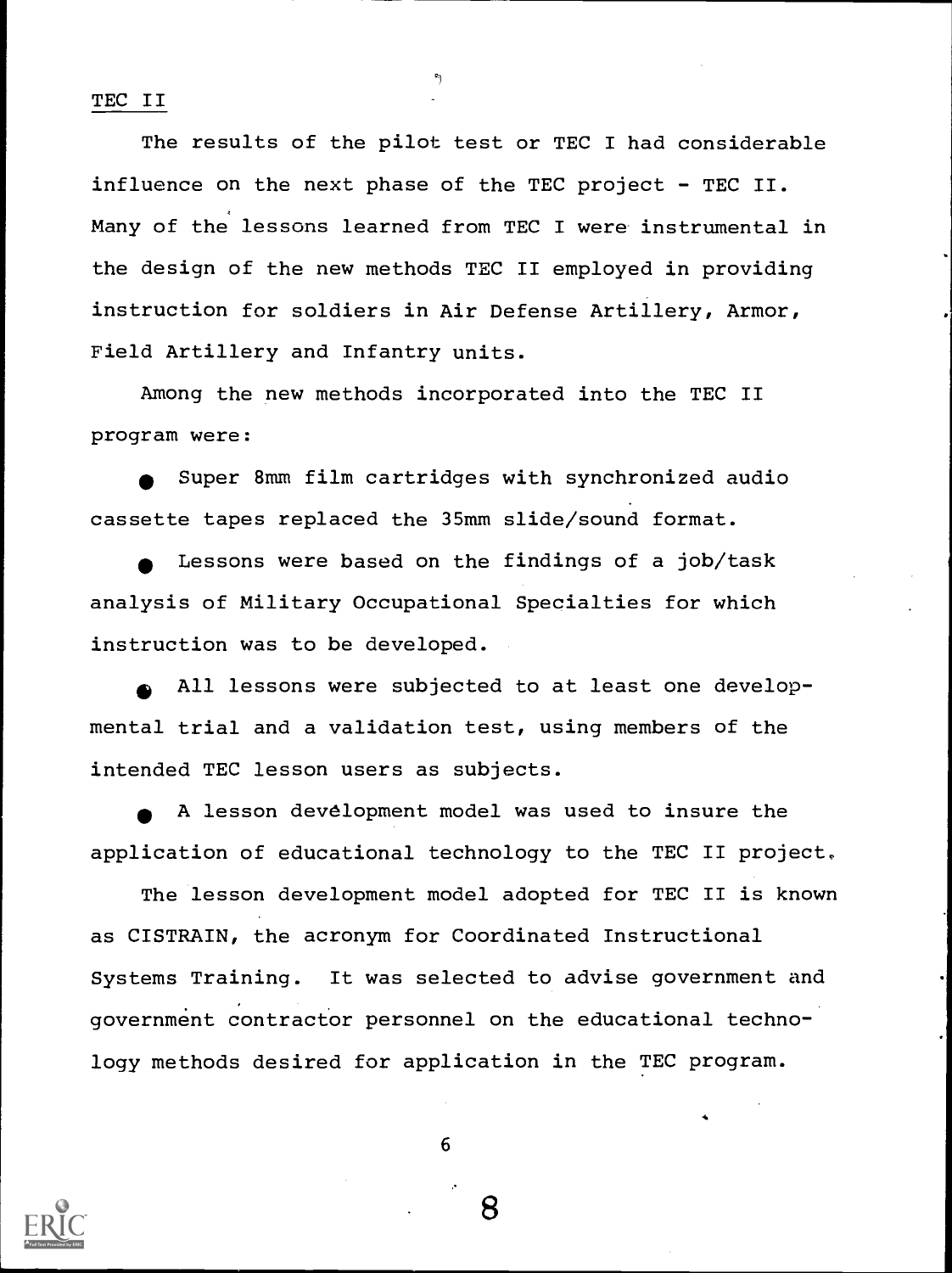Also, the model was to insure a minimum quality of lessons early in the program and reduce the variability in the design of lessons that could have resulted from a less controlled approach. The CISTRAIN model is an empirical model of lesson development which relies heavily on tryout and revision cycles during lesson preparation and developmental testing as opposed to an analytical or artistic model which has been proposed by other instructional developers (cf. Bunderson and Faust, 1976).

Lessons developed in TEC II were a joint effort between US Army service schools (the US Army Air Defense School, the US Army Armor School, the US Army Field Artillery School, and the US Army Infantry School), two government contractors for lesson development (American Analysis, Inc., and Insgroup, Inc.), and one for audiovisual and audio lesson reproduction (Stockdale, Inc.).

Success in TEC II was witnessed in many ways. to include: verbal reports of supervisors noting improved overall professional and technical performance of Army service school personnel working on the TEC II project; positive reports from units where TEC II lessons were being put through development tests and validation trials; an

7



<u>ዓ</u>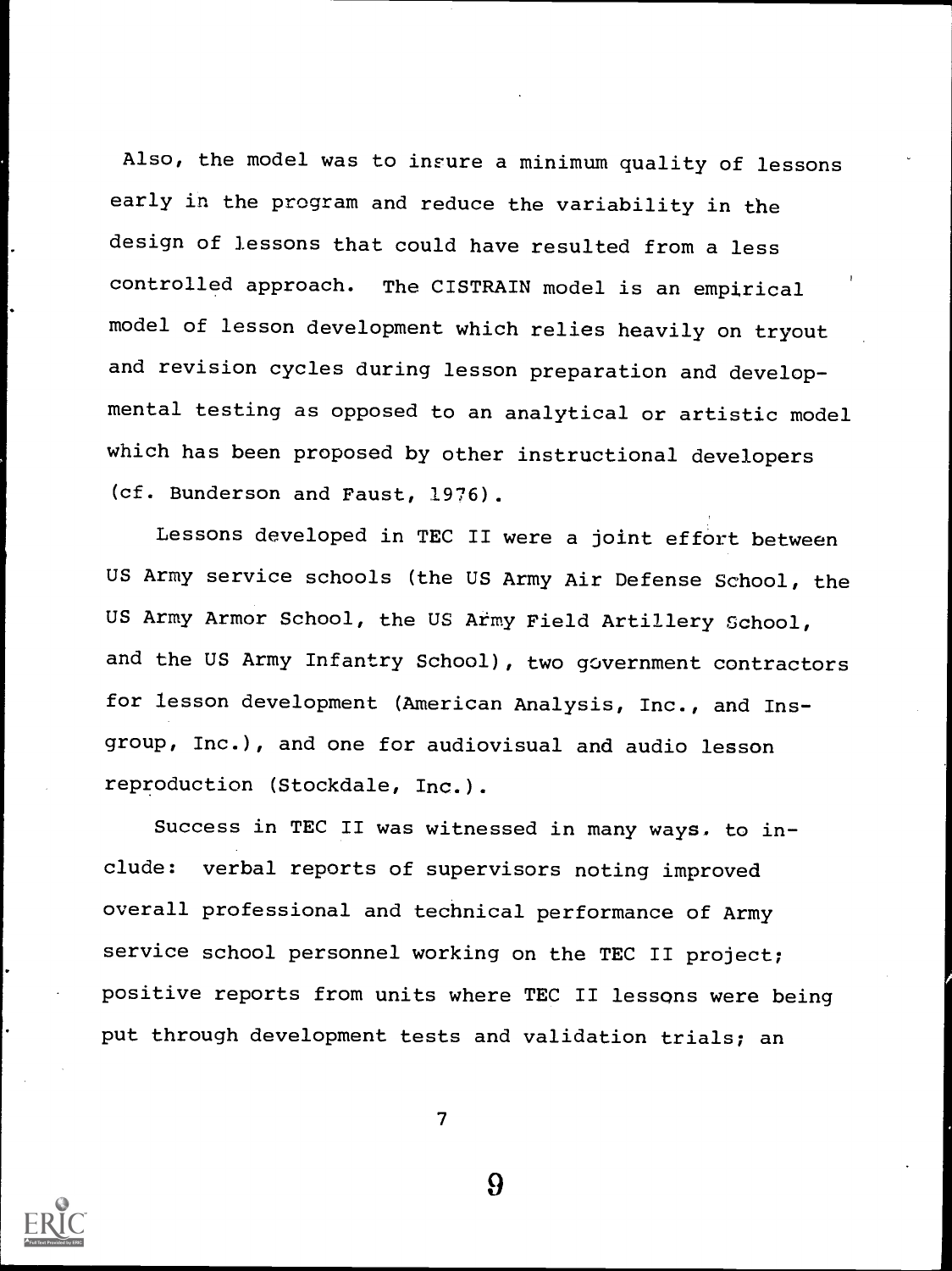improved communication between Army service schools which assisted in reducing redundancy in lesson preparation; increased reliability in Service School products expressed by unit using TEC II lessons; and a significant effect on the developmental testing and validation procedures for all instruction being produced in the schools participating in TEC II.

These successes, along with an on-going needs assessment isolating additional support requirements for Army units, influenced the expansion of TEC while the TEC II phase was still gaining momentum.

#### TEC TII

Following the introduction of TEC I and II, a survey administered in a representative sample of Army Combat Arms $^{\mathrm{1}}$ unit commanders evidenced a need for training support in five high skill level jobs found in small numbers in every unit. A subsequent job analysis ascertained the specific and most important tasks for training assistance through what became known as the TEC III program.

<sup>1</sup> At that time there were four Army branches referred to as Combat Arms. They were: Air Defense Artillery, Armor,<br>Field Artillery, and the Infantry. Late in 1975, Corps of Field Artillery, and the Infantry. Engineers was added as a Combat Arms Branch.

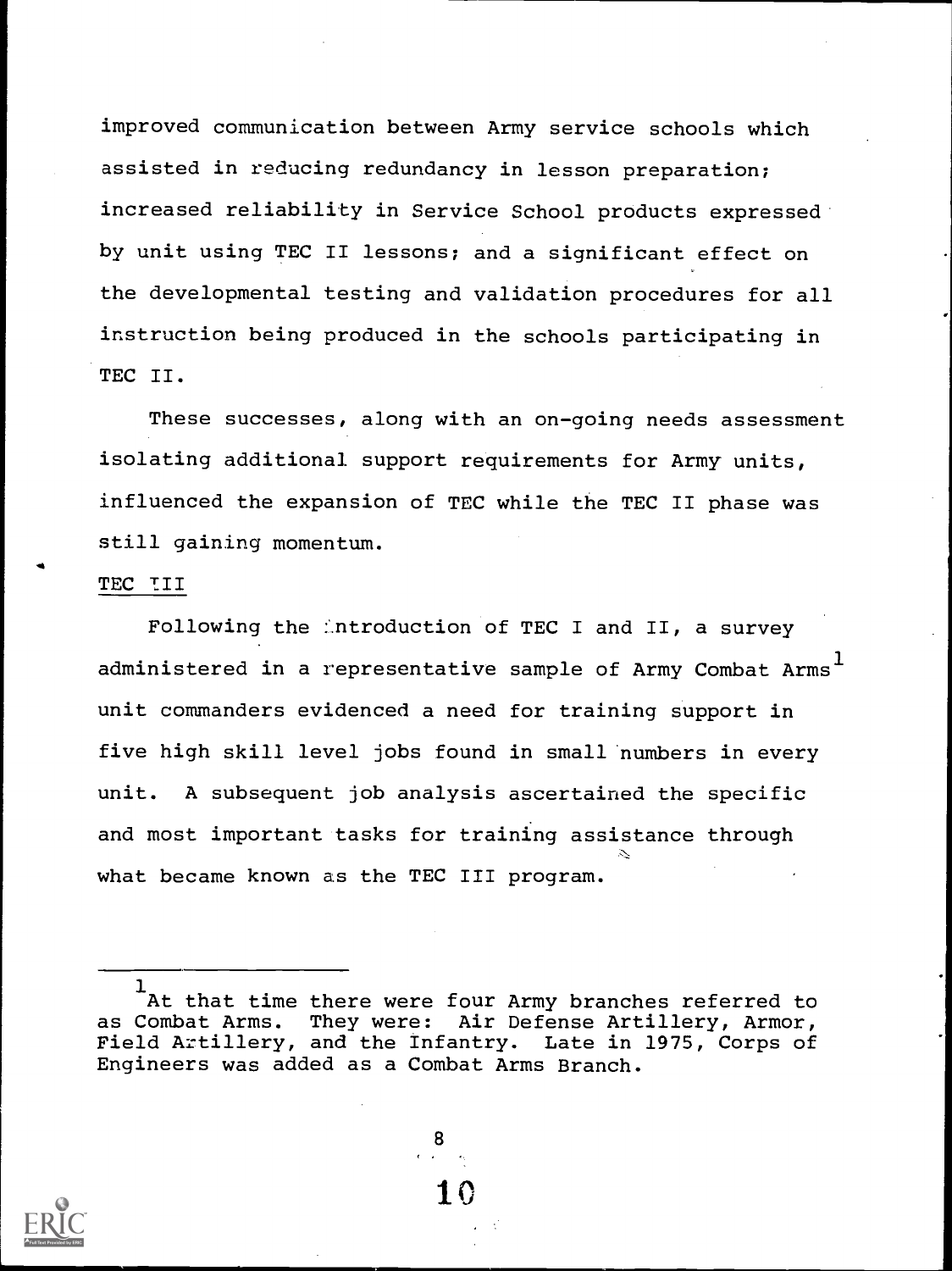This expansion of TEC, TEC III, brought five more Army service schools into the educational technology project which would be the catalyst for a significant change in how soldiers receive their training.

While TEC I lessons had all been produced in a 35 mm slide/syncronized sound format, TEC II expanded media use to three new formats. They were, a super 8 mm film cartridge/ audio cassette, an audio cassette format, and the use of job aids. In TEC III, a fourth lesson format, printed text, was introduced.

The media selection process in TEC I, II, and III was generally based on expected life of the lesson content and availability of tools and equipment for skill acquisition and practice. When possible, the audiovisual format was used in an effort to reduce the effects of low verbal ability on task mastery in other media as substantiated in earlier findings (Jacobs, T. 0., and Hardy, R. A. Jr., 1974). TEC IV

Initial distribution of TEC II lessons was made during June 1974. The growing popularity and established usefulness of TEC lessons caused commanders of combat service and combat service support units to request TEC lessons to

<sup>2</sup> Schools added under TEC III included; the US Army Engineer School, the US Army Institute of Administration, the US Army Ordnance Center and School, the US Army Quarter- master School, and the US Army Signal School.



9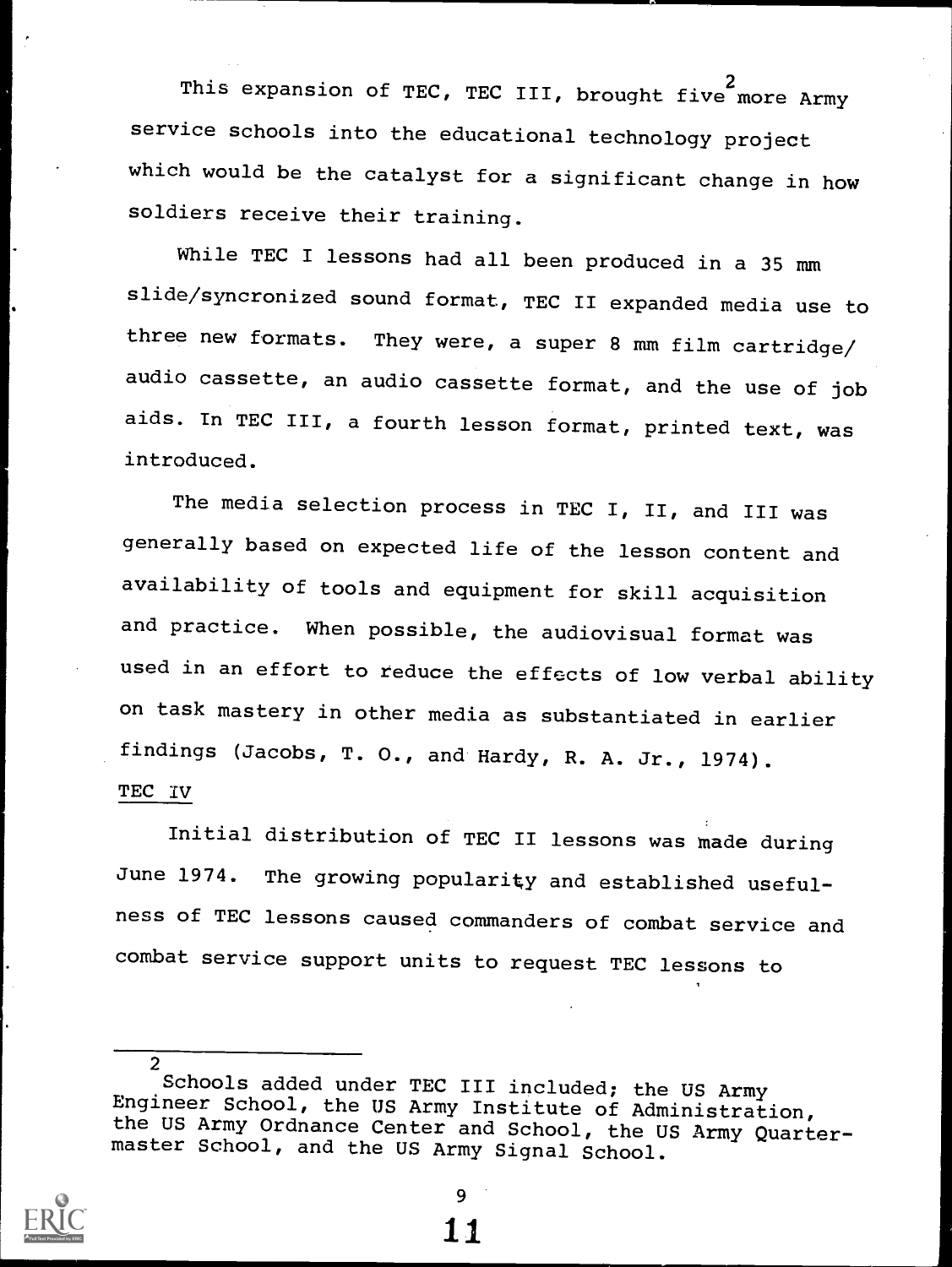3 support training of their soldiers. Nine additional Army service schools were brought into the TEC program under the aegis of TEC IV. This increased the number of Army service schools in the TEC program to eighteen.

During the initial stages of the TEC IV program, it was becoming evident that the Army service schools and contract monitoring agencies were internally benefiting from their efforts in the form of a sharply rising professional competence in educational technology. The workshops, seminars, conferences, and daily job tasks required in this project were beginning to pay off in somewhat predictable forms.

The reliance on a particular medium, in this case, audiovisual, was becoming less noticeable. Feedback from other media forms increased the confidence of the Army service schools to take a learning approach in TEC media selection, as well as that of lesson content, life expectancy, and tool and equipment availability.

During the TEC IV Program the Army began to be more discriminant in selecting tasks for training through the TEC Program (US Army TRADOC Letter, 1975).

<sup>3</sup> New schools added under TEC IV included: the Academy of Health Sciences, the US Army Security Agency Training Center and School, the US Army Aviation School, the US Army Chaplain School, the US Army Intelligence Center and School, the US Army Judge Advocate. General School, The US Army Missile and Munitions School, the US Army Military Police School, and the US Army Transportation School.

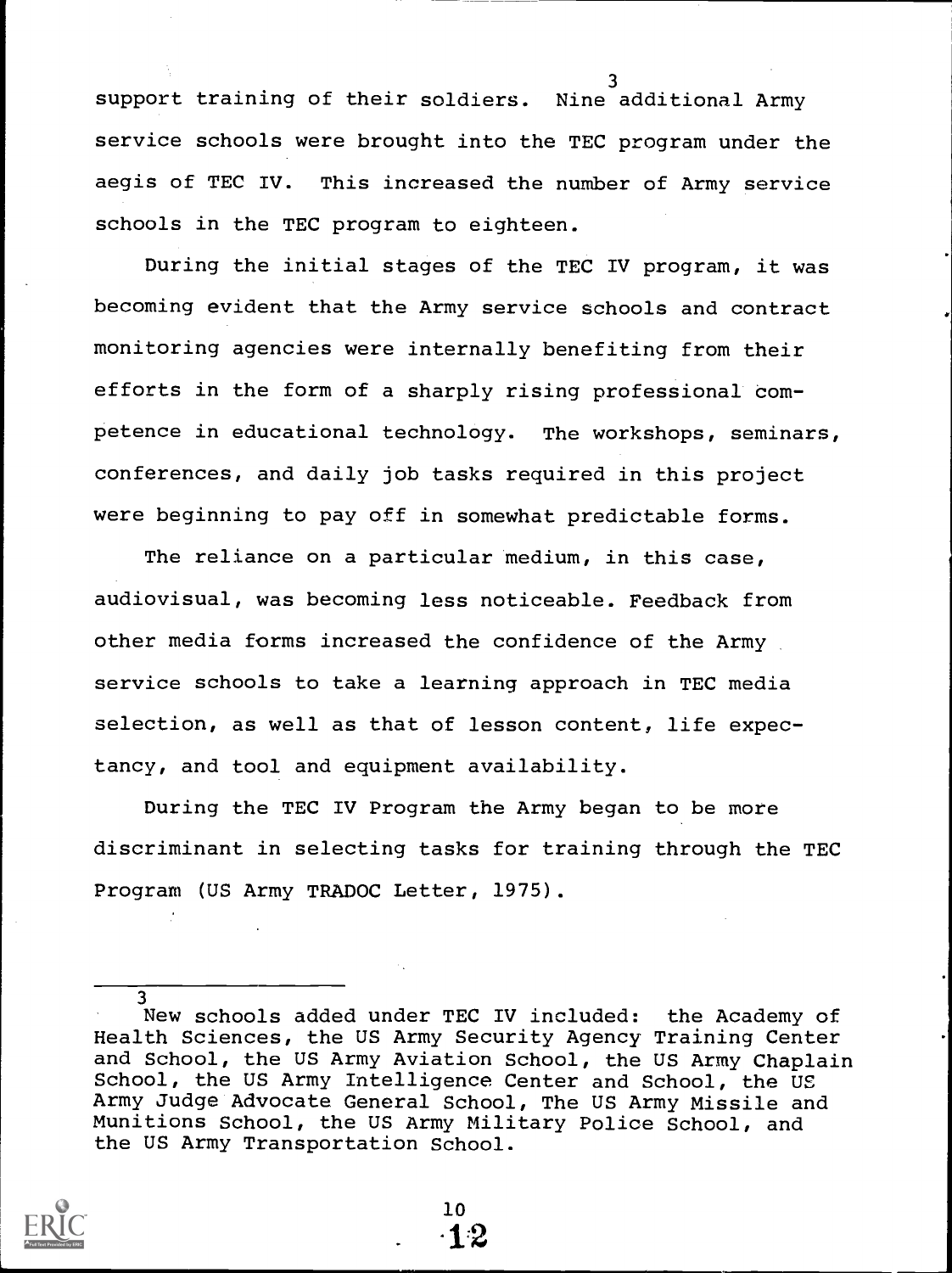The contractual support for TEC IV progressed in two phases. With minor modifications, the first phase used the basic TEC contracting model (sequence of government and contractor actions) and procedures used in TEC II and III. During the first procurement of TEC IV lessons, a new lesson development contractor was added (Teaching Systems, Inc.). However, during the second procurement of TEC IV lessons, a significant change took place in the contracting module and procedures. Some of the major changes included:

 $\bullet$  One contractor (both development and reproduction) is used for the entire procurement rather than requesting a separate bid for each school.

The contractor makes an evaluation of government furnishel materials (GFM), and recommends and makes changes under a separately priced component rather than a research and analysis component.

Component pricing is in effect only until the government has approved a lesson's objectives, tests, content, design approach; and first draft script; fixed pricing then takes over.

The requirement for use of the CISTRAIN Model was deleted.

Justification for using one contractor for the second phase of TEC IV, which includes the projected development of over 300 lessons, was based on decisions regarding the



11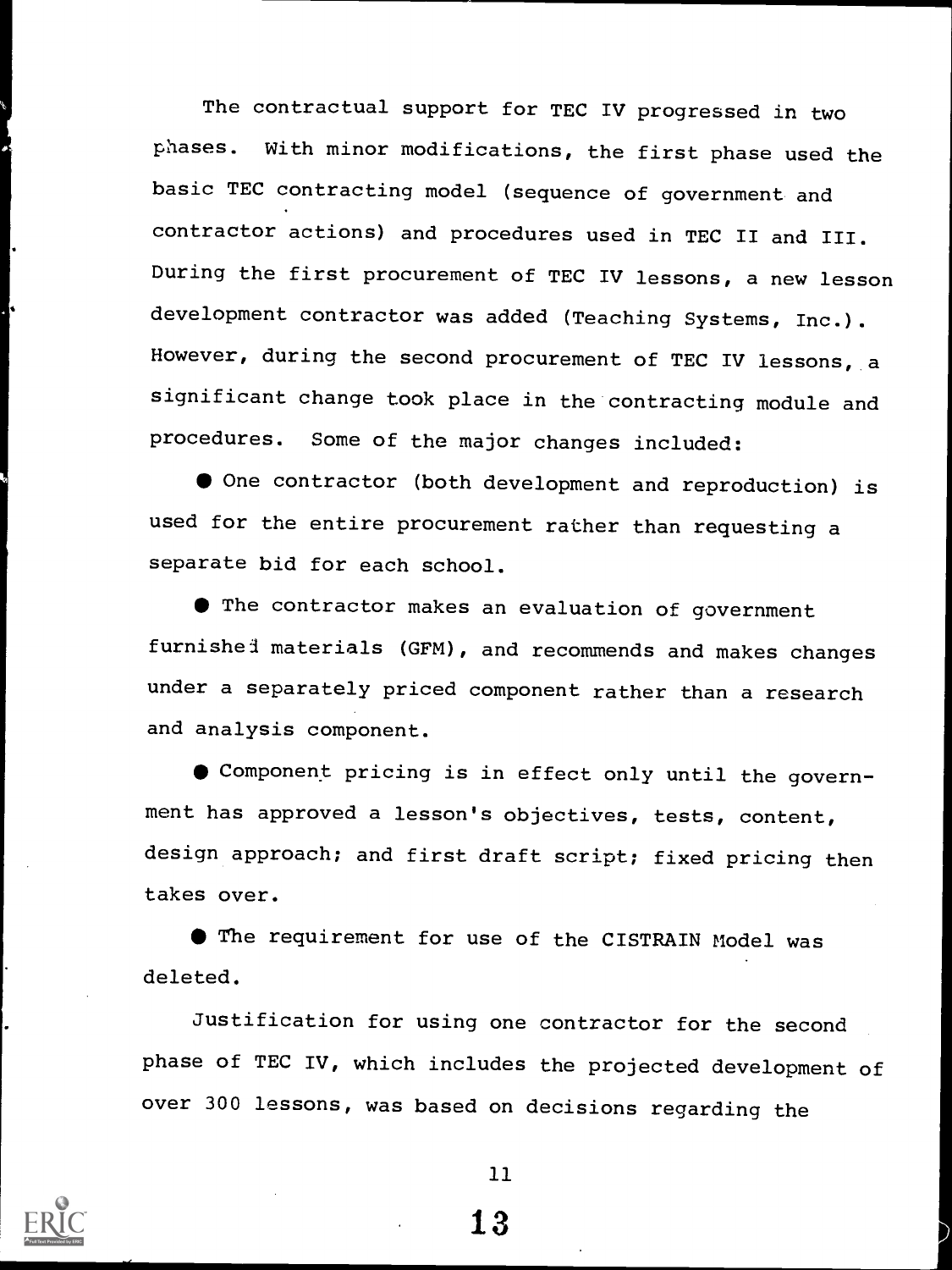management of the overall effort and the probability of reduced over-all costs in the program. Thereby, the government was applying cost-effectiveness techniques to the TEC program via the contractual apparatus.

Throughout the'TEC program there has been repeated discrepancies in the quality of GFM, causing revisions of various quantity and quality to be made by both the government and the contractor. Because there was no standard rate or specific component in the contract addressing this type of evaluation or revision, it was decided to include an event in the contract calling for an evaluation and revision of GFM.

Largely due to experience gained in TEC II and recommendations made by analysts, the contract was modified from a total component price to a mixture of component and fixed pricing. This technique was implemented to reduce the overall costs involved in the development of TEC lessons.

Throughout the TEC program, up to and including the initial procurement for TEC IV, the CISTRAIN model had been specified in the contract statement of work as the method to be used in designing and developing TEC lessons. A decision was made in the second phase of TEC IV procurement to elimi-

<sup>&</sup>lt;sup>4</sup>These analysts included personnel contracted through the Scientific Services Program of Battelle Memorial Laboratories, and government contract experts, both military and civilian.  $14$ 

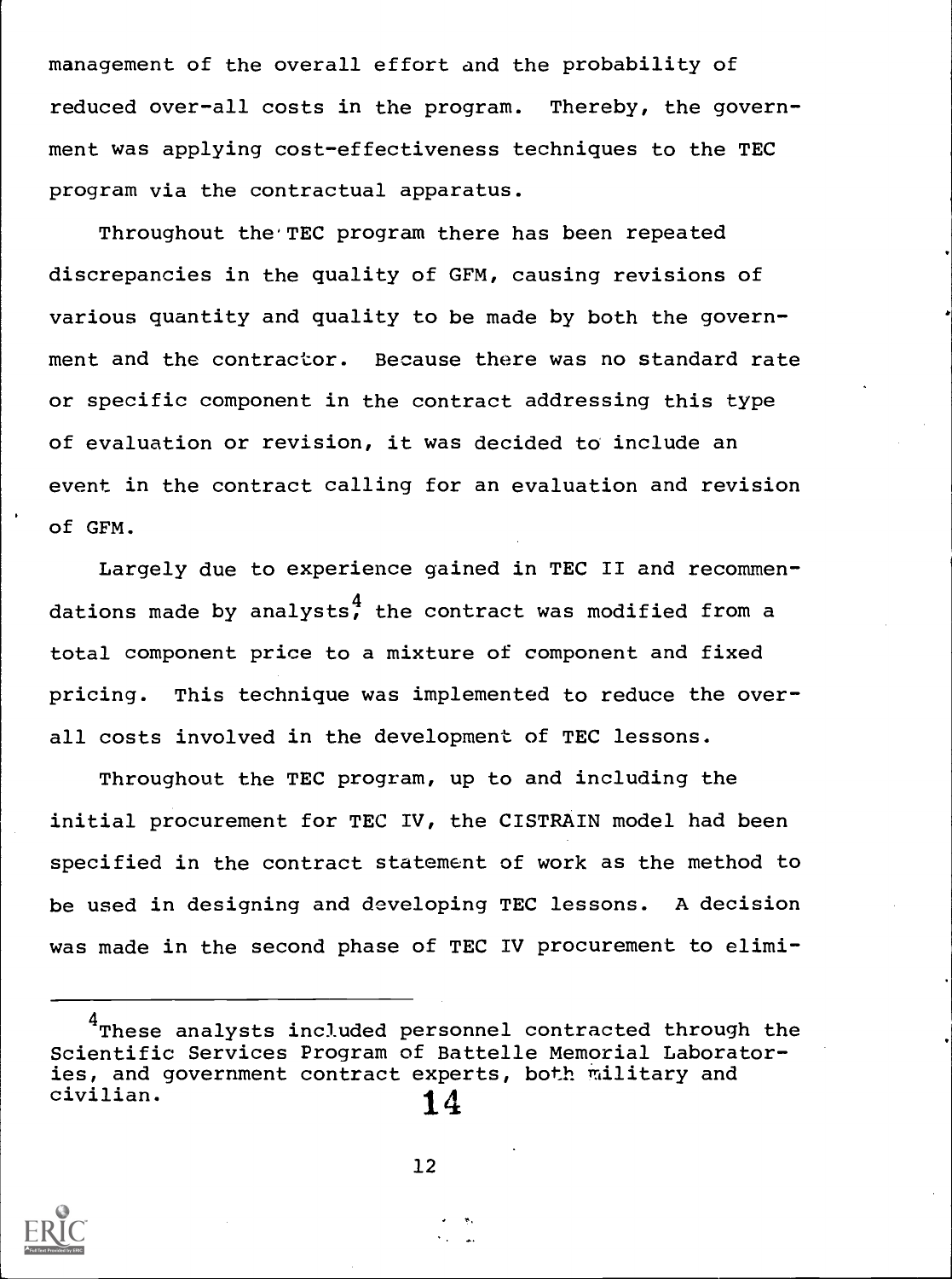nate this requirement. Use of CISTRAIN became optional, as did any other lesson development model proposed by the successful contractor and subsequently approved by the government.

Influencing this decision was the increased sophistication in the field of educational technology on the part of government personnel working in the TEC program. Possibly more important was the fact that component educational technology contractors already have established lesson development procedures within their organizations. Their personnel are familiar with these procedures, use them in their functions of instructional design and development, and as long as their model met the criteria established for TEC lesson development, (i.e. performance objectives, criterion and performance tests, relevant materials only, developmental testing and revision, etc.), it was not necessary to prescribe or endorse a particular lesson development model.

#### PROFESSIONAL SUPPORT USED IN TEC

Beginning with TEC's impetus, the Army has used a professional staff of analysts to provide continuous evaluation,  $\qquad \qquad$ 



13

<sup>5</sup>These analysts have included: Allan J. Abedor, Lawrence T. Alexander, Theodore H. Blau, Frank W. Banghart, Walter R. Borg, Donald J. Cunningham, Stephen W. Daeschner, Robert H. Davis, William Deterline, Philip L. Doughty, Nancy L. Gulli-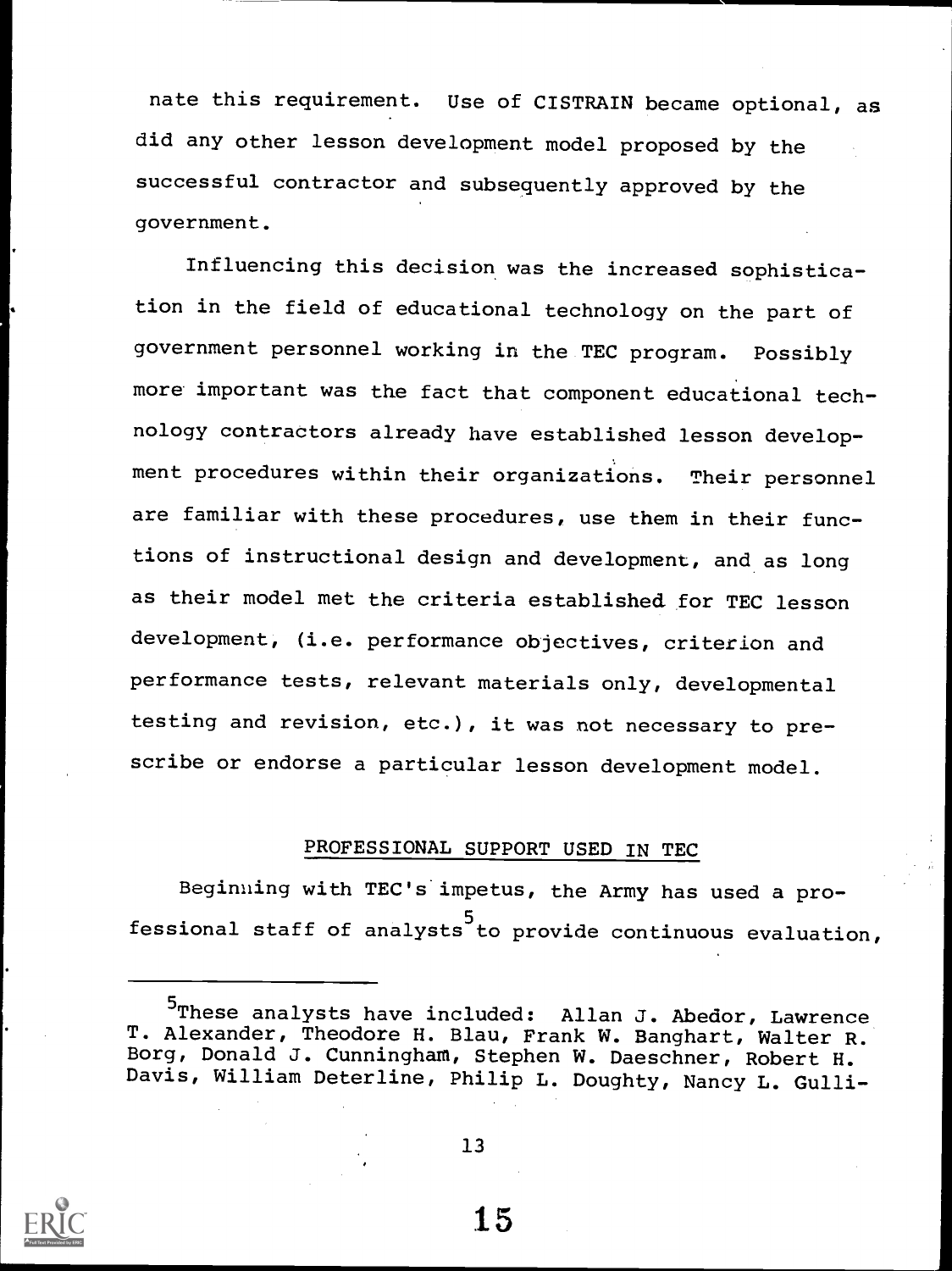state-of-the art updating, and to incorporate corrective measures when shortcomings have been identified. These personnel have been provided through a contract between the Army Research Office, Durham, North Carolina, and the Battelle Memorial Laboratories. This particular type of support has been invaluable to the growth and efficacy of the TEC program.

#### Selected Data on TEC Lessons to Date

As of April 4, 1976, there have been 471 TEC lessons validated. This means that they have been revised twice at a minimum and have either been fielded or are in the final stages of production. In Table 1 are scores from pre- and posttests given during large-group validations of these

#### lessons.

| <b>ARMY</b><br><b>SCHOOL</b>   | TOTAL.<br>NUMBER OF<br>SUBJECTS USED | AVERAGE PRETEST<br>SCORES BY \ OF<br>CORRECT RESPONSES | AVERAGE POSTTEST<br>SCORES BY \ OF<br>CORRECT RESPONSES | TOTAL NUMBER<br>OF LESSONS<br><b>VALIDATED</b> | <b>AVERAGE NUMBER</b><br>OF SUBJECTS PER<br>VALIDATION TRIAL |
|--------------------------------|--------------------------------------|--------------------------------------------------------|---------------------------------------------------------|------------------------------------------------|--------------------------------------------------------------|
| Air Defense                    | 2663                                 | 38.89                                                  | 92.98                                                   | 108                                            | $25 - 1$                                                     |
| Armor                          | 1541                                 | 45.03                                                  | 90.17                                                   | 84                                             | 18                                                           |
| Engineer                       | 214                                  | 41.24                                                  | 90.51                                                   | 9<br>٠                                         | 24                                                           |
| Field<br>Artillery             | 2805                                 | 41.48                                                  | 66.18                                                   | ٠<br>111                                       | 25                                                           |
| Infantry                       | 2386                                 | 36.57                                                  | 87.98                                                   | 90                                             | 27                                                           |
| Institute of<br>Administration | 264                                  | 50.53                                                  | 92.44                                                   | 7                                              | 38                                                           |
| Ordnance                       | 550                                  | 25.67                                                  | 83.50                                                   | 22                                             | 25                                                           |
| Quartermaster                  | 603                                  | 23.55                                                  | 94.87                                                   | 22                                             | 27                                                           |
| Signal                         | 167                                  | $0.00$ <sup>*</sup>                                    | 98.18                                                   | $-18$                                          | وووو                                                         |
| TOTAL                          | 11,193                               | 38.63<br><b>COLORADO PROTECTO</b>                      | 89.98                                                   | 471<br>----                                    | $\frac{24}{2}$                                               |

No pritest used due to zero entry level of subjects.<br>Rounded to ngarest whole number.<br>The Signal School uses less subjects in their validation trials as they use a Sequential Sampling<br>Technique (Eqstein. 1975).

TABLE 1. Validatior. Data on Trials Reported for TEC Lessons as of April 4, 1)76

<sup>5</sup>(Cont'd ford, Margo Hicks, Richard M. Jaeger, Roger A. Kaufman, Edward F. Kelley,, Raymond W. Kulhavy, Sidney S. Micek, Gail T. Rayner, Leonard Reiffel, Charles F. Schuller, David R. Stone, Ken B. Smith, Sanford Temkin, Donald T.



<sup>14</sup> 16

au.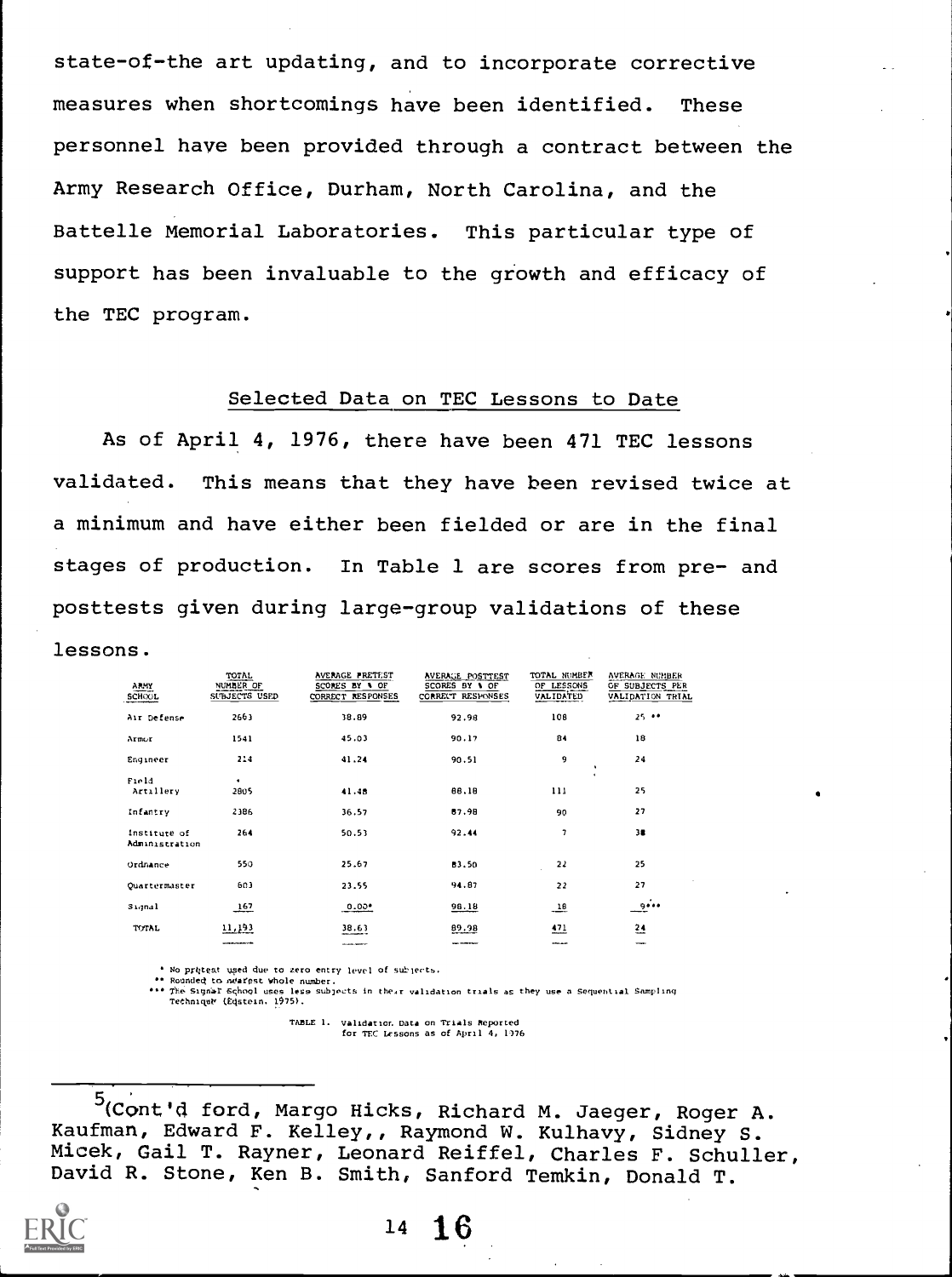Methods for improving the techniques used in the developmental and validation trials are constantly being sought. Evidence of this is found in the Signal School's adaptation of a sequential sampling technique (Epstein, 1975) which has a high confidence level and significantly reduces the number of subjects required in this phase of lesson development Media Used in TEC

Referred to earlier in this paper was the multimedia nature of TEC. In Table 2 is a synopsis of the media used in TEC lessons to date.

| Status of<br>Lesson                    | Job Aid    | Hedia<br>Audiovisual | Audio          | Printed Text            | <b>TOTAL</b>    |  |
|----------------------------------------|------------|----------------------|----------------|-------------------------|-----------------|--|
| Fielded                                |            | 113                  | 12             | 4                       | 130             |  |
| Ready for<br>Distribution              | o          | 67                   | 10             | 4                       | 81              |  |
| Under Mass<br>Reproduction             | o          | 59                   | 2              | O                       | 61              |  |
| Answer Print<br>Stage                  | o          | 119                  | $\overline{2}$ | $\overline{2}$          | 123             |  |
| 35<br>mm Sound/Slide<br>or Draft Stage | 0<br>----- | $\frac{89}{1}$       | $\mathbf{1}$   | $\overline{\mathbf{3}}$ | $\overline{93}$ |  |
| TOTAL                                  | ı          | 447                  | 27             | 13                      | 488             |  |

TABLE 2. Summary of Lesson Status and Media Used in TEC Lessons as of March 29, 1976.

<sup>5</sup> (Cont'd) Tosti, Paul A. Twelker, Larry J. Walter, Walter A. Wittich and the Center for Educational Technology, Florida State University (through a separate contract).

 $6$ The normal procedure for the large group validation trials is to use an N of 30.

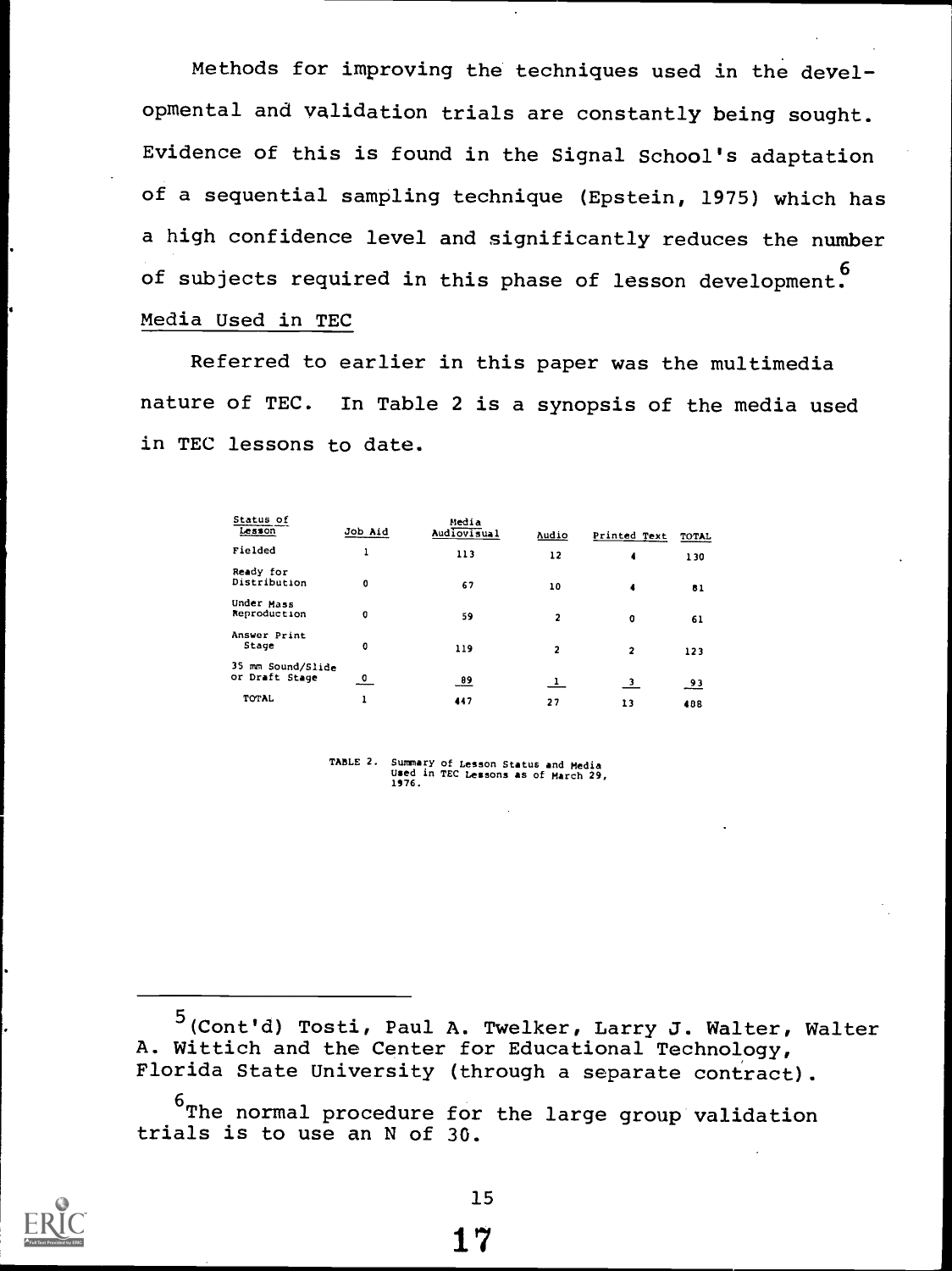## Numbers of Lessons in TEC

Persons encountering literature on the TEC program for the first time are sometimes deceived into thinking it is just another "short range" project for a specific subject area. For those who may fit into this category, Table 3 displays lesson status (completed & programmed) as of April 1, 1976.

| Status of Lessons                                            | Number of<br>Lessons |
|--------------------------------------------------------------|----------------------|
| Lessons completed*                                           | 488                  |
| Lessons in production                                        | 422                  |
| Lessons currently being<br>procured                          | $319$ **             |
| Lessons under consideration<br>for future procurement (FY77) | 630***               |
| TOTAL                                                        | 1,859                |

\*Lessons developed up to the developmental testing stage. \*\*Projected for Phase II of the TEC IV procurement. \*\*\*Planning figures only.

> TABLE 3. Summary of the status and number of TEC Lessons as of April 1, 1976

The recent acceleration in the number of TEC lessons ready for distribution or fielded is not discernible using Table 3. In order to emphasize the rapid growth of TEC



16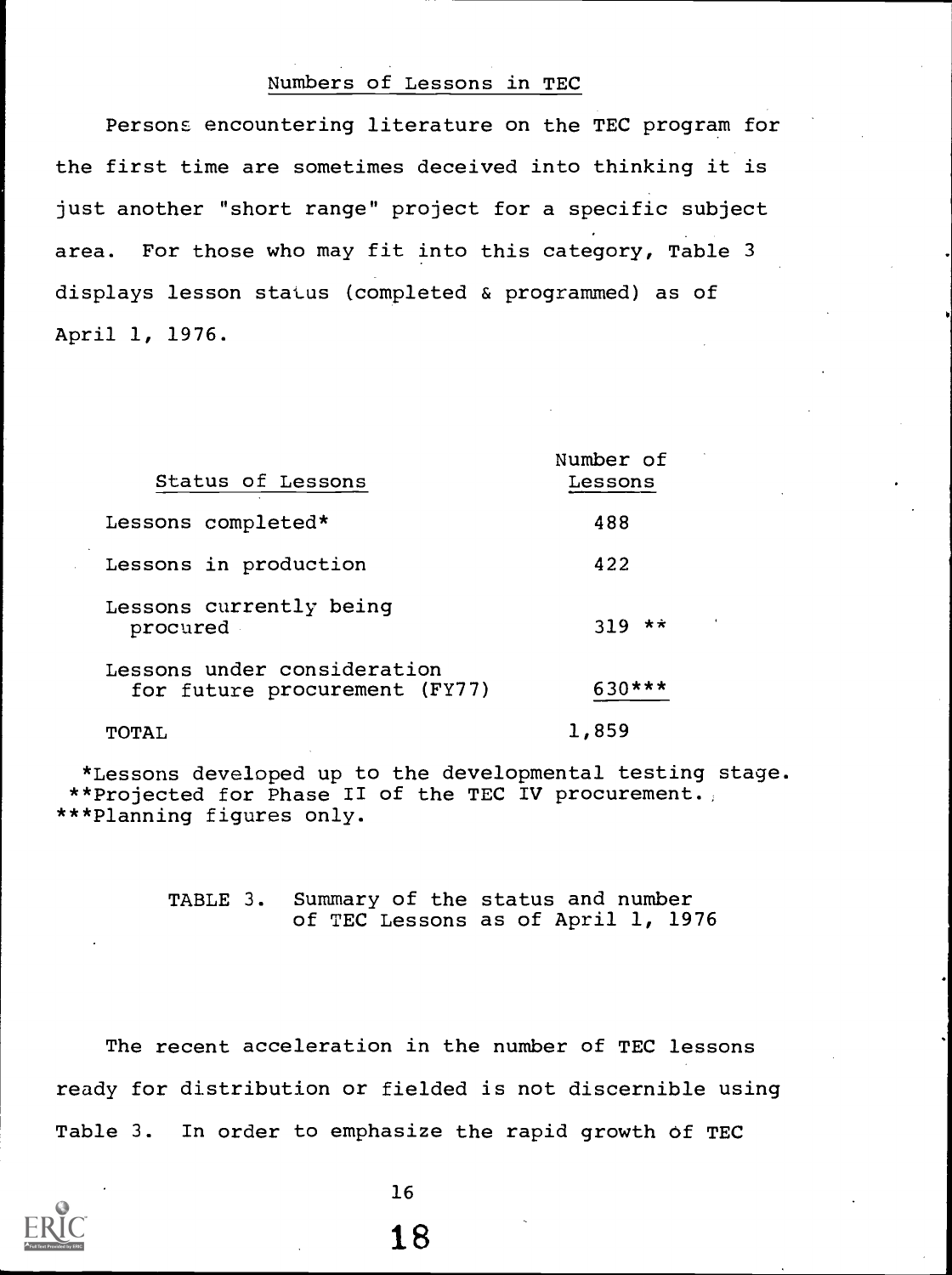lessons available to soldiers in units another visualization is helpful. Table 4 depicts this expansion.



TABLE 4. Number of TEC Lessons ready for distribution or fielded at selected intervals 1975-76.

#### Cost Data

Very often there are questions concerning the cost of TEC lessons. Tempkin, et. al. (1975), conducted a cost assessment of Army training alternatives to include TEC.

17

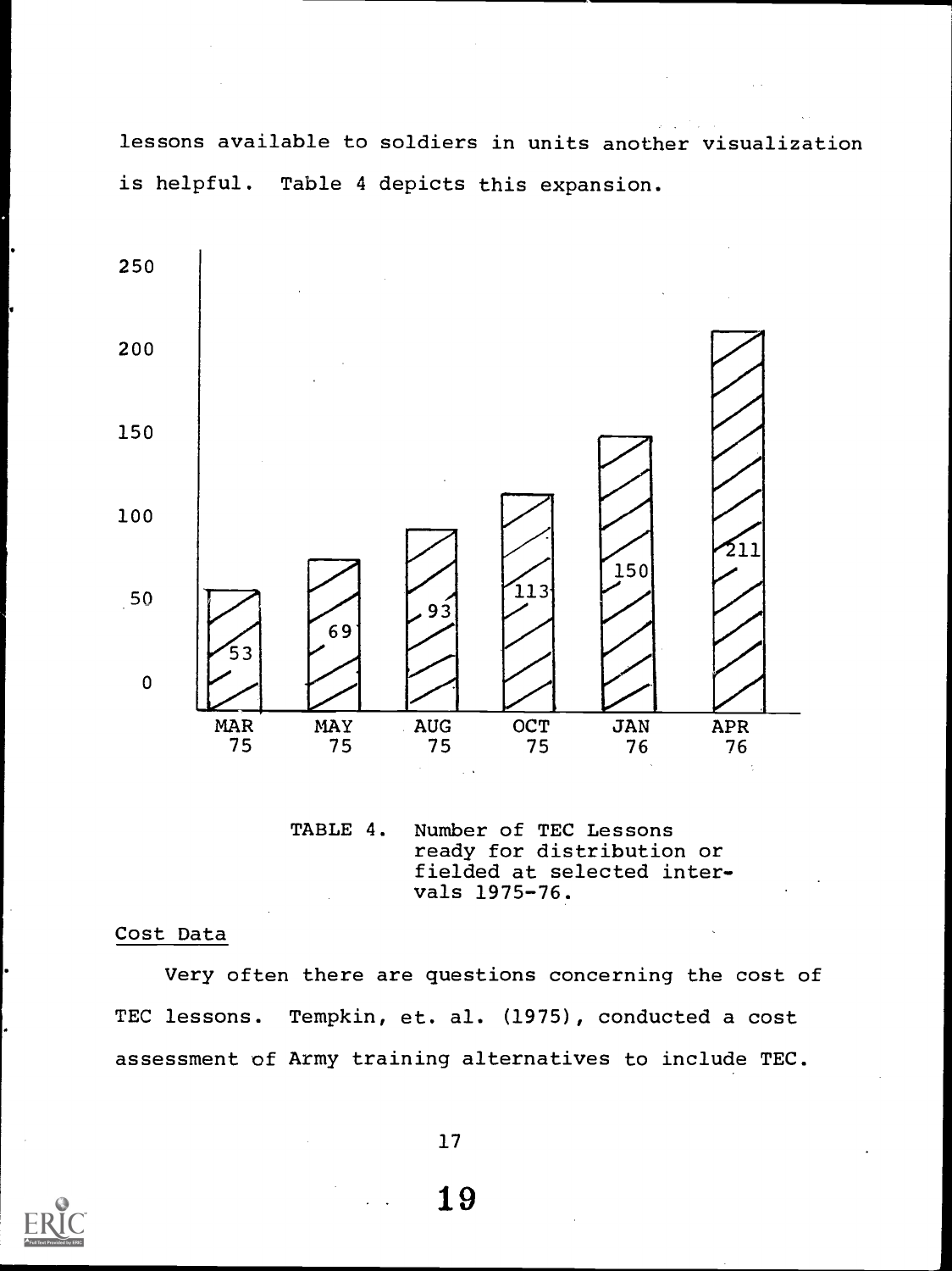Their data concerning the estimated cost of TEC lessons in the TEC II program only are shown in Table 5.

| Source                | Cost        |
|-----------------------|-------------|
| at Combat Arms School | \$3,957.33  |
| at USACATB            | ٠<br>493.31 |
| for Lesson Contractor | 10,581.66   |
| for Lesson Master     | 814.91      |
| for Review            | 72.89       |
| Average Estimated     | \$15,920.10 |

## TABLE 5. Estimated Total Cost of TEC II Lessons (from Tempkin, et. al. 1975)

It is important to note that this estimation includes all identifiable costs. The cost for the lesson development only by a government contractor has ranged from a low of \$4,800.00 to a high of \$27,000.00. Due to the partial billing techniques used in this procurement, more definitive cost data are not presently available. Also, it should be pointed out here that each TEC lesson represents a

18

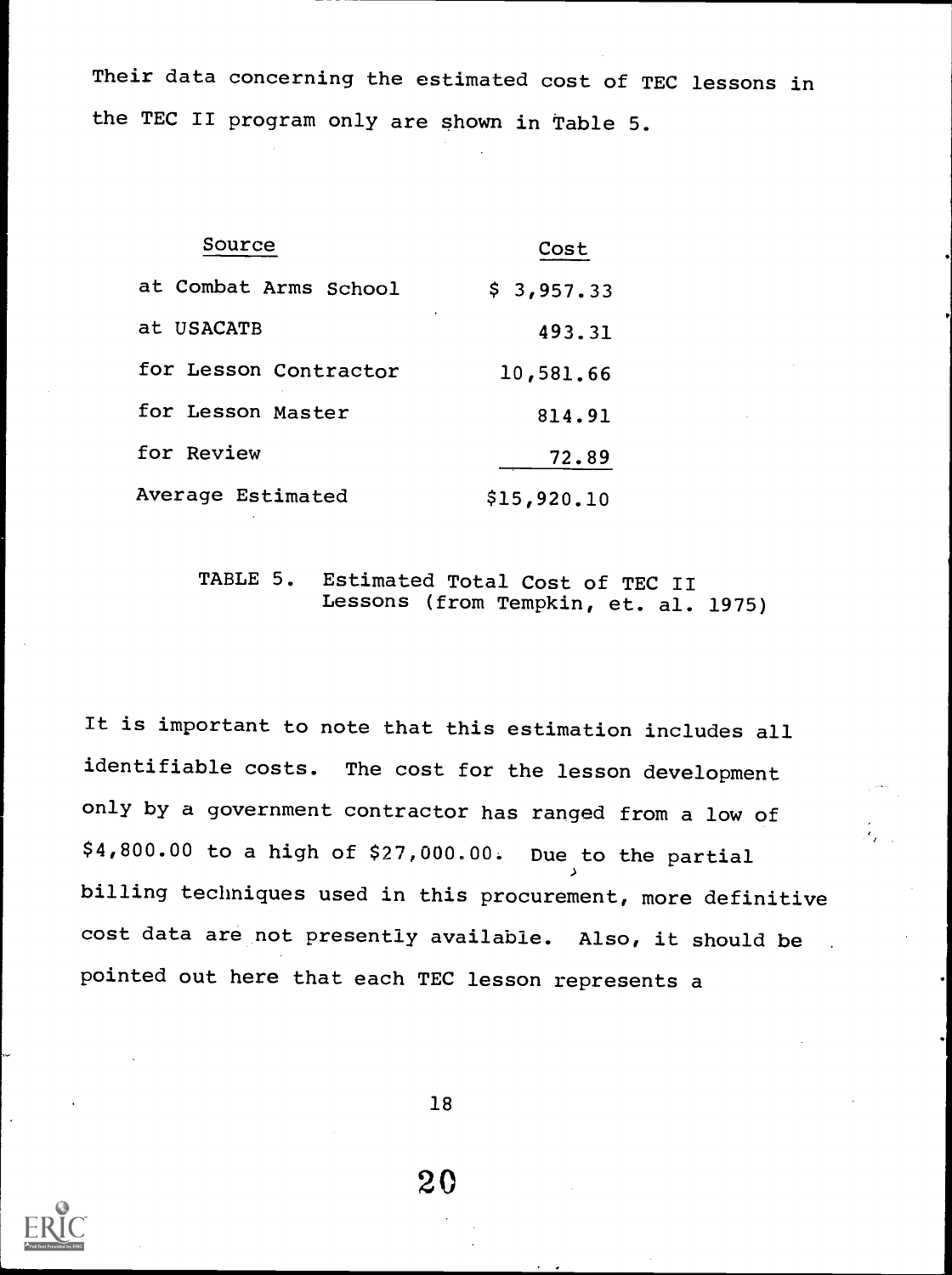different size bite out of the Army's training needs, and therefore, costs will vary significantly from lesson to lesson when a component priced contract is used. Phase II of the TEC IV procurement is attempting to somewhat standardize lesson costs by using a mixture of component and fixed pricing.

#### TEC'S TRAINING EFFECTIVENESS

As can be substantiated by the scores achieved during validation trials on posttests administered after one exposure to the TEC lesson, as evidenced in Table 1., TEC lessons adequately prepare the target audience for mastery of their objectives. Keeping these posttest scores in mind, a word of caution should be noted here. Caution should be taken in generalizing the instructional effect on pre to posttest achievement when these are identical measures. Tobias and Ingber (1976) found the correlation between these variables to be .84 in a similar study on achievement treatment interaction. King (1973) stated earlier in TEC program evaluation that when knowledge test items are used for testing purposes, the relationship between a soldier's scores and actual field performance of the criterion task by the same soldier is unknown. Since many of the earlier TEC



19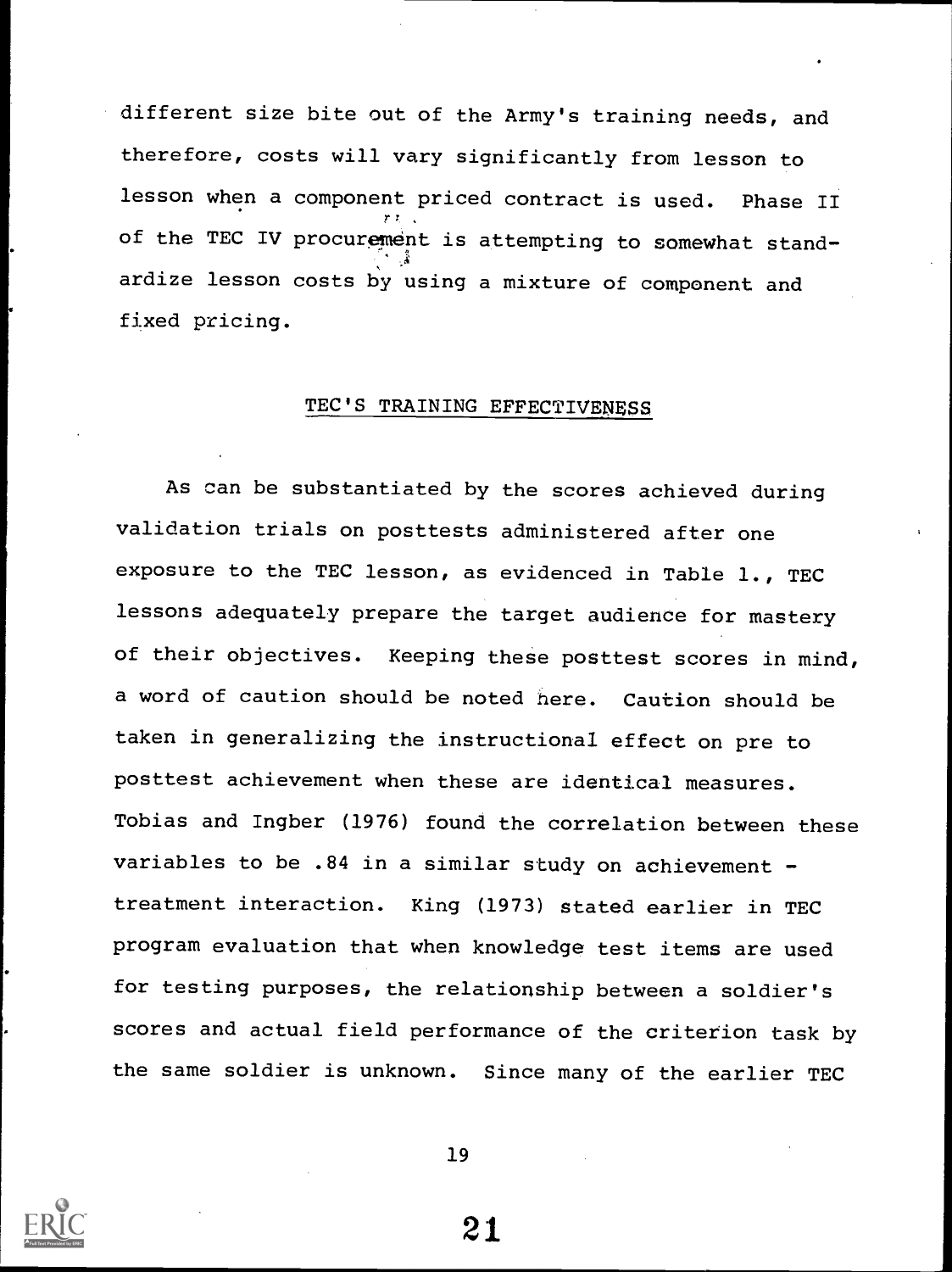lessons used knowledge tests, King's observation applies. Albeit, the intent of the program is to have performance tests for all TEC lessons, this desired characteristic has yet to be fully achieved.

A study which measured actual criterion task performance of soldiers taking selected TEC lessons compared against soldiers receiving conventional instruction was completed by Knerr, Downey, and Kessler, (1975). The results of the research indicated that TEC-trained groups in general scored highest on the performance tests. TEC lessons consistently improved soldiers' performance, regardless of their level of mental ability. This finding suggests that TEC lessons would be particularly useful for training of mixed-aptitude personnel. Further findings indicated, however, that where skill or practice with equipment is involved in the training for criterion task performance, conventional instruction is equally effective.

Lessons under development in phase II of the, TEC IV procurement will have performance tests administered as part of the contractual development process. This new addition to TEC lesson development adds a new dimension of evaluation one which promises data to substantiate and validate actual criterion task performance as a function of TEC lesson

20

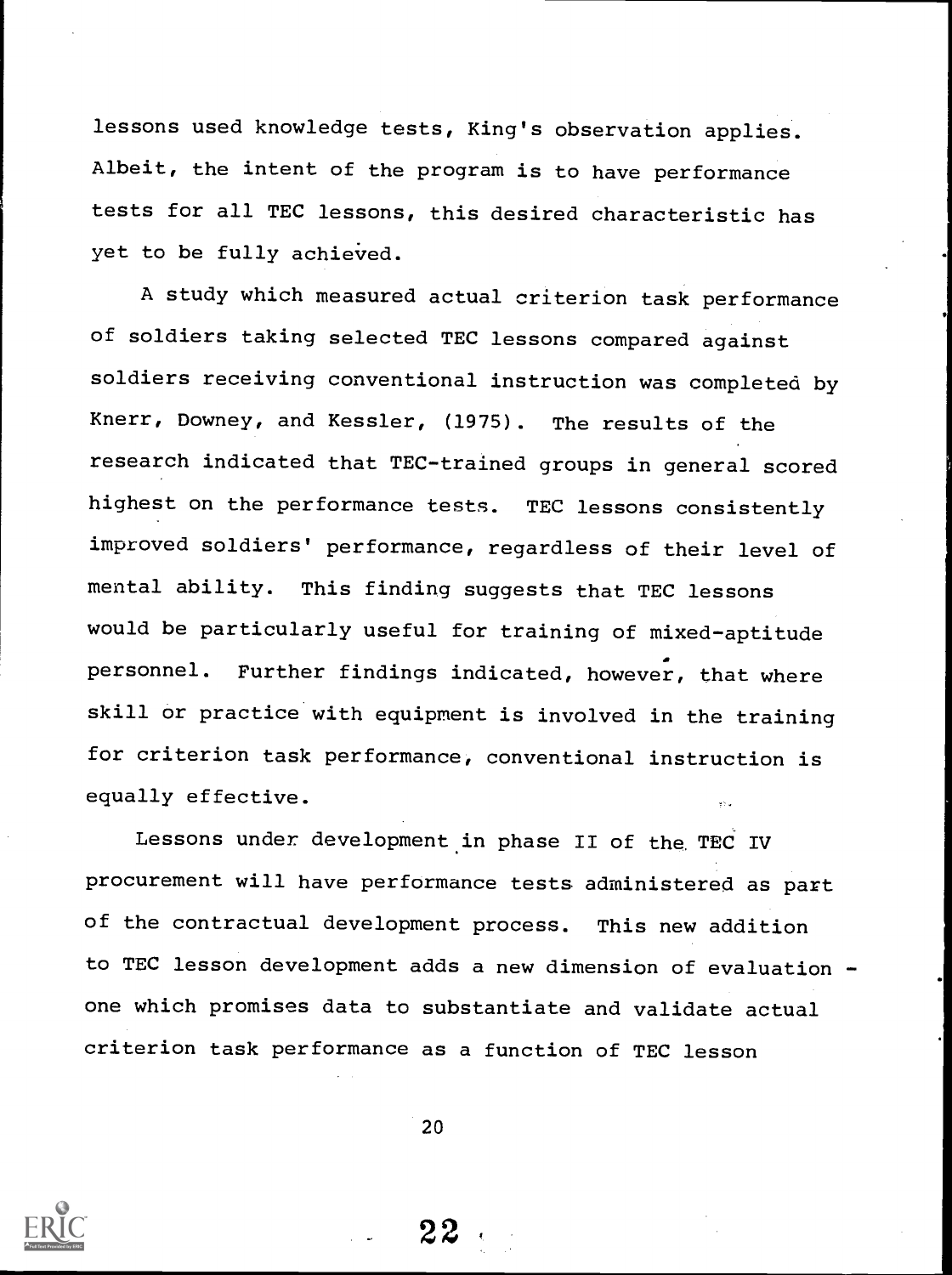instruction. In summary, TEC lessons are validating as an instructional technique for facilitating mastery of their objectives. There is evidence to confirm that they prepare soldiers to perform the actual criterion task even when knowledge posttesting techniques are used. Future TEC lesson development will take into account actual criterion task performance as a result of TEC instruction during the contractual development process.

#### TEC EXPANSION IN FY 77

Currently, plans are being made to expand the TEC program to include one and possibly two new schools<sup>7</sup>in fiscal year 1977. This broadening of the program is projected to result in some 630 new TEC lessons for Army Training. These lessons will.have a mixture of proponency in the new schools and with Army schools already in TEC.

<sup>7</sup>The Defense Information School and possibly the Defense Language Institute.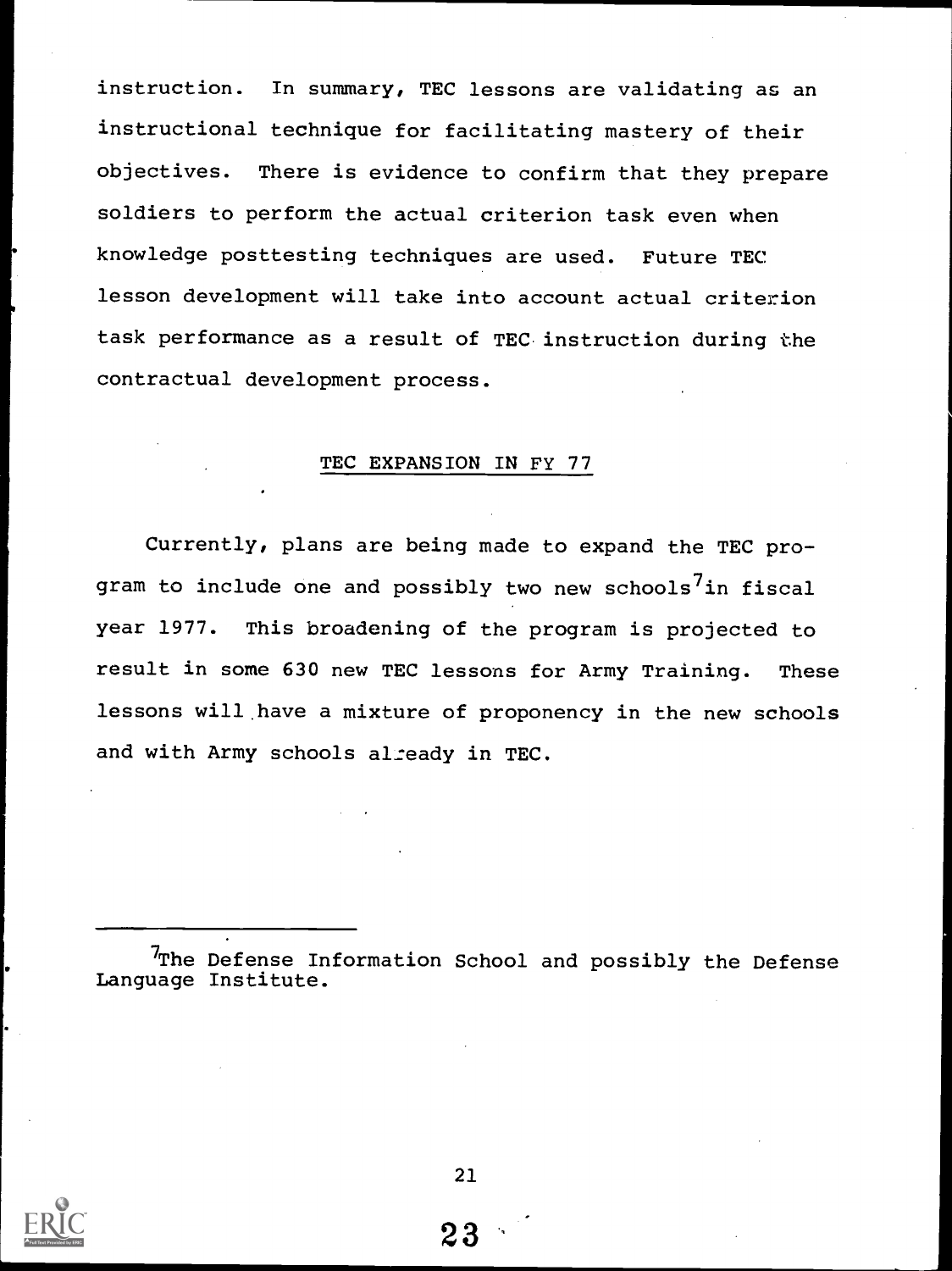#### FUTURE OF THE PROGRAM

A look into the out-years foresees the TEC program to continue to grow as a major training resource with the Army. With this growth there should be expected resistance which can be accounted for by the pendulum theory of social change. This theory asserts, in part, that ensuing a period of change, there will be a period of reaction equal in magnitude to the magnitude of change (cf. Anderson and Faust, 1974, p. 17). In the immediate future, TEC is envisioned as a program continuing in much the same media as it has to date. The number of lessons being produced should begin to level off during 1978.

Looking farther into the 1980's, the TEC plan is for a highly interactive wired-garrison training program which includes all types of training, to include both on- and offline instruction (i.e. CAI, TEC, on-the-job training, correspondence courses). Computerized management of each soldier's training will allow for both immediate corrective feedback. on and advance placement into training modules.

The hardware systems used in TEC during this period will be selected based on the research and development that takes place during the next few years. Software development will continue to use state-of-the-art educational technology applications.



22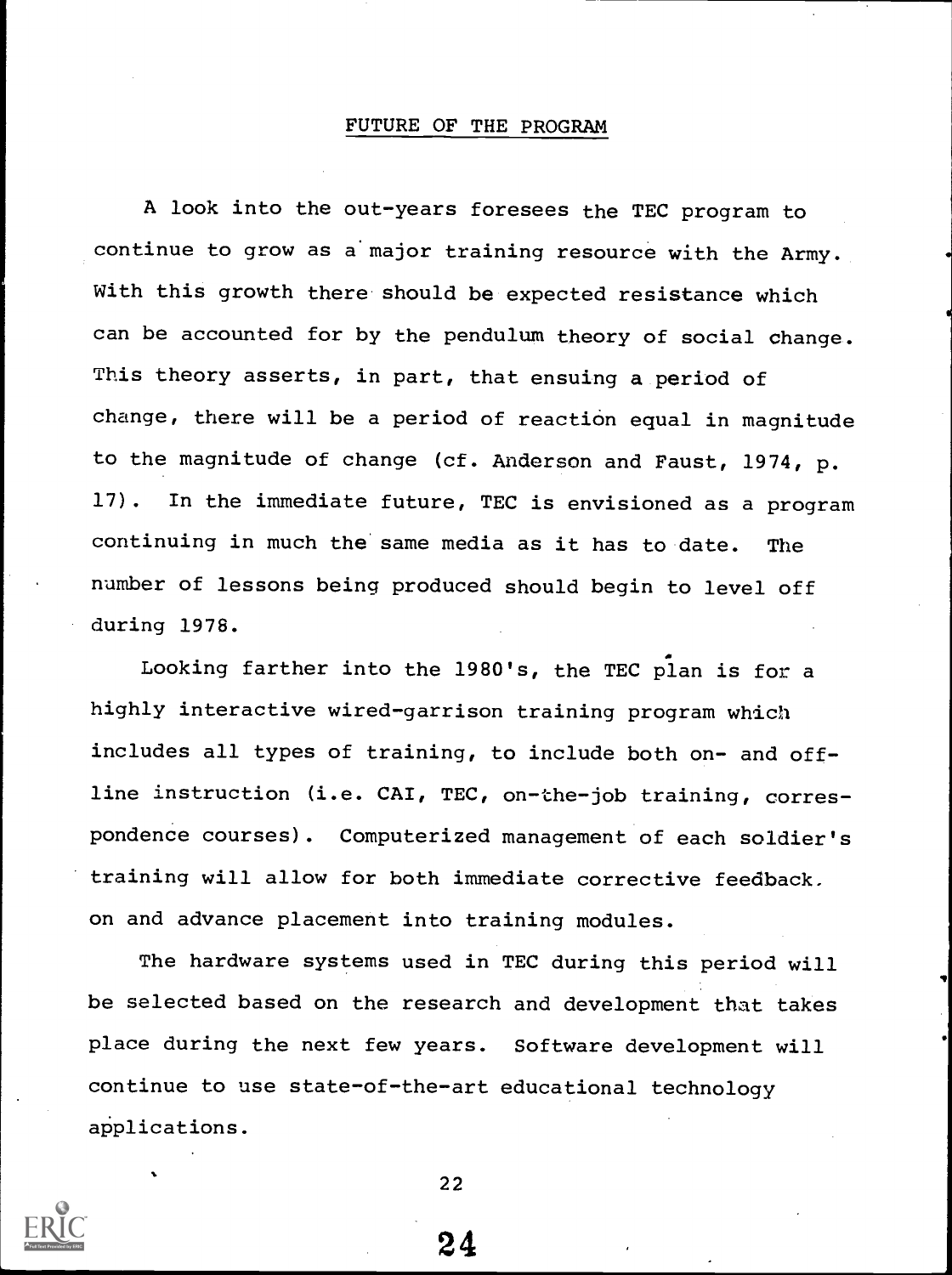#### EPILOGUE

In an earlier paper on TEC (Roberts, Lawson, and. Neal, 1976), reference was made to the call for a Manhattan Project in Educational Technology made by Deterline (1970) to Gagng during an interview on the future of educational research. This call has been met by the Army through the TEC program. The use of systematic design and development approaches, employing developmental tryouts of instructional materials, has proven effective in the TEC program. Once again, the US Army has brought its expansive resources together in an effort to reduce a problem confronting the defense. This time the problem was not how to develop a weapon to end a World War. It was, how to best train our soldiers to be prepared for the next war. As was the case with the Manhattan Project of the 1940's, there will be side effects, both short and long range, from the TEC project. These effects should be mostly positive, ones that allow for the improvement of human performance through the application of educational technology to instruction.

23

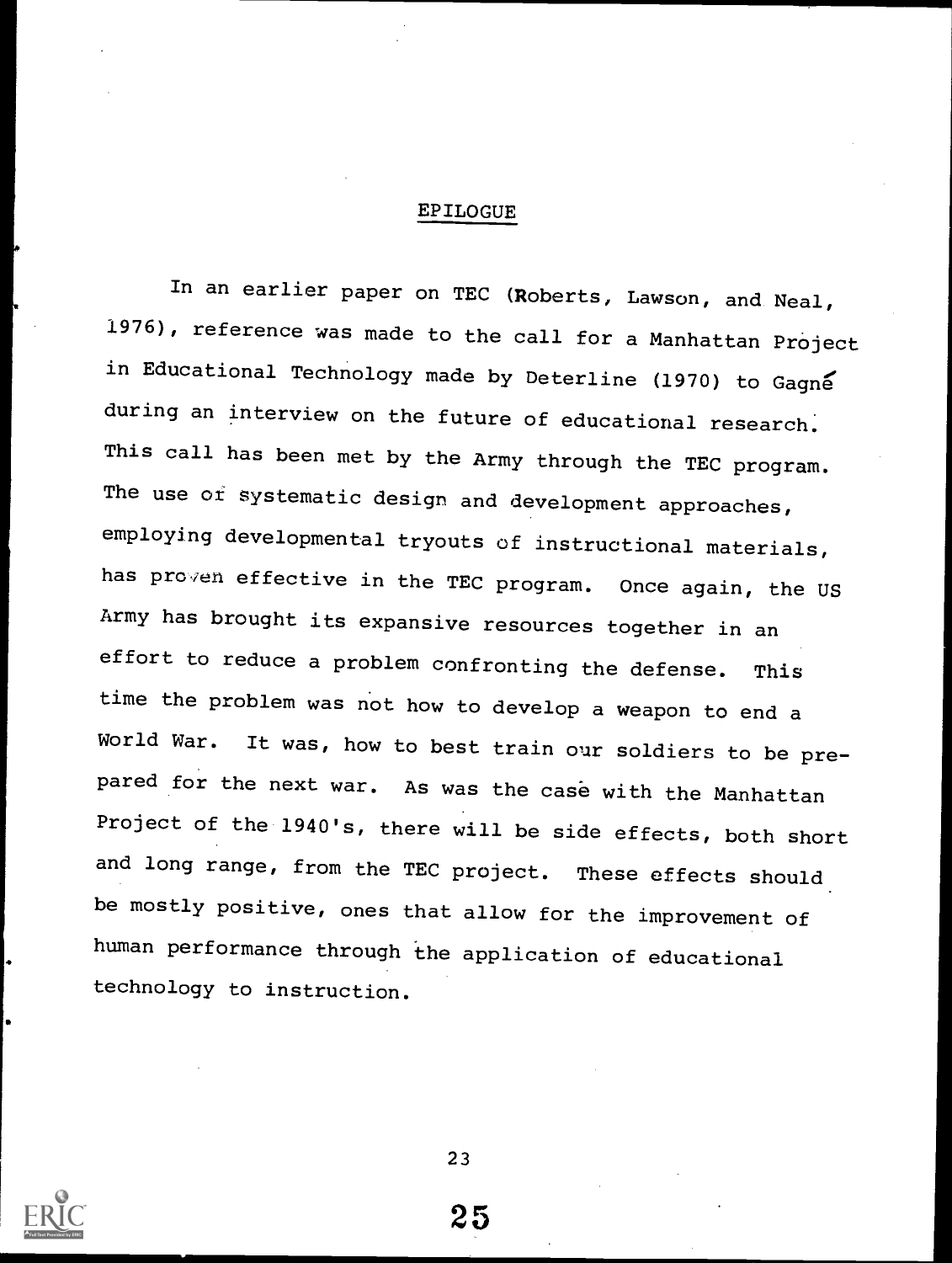#### REFERENCES

- ANDERSON, R. C., and FAUST, G. W. Educational Psychology. The Science of Instruction and Learning. New York: Dodd, Mead & Company, 1974.
- BUNDERSON, C. V., and FAUST, G. W. Chap. 3: Programmed and Computer Assisted Instruction. In Gage, N. L. (Ed.) National School Studies in Education Yearbook, 1976
- DETERLINE, W. A. What Students Learn and How: An Interview with Dr. Robert M. Gagne. Palo Alto. California: Sound Education Reports, Vol 1, Special Report No. 2, 1970.
- DETERLINE, W. A., and LENN, P. D., Coordinated Instructional Systems, Palo Alto, California: Sound Education, Inc., 1972
- EPSTEIN, K. I. Sequential Plans and Formative Evaluation. Paper presented at the American Educational Research Association Annual Meeting, Washington, D. C., April, 1975
- JACOBS, T. O., and HARDY, R. A. JR., Test and Evaluation of Training Extension Course (TEC). HumRRO Technical Report 74-16. Alexandria, Virginia: Human Resources Research Organization, 1974.
- KAUFMAN, R. A. Educational System Planning. Englewood Cliffs, New Jersey: Prentice - Hall, Inc., 1972.

26

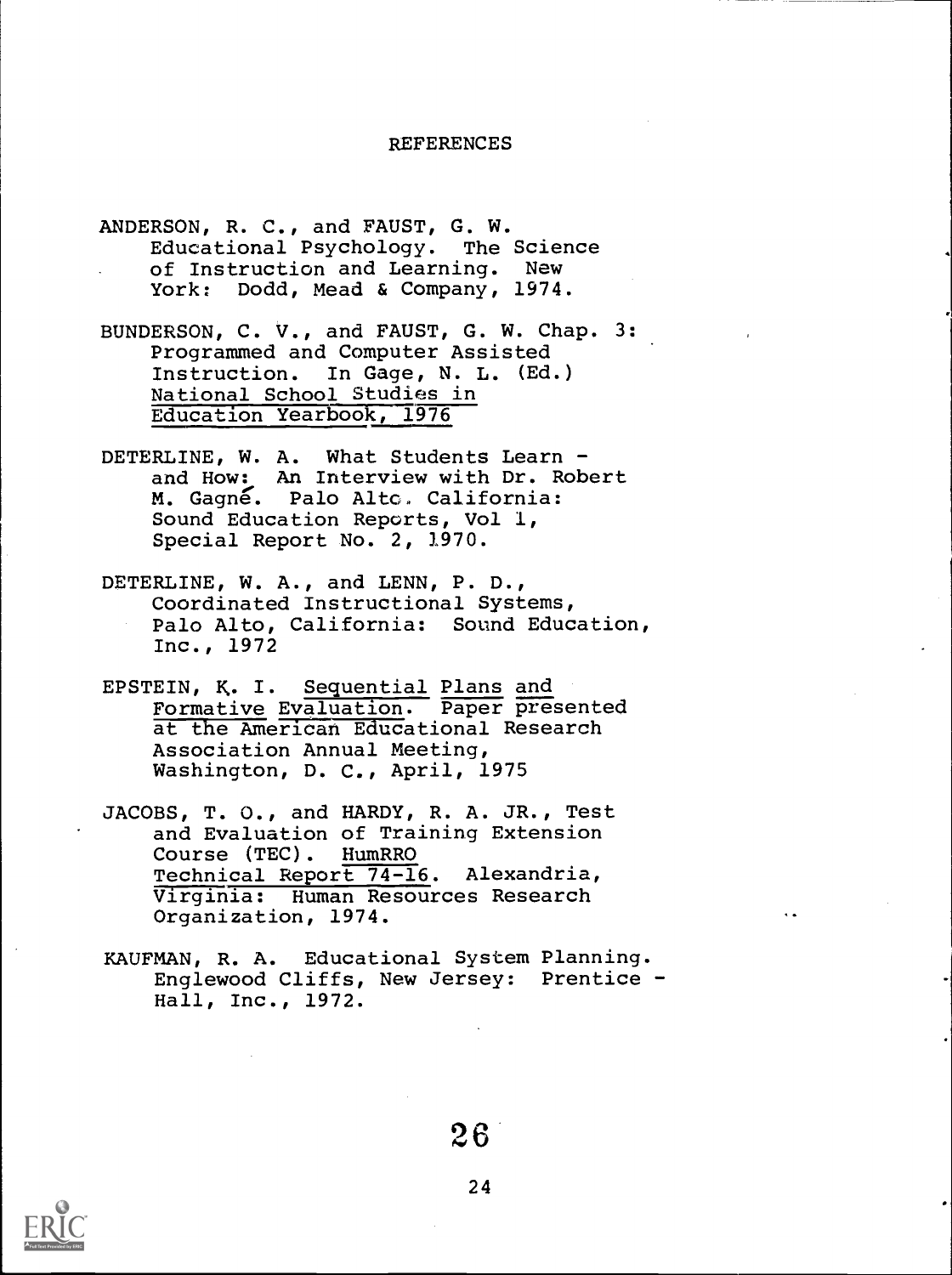#### REFERENCES

- KING, F. J. Letter to the President, US Army Combat Arms Training Board, Fort Benning, Georgia: Florida State University, Tallahassee, Florida, 9 May 1973.
- KNERR, C. S., DOWNEY, R. G., and KESSLER, J. J. Training Individuals in Army Units: Comparative Effectiveness of Selected TEC Lessons and Conventional Methods. Research Report 1188. Arlington, Virginia: U. S. Army Research Institute for the Behavioral and Social Sciences, December, 1975.
- Report of the Board for Dynamic Training,<br>Vol I Executive Summary, Fort Benning, Georgia: Federal Printing Plant, 1971.
- ROBERTS, W. K., LAWSON, W. G., and NEAL, W. D. TEC: A Manhattan Project in Educational Technology, JSAS Catalog of Selected Documents in Psychology, 1976, 6, 20, MS. 1204.
- TEMKIN, S., CONNOLLY, J. A., MARVIN, M. D., VALDES, A. L. and CAVINESS, J. A. A Cost Assessment of Army Training Alternatives. Research Problem Review<br>75-3. Arlongton, Virginia: U.S. ... my Research Institute for the Behavioral and Social Sciences, August, 1975.
- TOBIAS, S., and INGBER, T. Achievement Treatment Interactions in Programmed Instruction. Journal of Educational Psychology, 1976, 68, 1, 43-47.
- US Army Training and Doctrine Command (TRADOC), Letter, Subject: Training Extension Course (TEC) Program, Fort Monroe, Virginia: ATTNG-AS-N, 21 Februa / 1975.

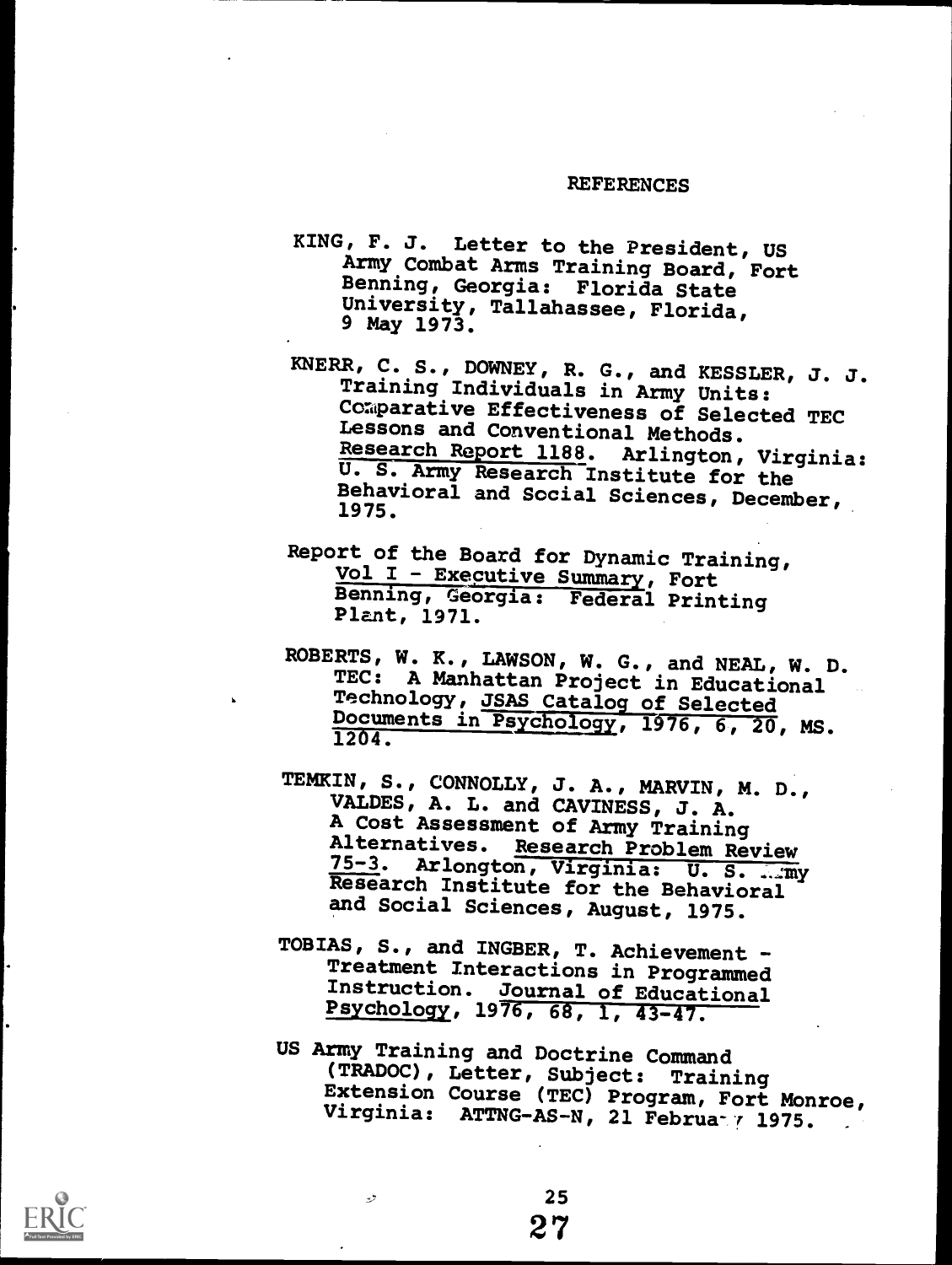# THE CONTRACTUAL LESSON DEVELOPMENT FLOWCHART FOR TEC - ADOPTED DURING PHASE II OF TEC IV



 $\mathcal{L}^{\mathcal{G}}$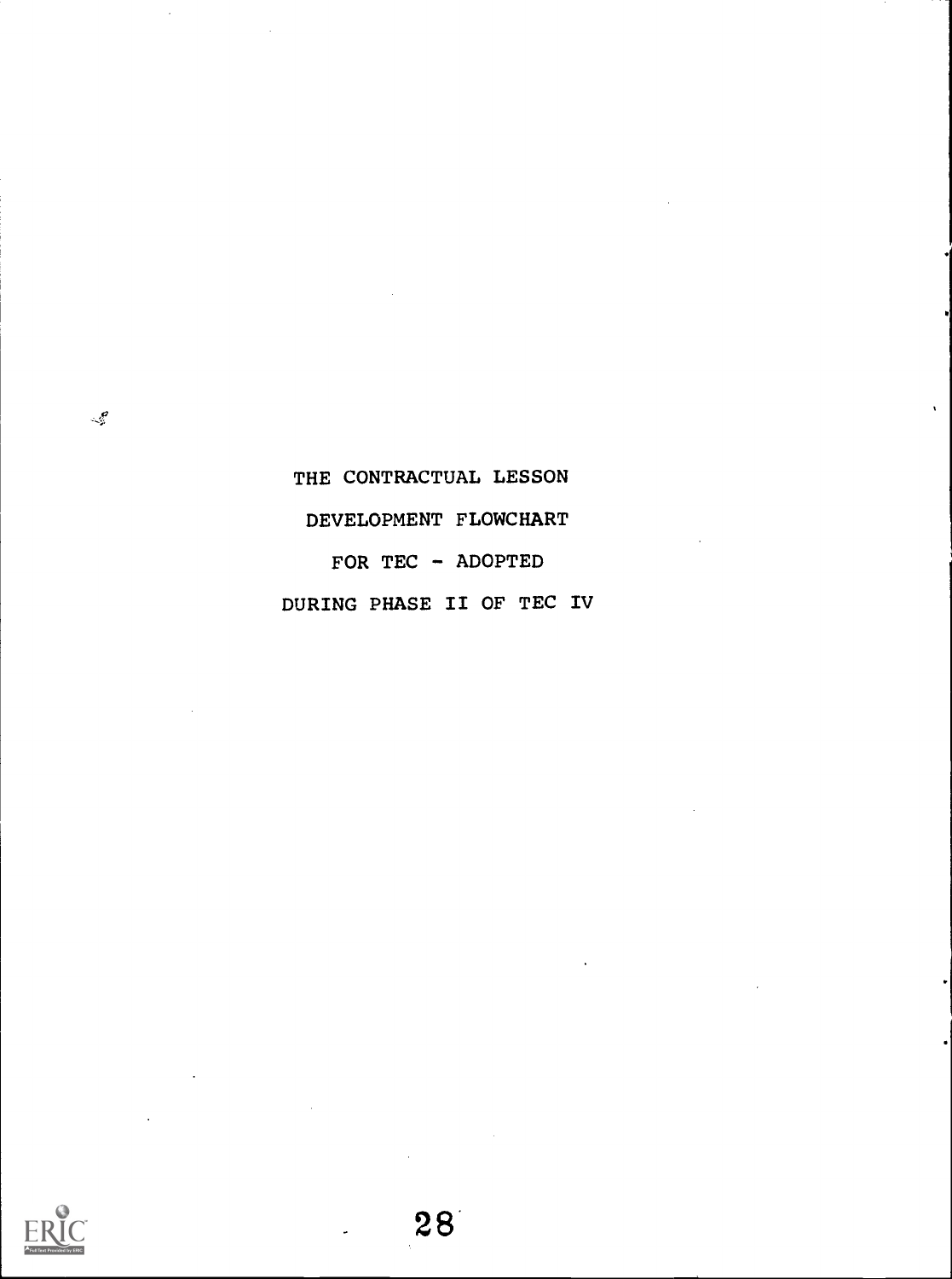

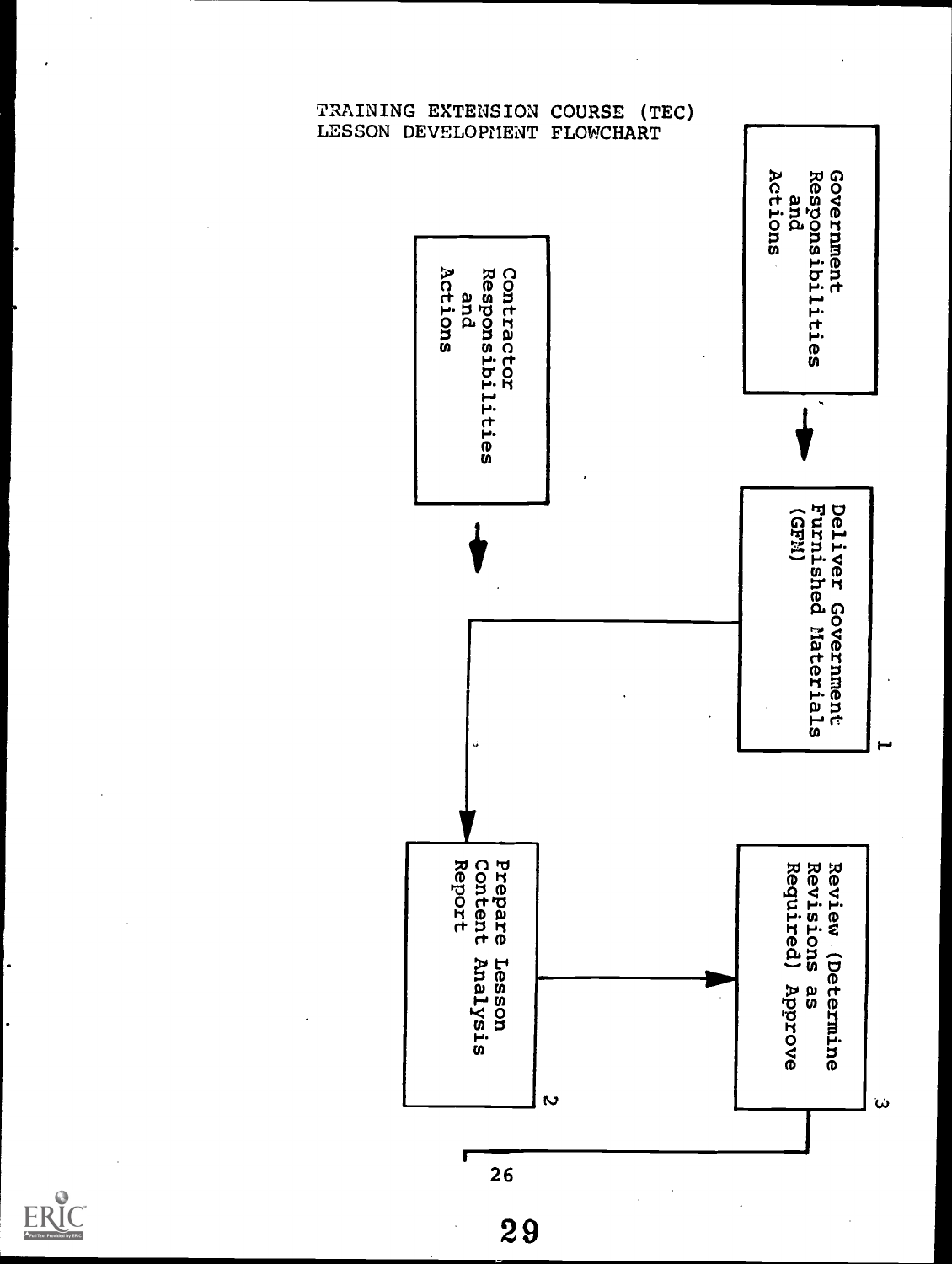

 $30$  $\frac{1}{27}$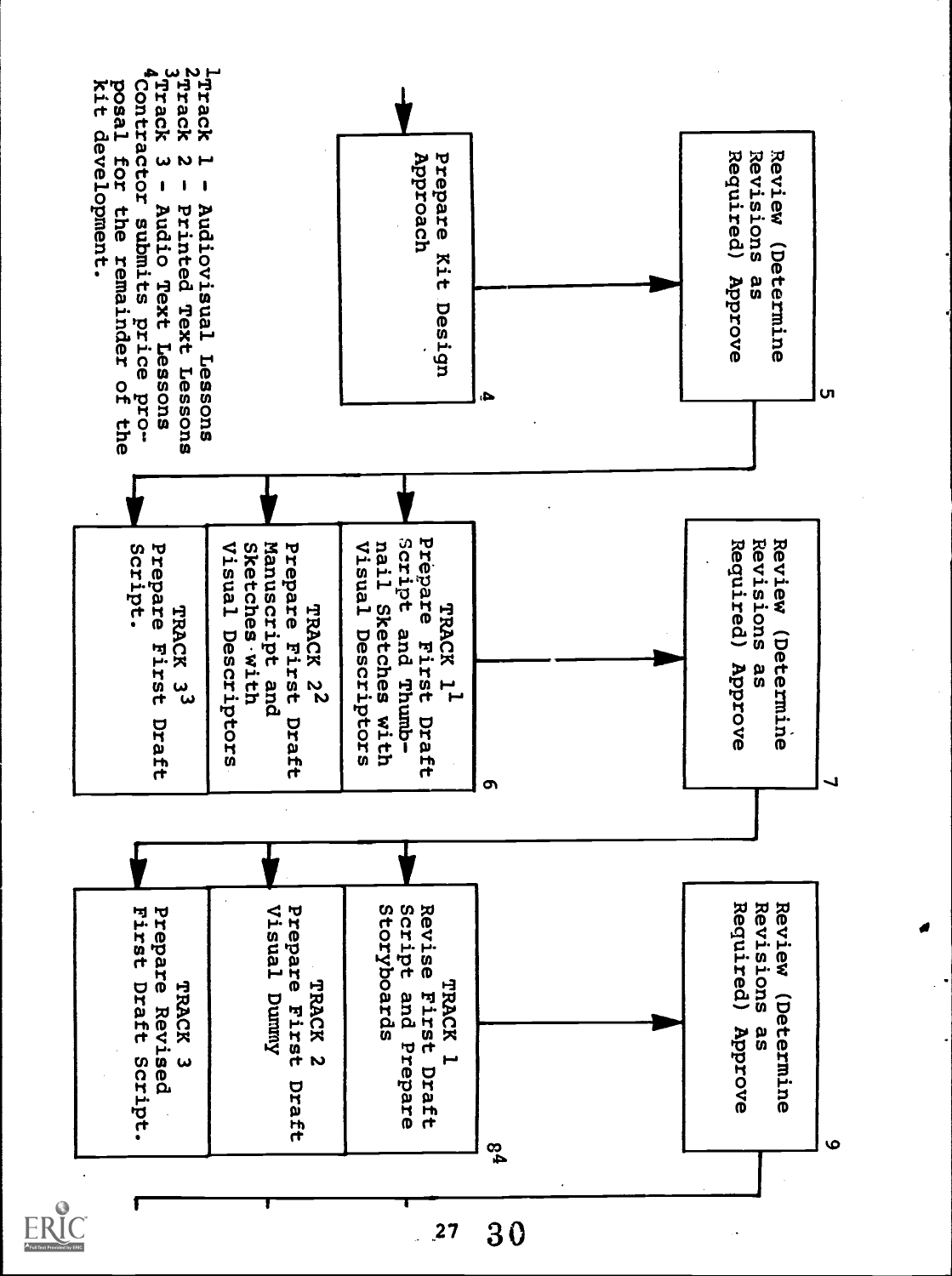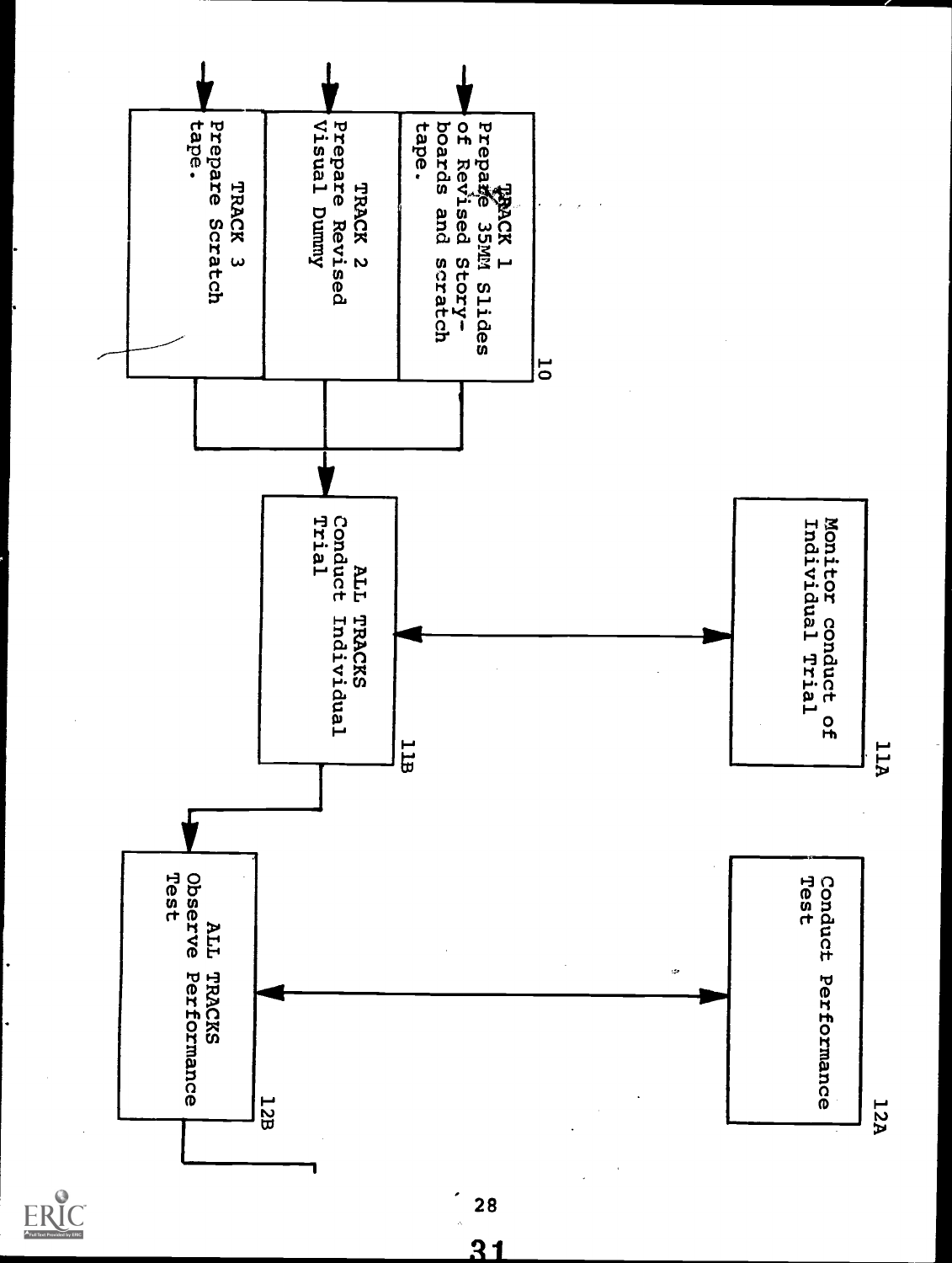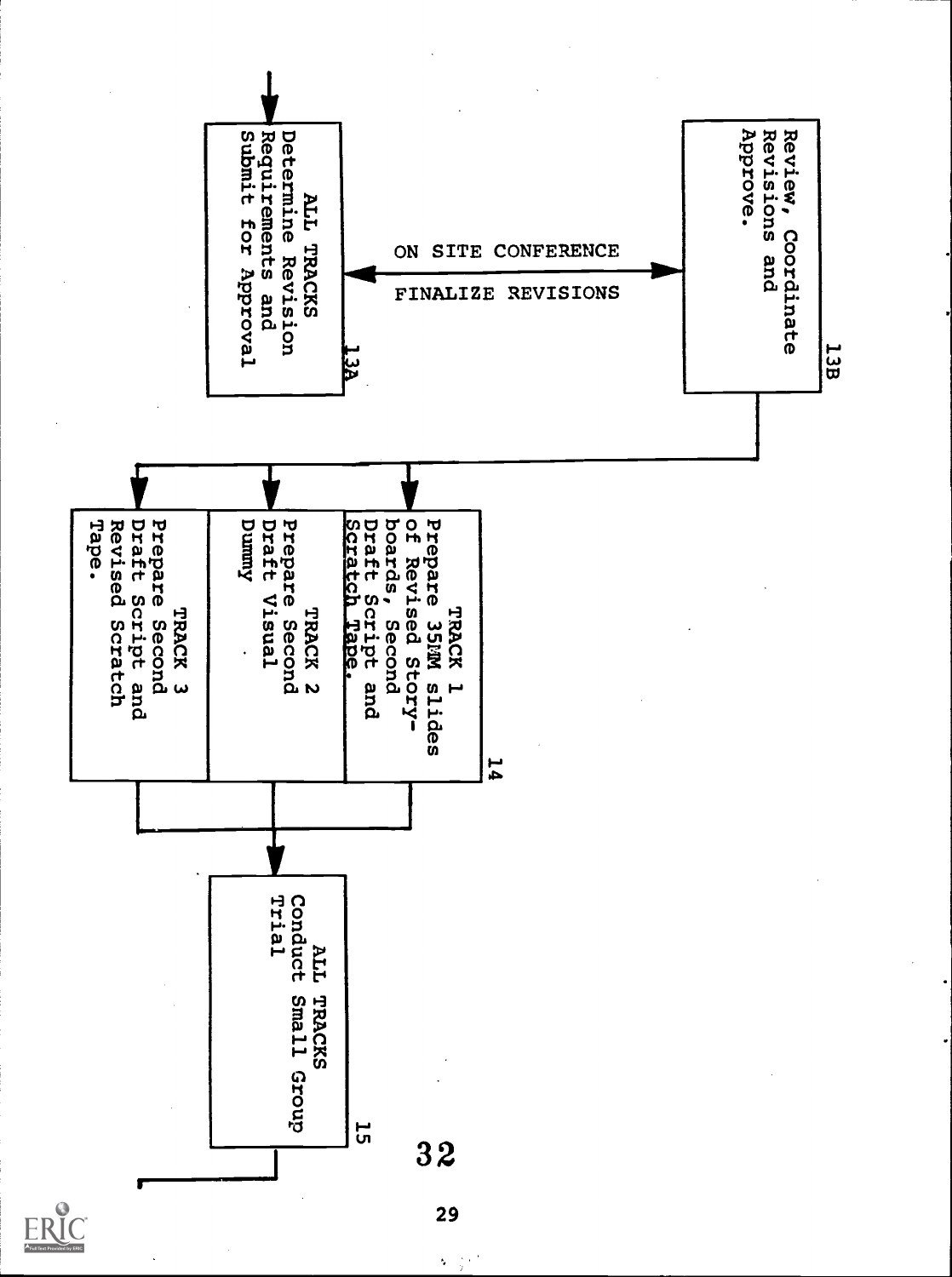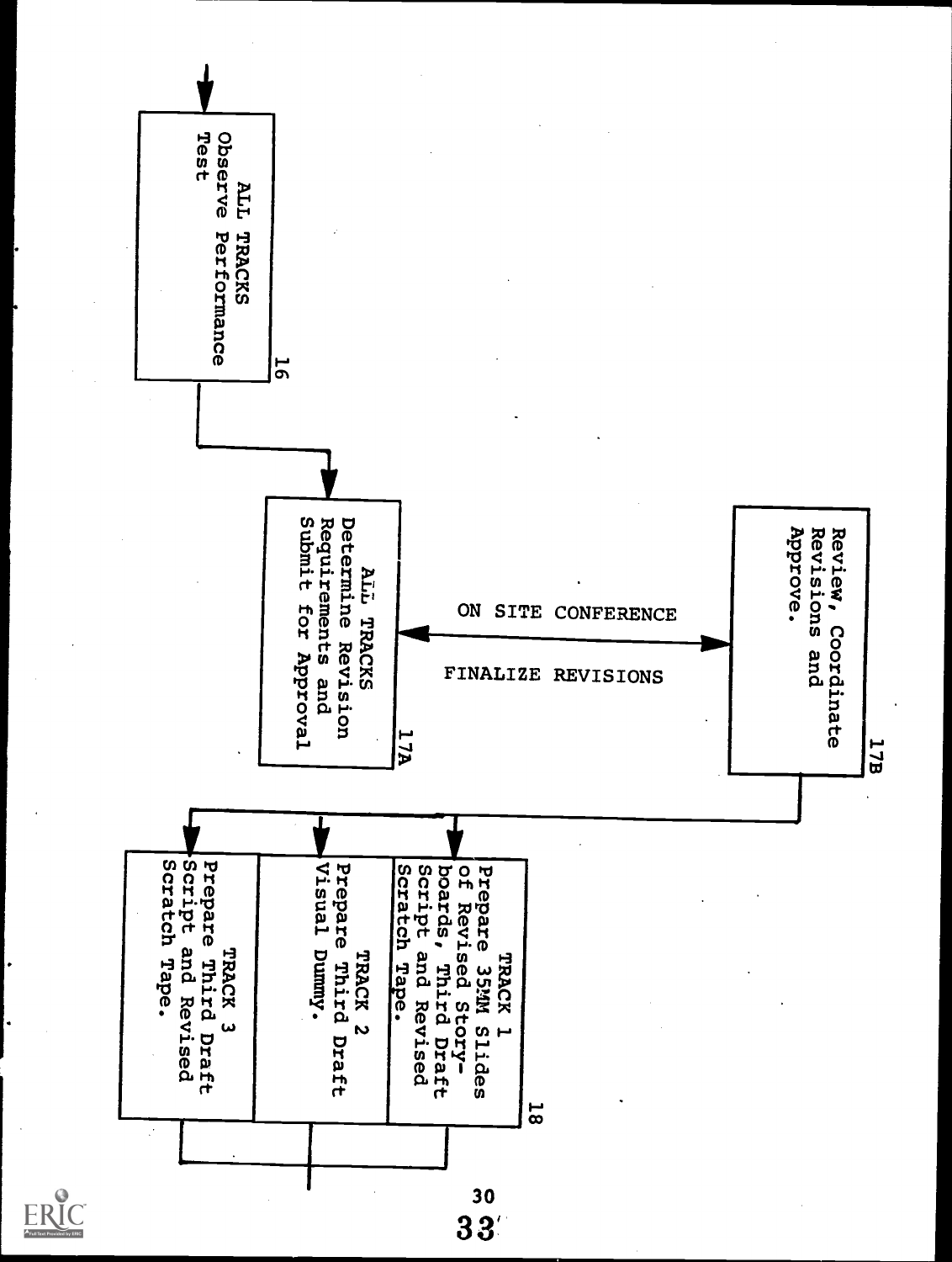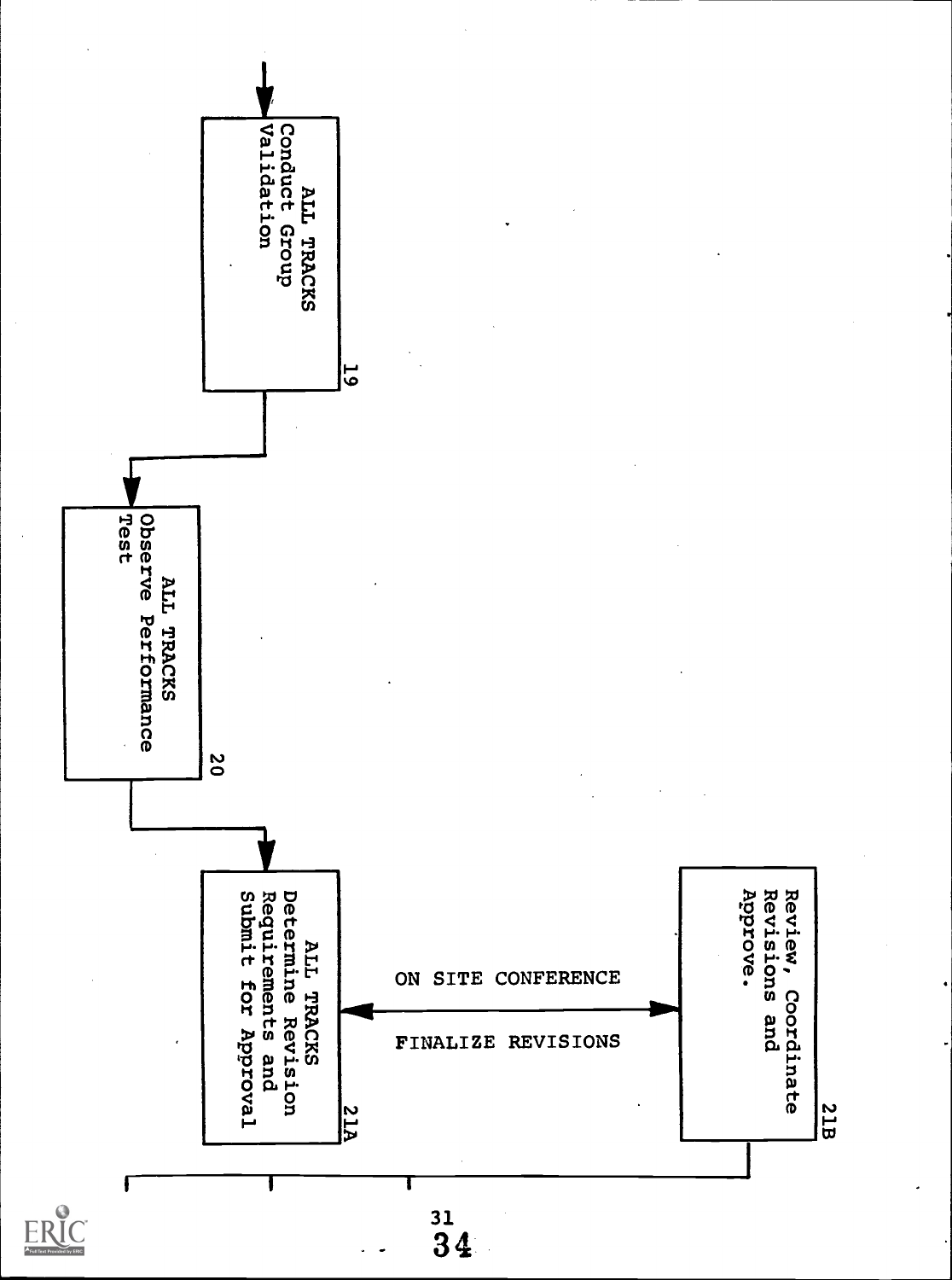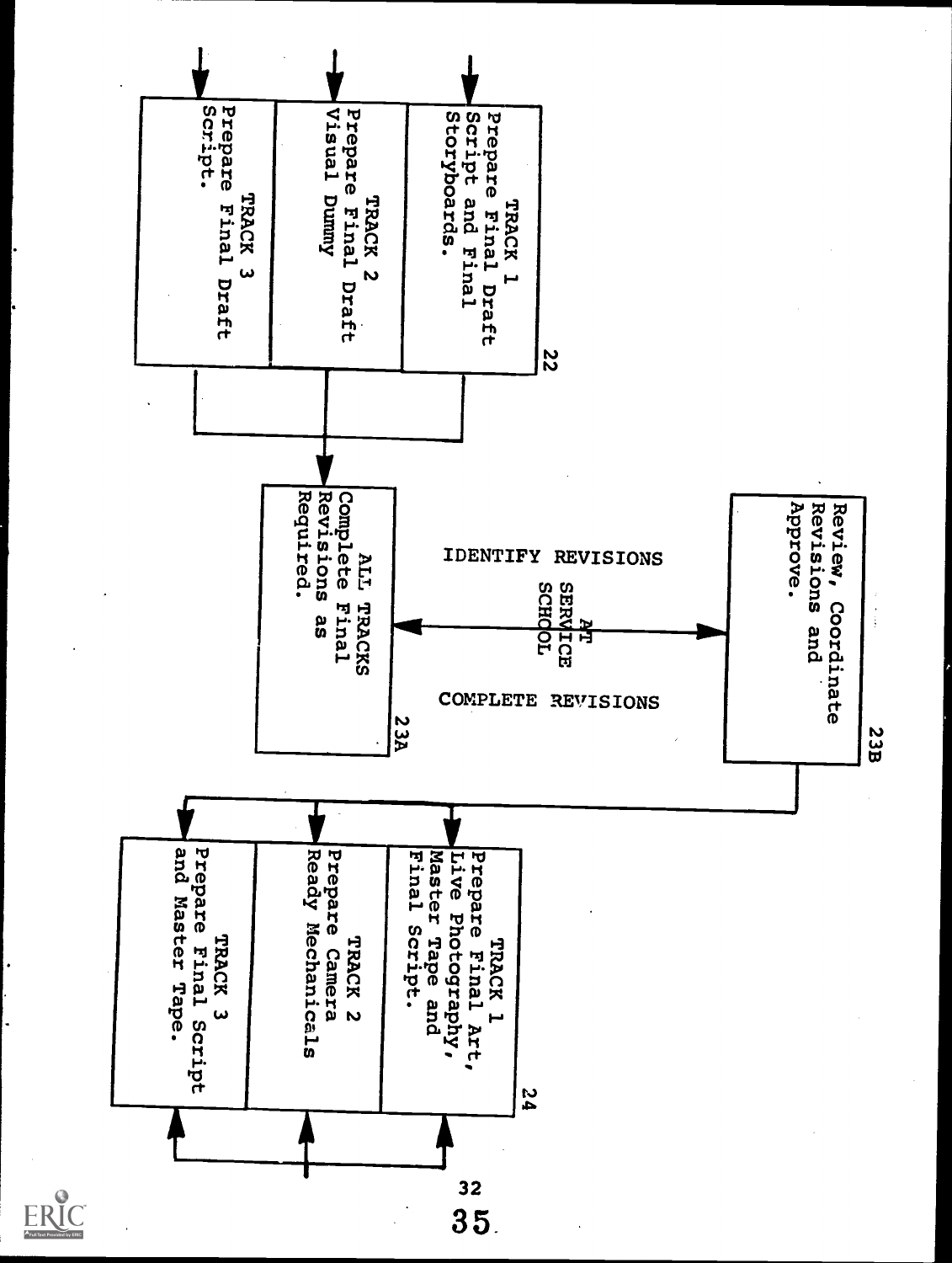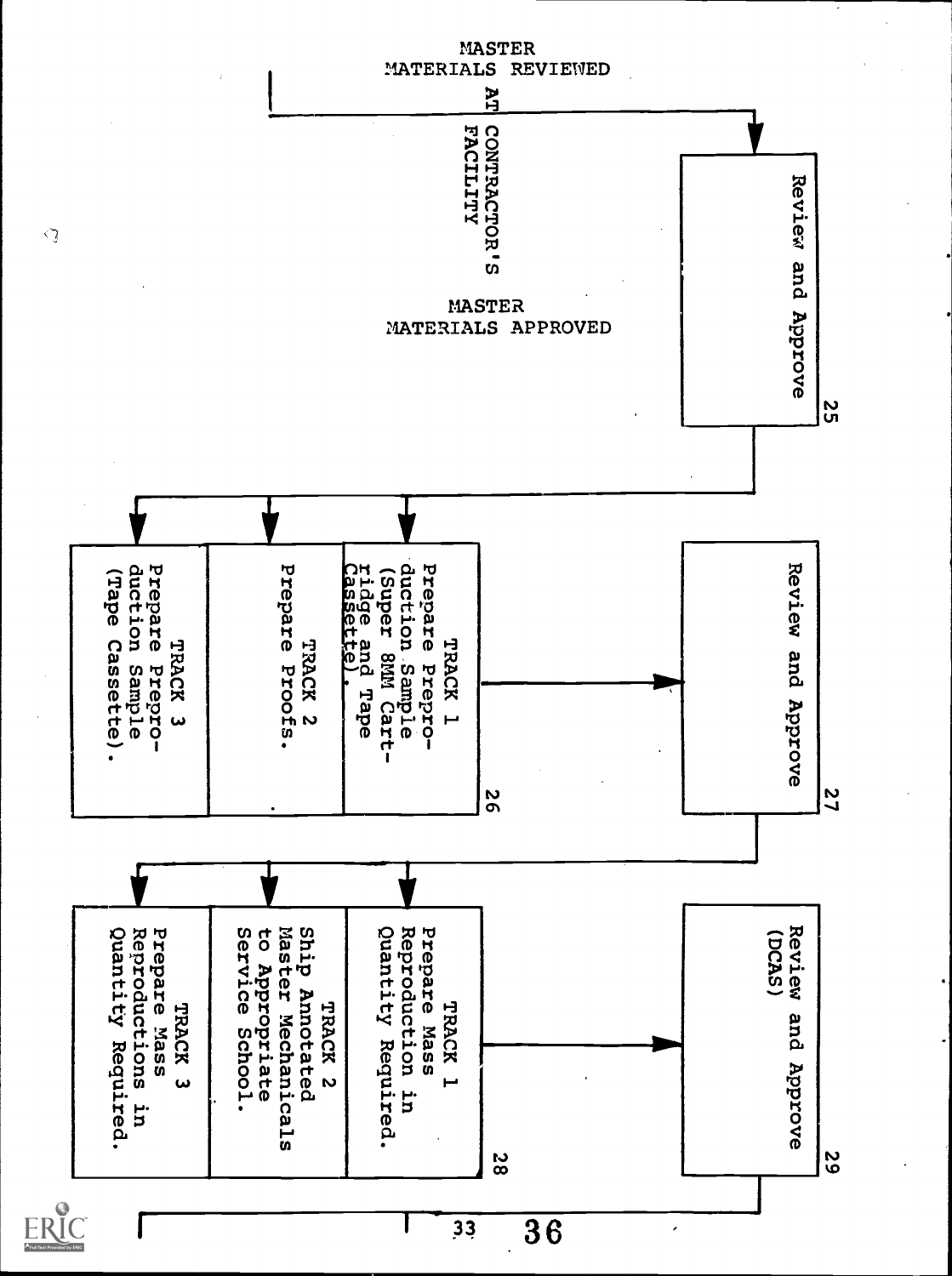



 $\cdot$  $\ddot{\phantom{a}}$ 

34



 $\frac{1}{2}$ 

 $\bullet$ 

.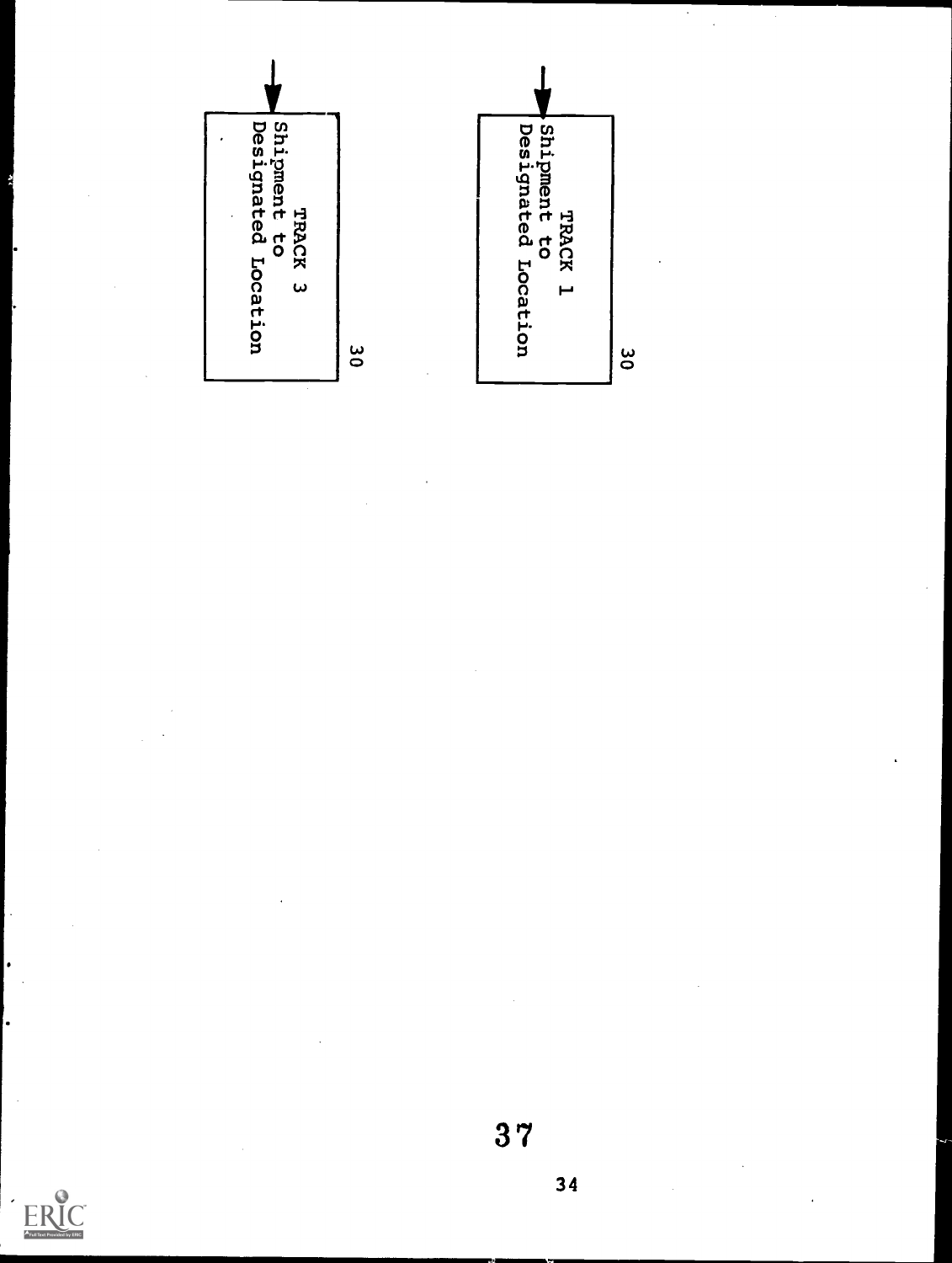#### EXPLANATION OF FLOW DIAGRAM

EVENT 1. DELIVERY OF GOVERNMENT FURNISHED MATERIALS (GFM). The Government provides the Contractor with GFM for each lesson. At a minimum, the GFM consists of a Coordination and Contract Summary Sheet (CCSS) which includes (1) a subject area title, (2) purpose and scope, (3) target audience description, (4) references and equipment, (5) names of government technical advisor and/or subject matter experts, (6) minimum task performance standard, (7) training objectives, (8) criterion-referenced test items, and (9) necessary performance tests. Additional GFM such as previous lesson plans, field manuals, television tapes, technical manuals, photos, etc. is provided based on availability and pertinence to the subject matter. The delivery of the GFM is accomplished at the appropriate US Army Service School. The Contractor reviews the GFM package at the school and resolves apparent deficiencies with Government personnel. The Contractor and Government also make considerations and plans for the conduct of subsequent events.

EVENT 2. PREPARE LESSON CONTENT ANALYSIS REPORT. Upon receipt of the GFM, the Contractor prepares a Lesson Content Analysis. During this event the Contractor identifies

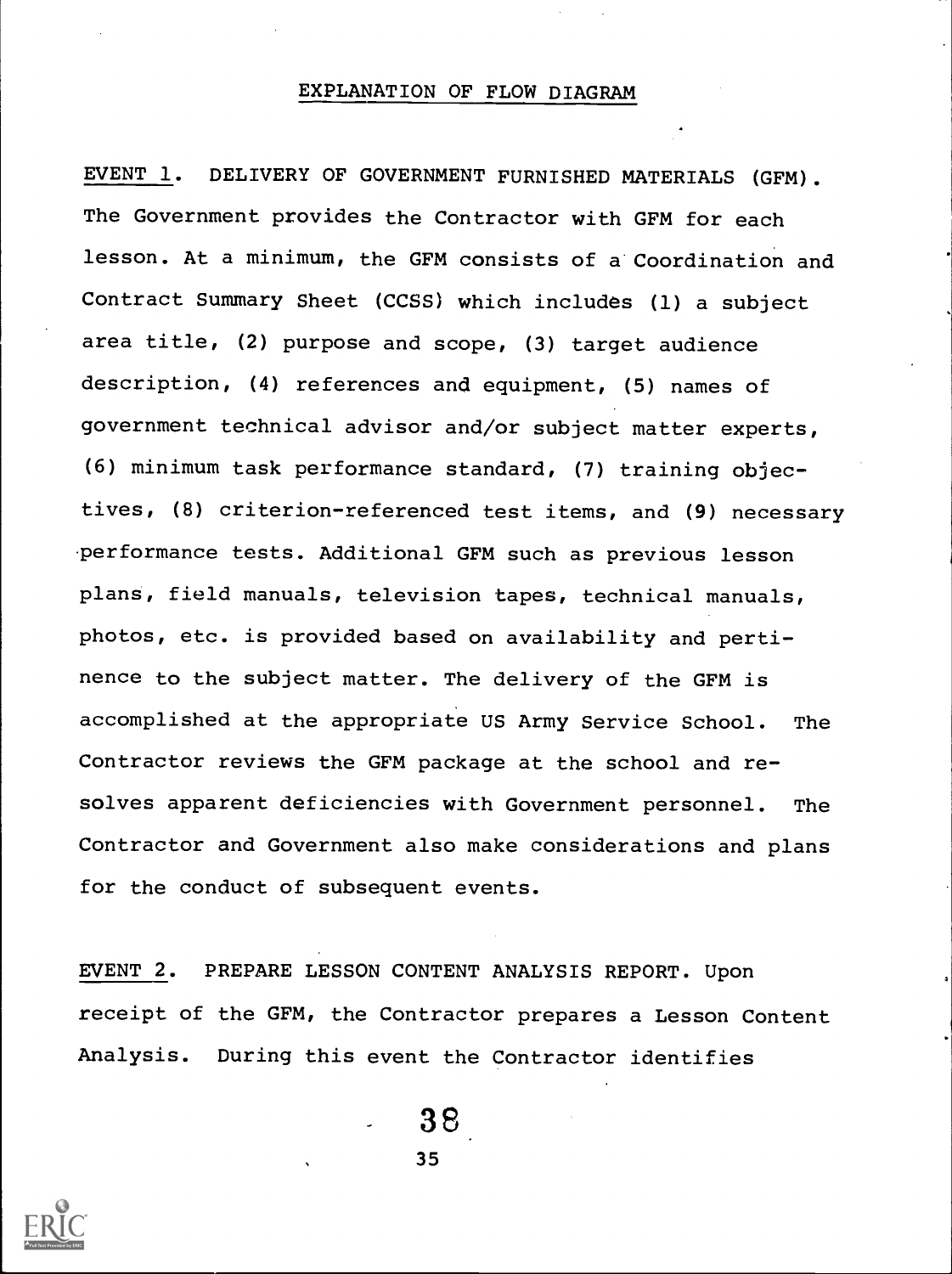any deficiencies in the GFM which may interfere with developing the Kit Design Approach in Event 4, determines the procedure to correct these GFM deficiencies and corrects the GFM deficiencies using these procedures. The Contractor uses this event to identify interrelationships and hierarchical ordering of kits which are components of the lesson. Methods used in this event to perform the lesson content analysis may include; interviews, (with selected personnel from the target audience, subject matter experts, job incumbents, supervisors, technical advisors, other personnel), observing performance of tasks at job or training sites, observing the administration of performance tests, observing on-going instruction of the training objectives and detail review of GFM. The methods used are in sufficient detail to gather the necessary information to prepare first draft materials in Event 6. The Contractor prepares a Lesson Content Analysis Report containing as a minimum:

(1) GFM deficiencies noted by the Contractor and verified by the Contracting Officer's Technical Representative (COTR);

(2) Corrective action taken on GFM deficiencies;

(3) When applicable, revised training objectives, criterion referenced test items, minimum standards, and performance tests;

39-

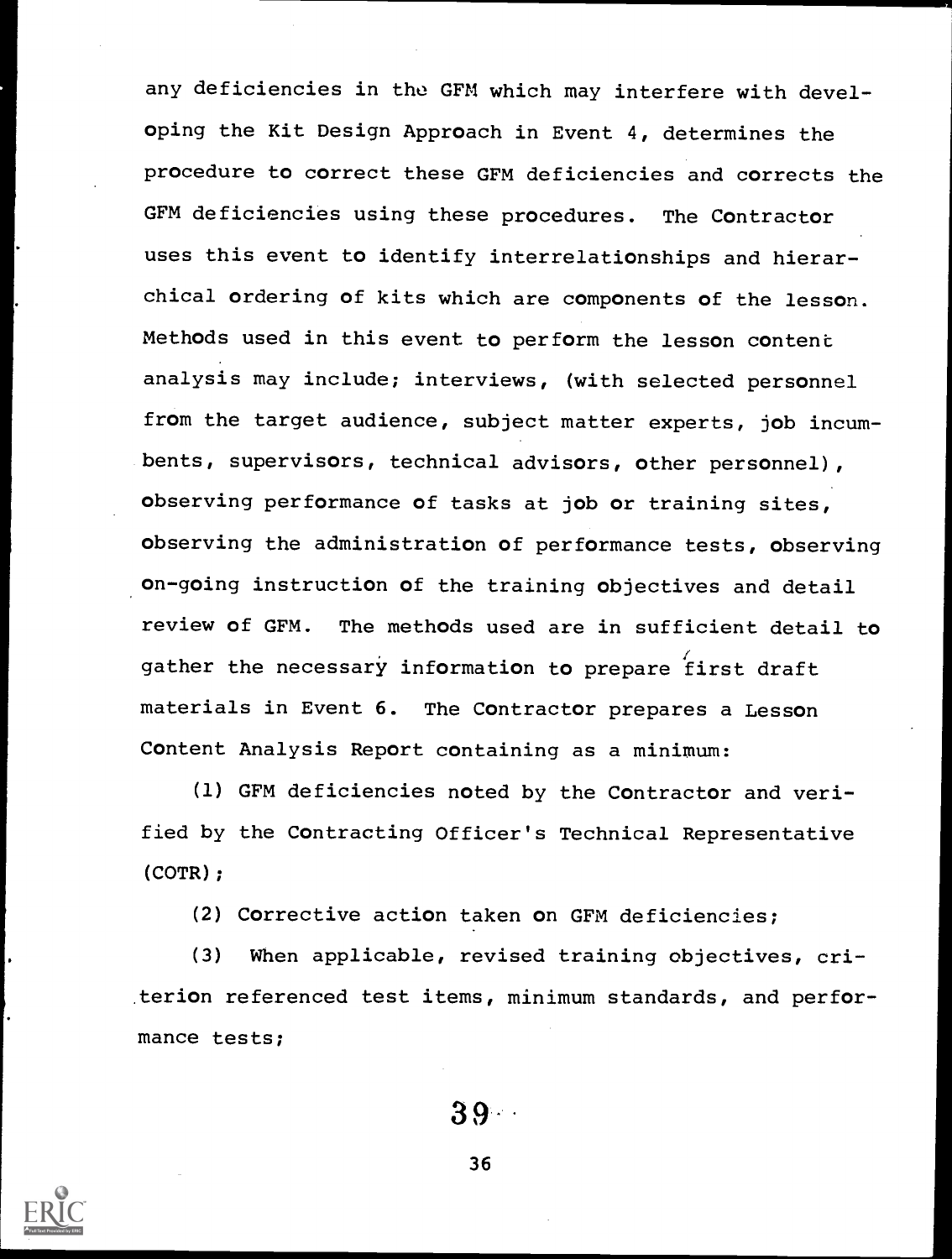(4) Identified number of kits with their interrelationships;

(5) Identified media for each kit with its rationale; and

(6) Modifications to the trial/validation procedures previously approved by the Government if required for the kits in question.

EVENT 3. GOVERNMENT REVIEW OF THE LESSON CONTENT ANALYSIS RF?ORT.

The Lesson Content Analysis Report is submitted to the Government for review and approval. Approval authority rests with the COTR. If, as a result of Government review, major defects are found to exist, it may be necessary for a meeting between Contractor and Government personnel to correct, revise and/or change the material prior to the Contractor proceeding to Event 4.

#### EVENT 4. PREPARE KIT DESIGN APROACH

The Contractor prepares a Kit Design Approach for each kit. Each Kit Design Approach contains as a minimum:

(1) Kit Description; A Kit Title, Technical Advisor/ Subject Matter Expert, Contractor's Kit Designer, and if more than one kit is being developed for a. lesson, a state-



40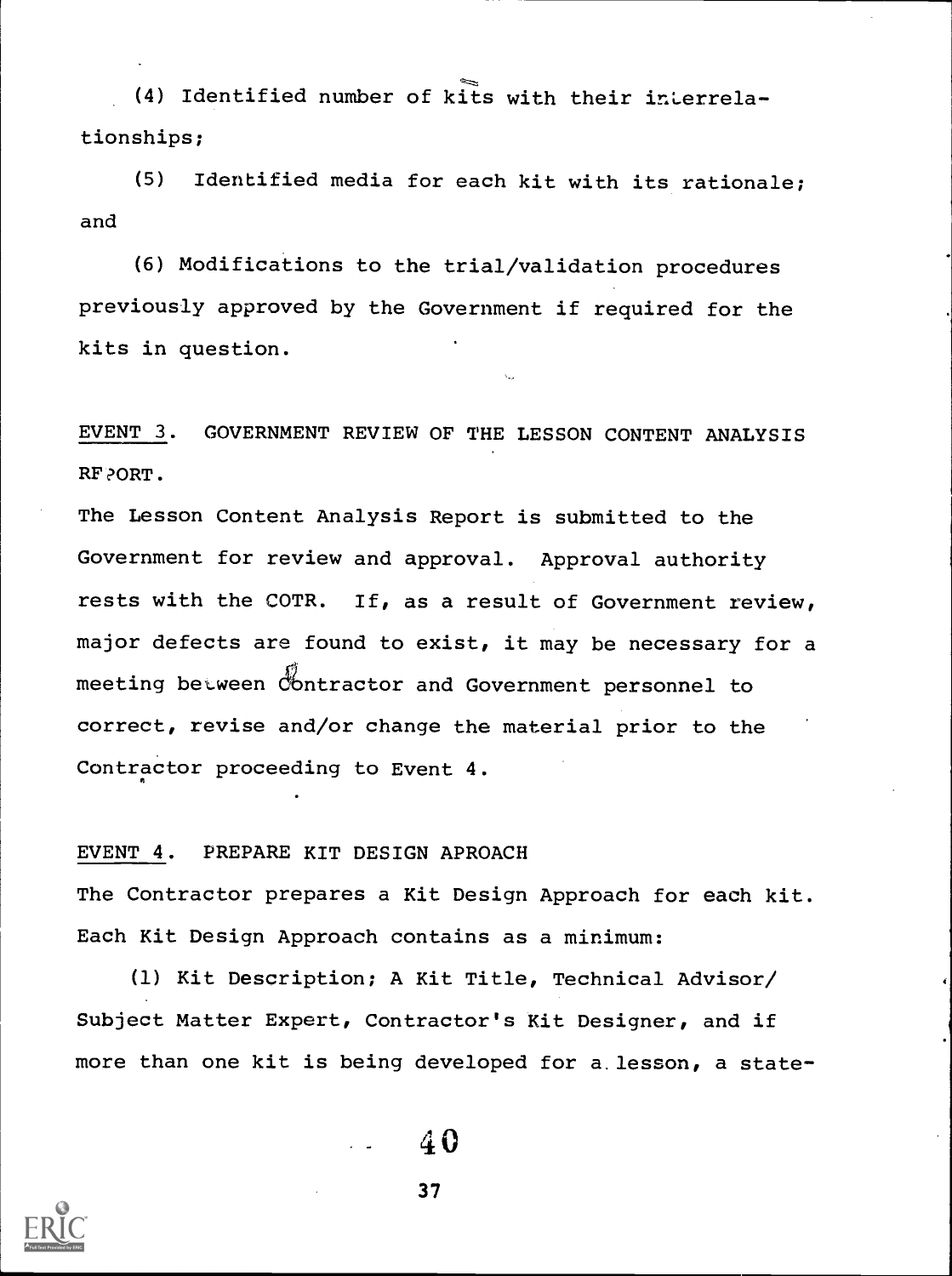ment describing how the kit being developed relates to other kits within the lesson,

(2) Kit Strategy; A statement of how the kit is to be developed. It provides an overview of the complete kit to include what the student will be taught, prerequisites to the kit, sequencing or chaining and how each sequence or chain supports or accomplishes each training objective. It also provides the creative approach to the kit (music, humor, dramatic situation, motion, animation),

(3) Kit Outline; A brief outline of the intended kit to include headings, tape running time, student involvement time, art/photo requirements and training objectives supported by each outline heading,

(4) Administrative Requirements; A brief outline of the requirements to support the kit (soldiers, equipment, materials, etc., and the specification requirements of the target audience, etc.), and

(5) Change in Design; A provision for making and recording changes in the Kit Design Approach as it proceeds through the development process. The Contractor is required to utilize not only GFM, but also obtain information from Government Subject Matter Experts, Government Educational Specialists, and other appropriate Government personnel.



41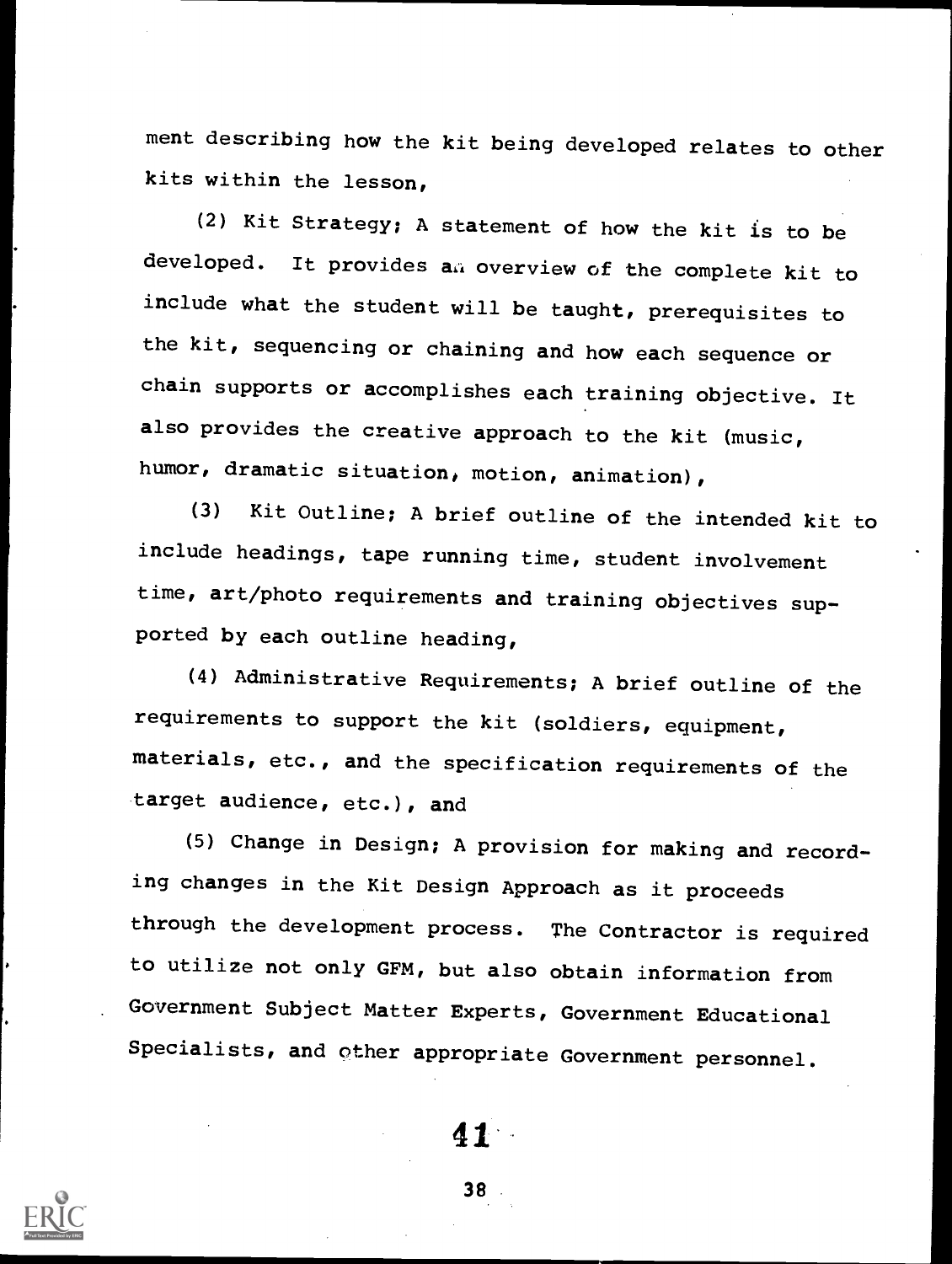EVENT 5. GOVERNMENT REVIEW OF KIT DESIGN APPROACH The Contractor's Kit Design Approach is submitted to the Government for review and approval. Revisions and approval returned to the Contractor by the COTR via annotated Kit Design Approach and the Government identifies and provides each kit with a lesson number. Revision clarificatioh as required by the Contractor is accomplished with the COTR. If, as a result of Government review, major defects are found to exist it may be necessary for a meeting between Contractor and Government personnel to correct, revise and/or change the material prior to the Contractor proceeding to Event 6.

NOTE: If motion sequences are required and approved, the Government provides the appropriate motion sequence not later than Event 12 or specifies that the Contractor is required to shoot motion sequences for a particular kit.

#### EVENT 6. PREPARE FIRST DRAFT MATERIALS

The Contractor prepares First Draft Script and thumbnail sketches with visual descriptors (Track 1) and/or prepare first draft manuscript and sketches with visual descriptors (Track 2) and/or prepare first draft script (Track 3). All drafts are prepared at a comprehension level suitable for the target audience. By comprehension level, it is meant that the target audience will be able to listen to,



39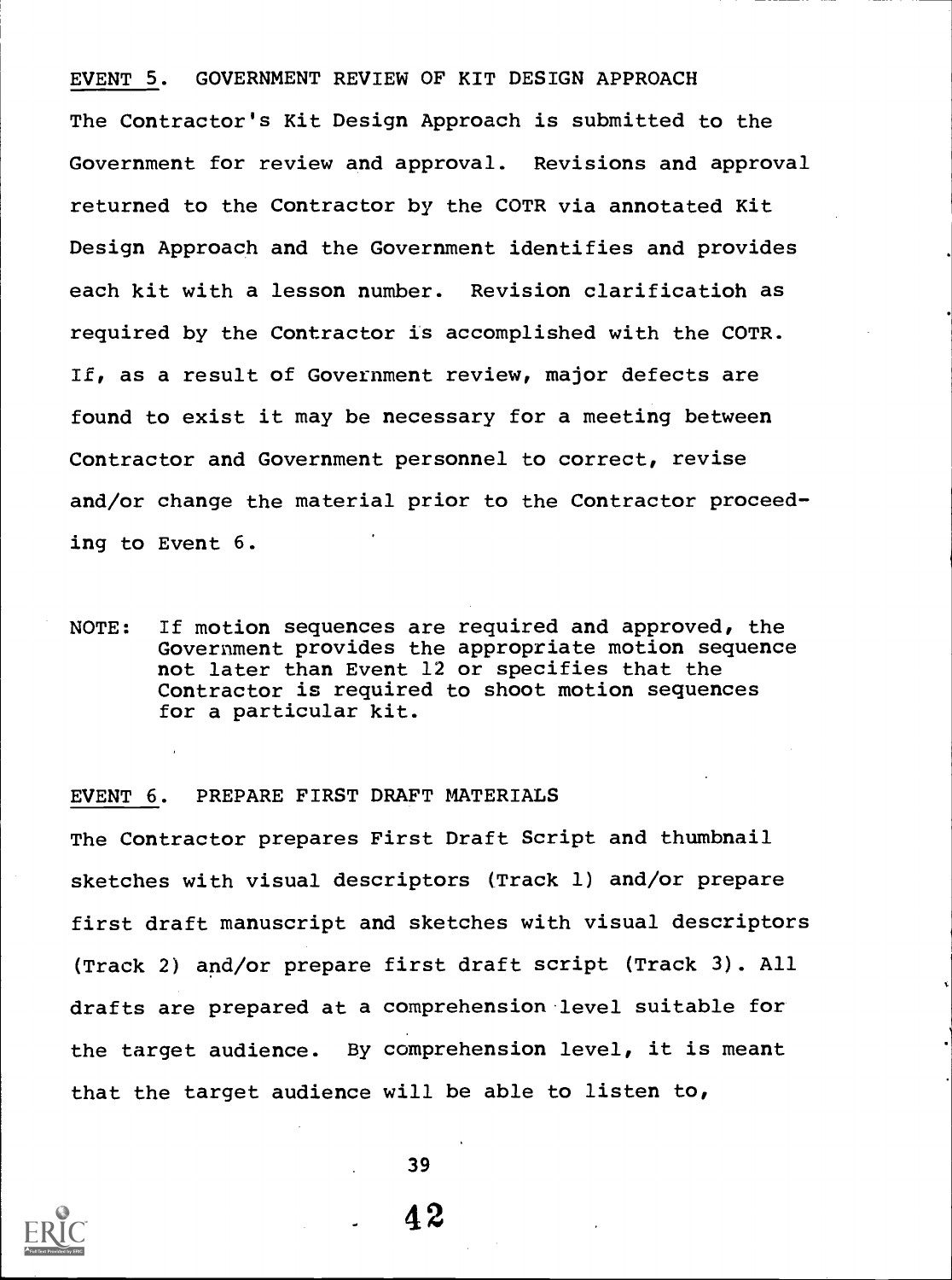view, read, and interact with the materials in such a manner as to follow instructions, understand procedures, etc. as evidenced in the developmental trials and validation. (Events 11, 15 and 19).

EVENT 7. GOVERNMENT REVIEW OF FIRST DRAFT MATERIALS The Contractor's First Draft Materials are submitted to the Government for review and approval. Revisions and approval are returned to the Contractor by the COTR via annotated First Draft Materials. If as a result of Government review, it is found that major problems exist in the First Draft Materials, it may be necessary for a meeting between Contractor and Government personnel to correct, revise and/or change first draft content.

EVENT 8. PREPARE REVISED FIRST DRAFT AND VISUAL MATERIALS The Contractor insures all revisions, changes and/or corrections necessary as a result of Government review at Event 7 are reflected in the Revised First Draft Materials. Semicomprehensive storyboards (Track 1) Visual Dummy (Track 2) and the revised first draft script (Track 3) are prepared in this event by the Contractor. During preparation of these materials the Contractor prepares a pretest and a posttest to be used in the conduct of Events 11, 15 and 19. The pretest and posttest are submitted with the Revised First Draft Materials for review and approval.



40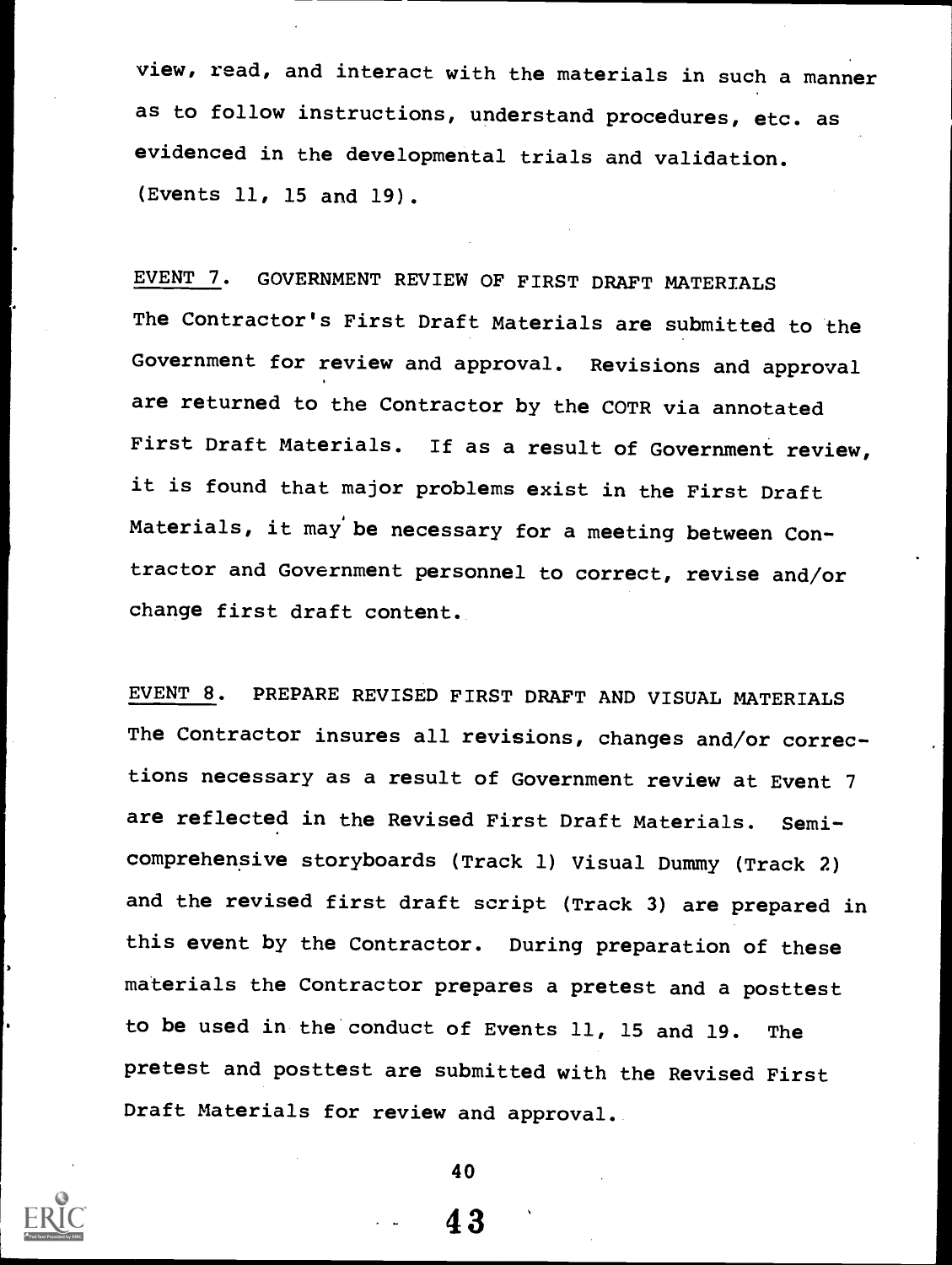EVENT 9. GOVERNMENT REVIEW OF REVISED FIRST DRAFT AND VISUAL MATERIALS.

The Contractor's Revised First Draft Materials, visual materials, pretest and posttest are submitted to the Government for review and approval. Revisions and approval are returned to the Contractor by the COTR via annotated materials submitted, or attached notes, references, etc. Revision clarification as required by the Contractor is accomplished by contact with the COTR. If as a result of Government review, it is found that major defects exist in Visual Materials submitted with Revised First Draft Materials it may be necessary for a meeting between Contractor and Government personnel to correct, revise and/or change submitted materials.

EVENT 10. PREPARE MATERIALS FOR INDIVIDUAL TRIAL The Contractor insures that all revisions, changes and/or corrections necessary as a result of Government review Event 9 are reflected in the materials required to conduct the Individual Trial. These materials may include, at the option of the Government, 35 mm slides of storyboards and a scratch tape of script (Track 1), revised visual dummy (Track 2), and/or a scratch tape (Track 3). At the

44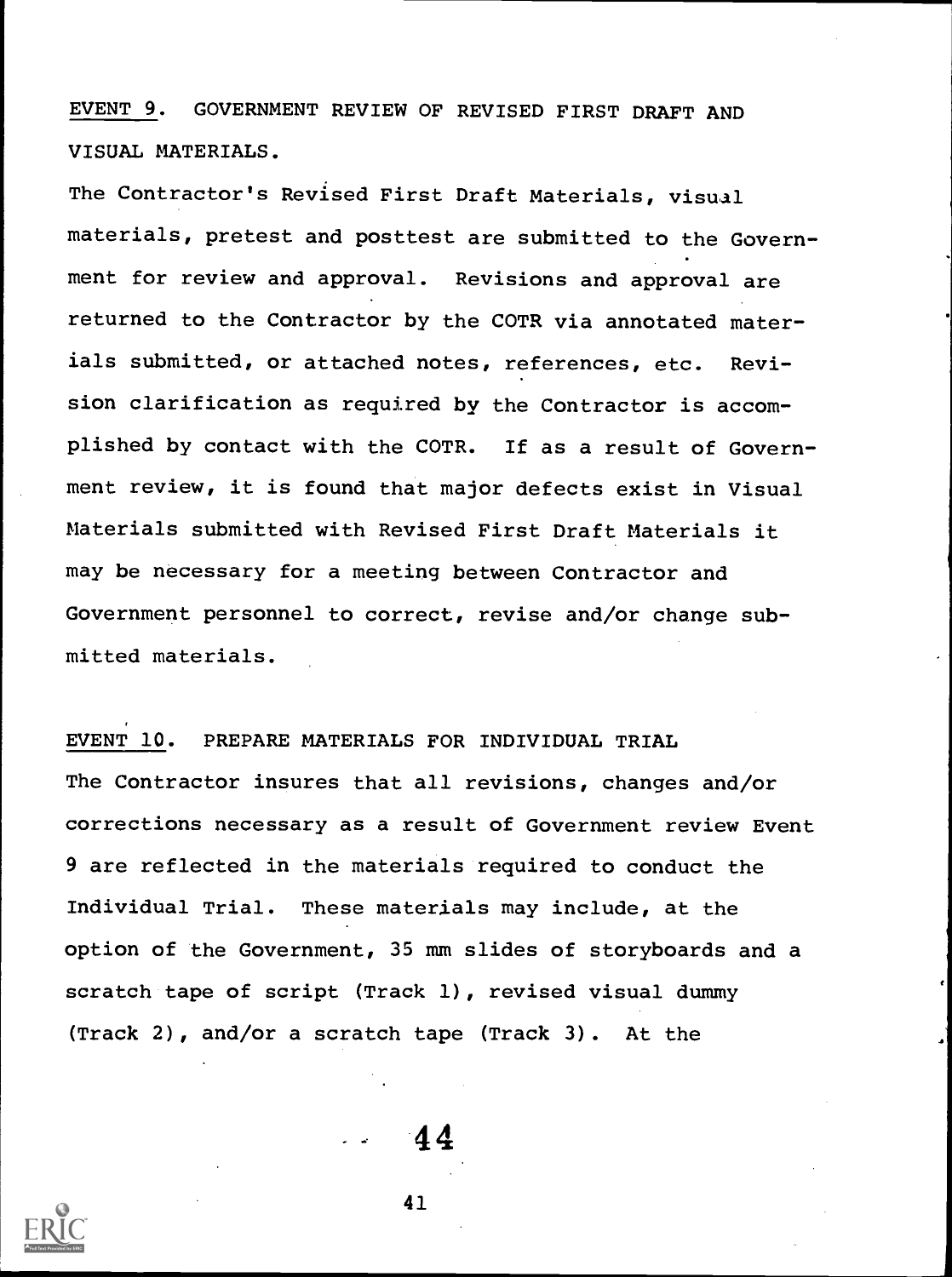beginning of this event, the Contractor informs the COTR of the requirements for the conduct of Event 11.

#### EVENT 11 A & B. CONDUCT INDIVIDUAL TRIAL

The Contractor conducts the Individual Trial at a time and site agreed to by the Government. The Government monitors the conduct of the trial and verifies that approved procedures were followed. The location may be at the school responsible for the instruction or at another site when, for the purposes of obtaining valid test results, a more suitable target population is available. This trial is conducted with 3 to 5 students. Testing instructional materials on 3 to 5 students (individually) representing the target audience constitutes 1 trial. The Government provides physical facilities for the conduct of the trial, to include 35mm projectors, tape cassette players and any military equipment for performance testing. The Contractor provides storyboards, 35mm slides in carousel trays, scripts and scratch tape (Track 1), visual dummy (Track 2), script and scratch tape (Track 3) as prepared in Event 10. The Contractor also provides any materials necessary for the proper certification of the trial, i.e., answer sheets, note pads, response arrays, etc., as required. The Contractor is responsible for its own administrative support during the trial.



42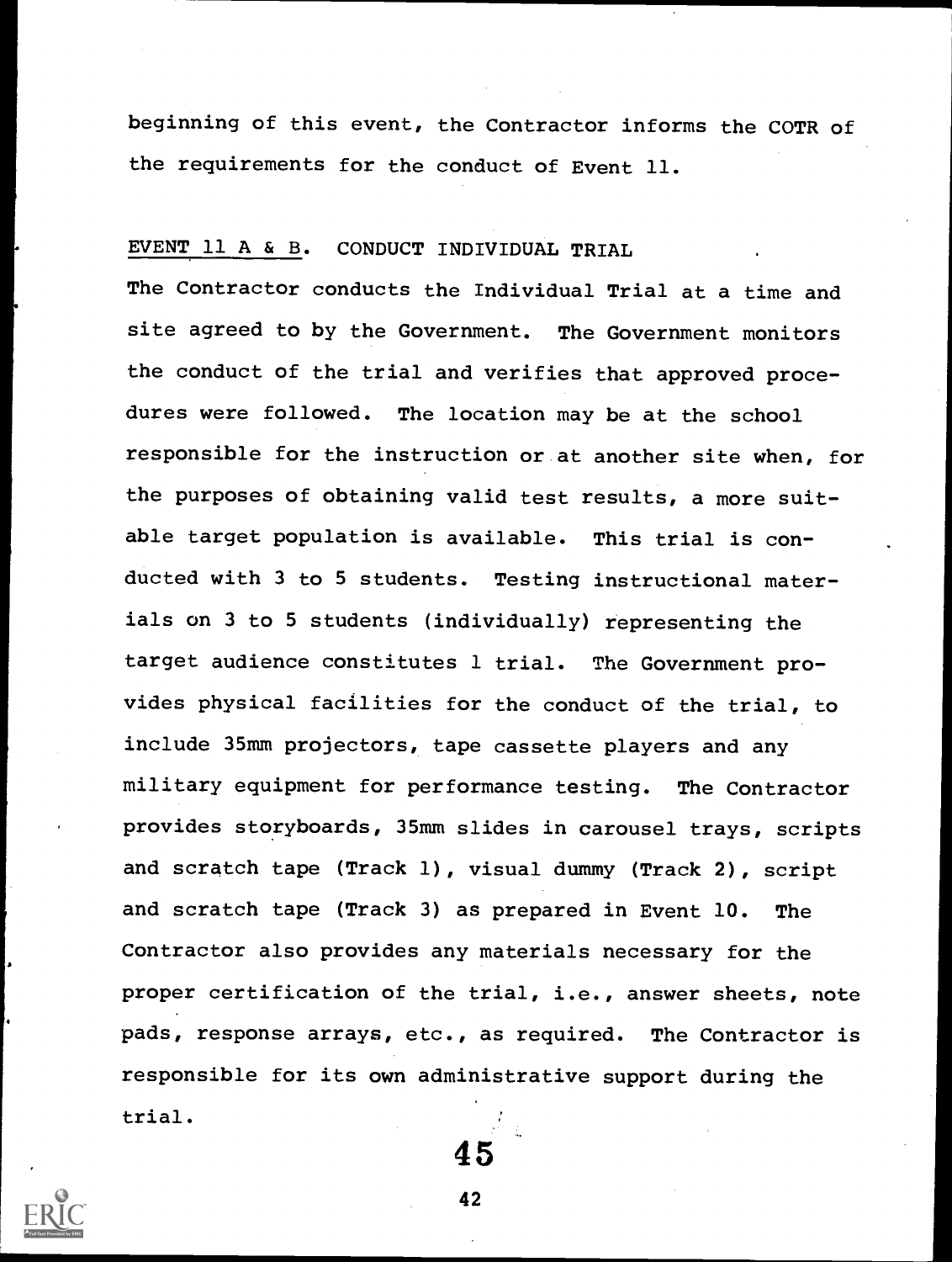## EVENT 12 A & B. CONDUCT AND OBSERVE PERFORMANCE TEST

The Government conducts the Performance Test which certifies that the student can in fact perform tasks learned from the instructional materials. This is necessary when the use of the actual equipment with the lesson is inappropriate because of size or the availability of equipment for training purposes is extremely limited. The Contractor participates as an observer during the conduct of the performance test for the purpose of identifying necessary kit revisions.

## EVENT 13 A&B. DETERMINE REVISION REQUIREMENTS

Revision requirements are identified by the Contractor during the conduct of the trial in Event 11 and while observing the performance test in Event 12. Revisions are specified by the Contractor by annotation of the Revised First Draft Materials and by separate document keyed to the the script, storyboards, visual dummy, etc. The Contractor's trial personnel remain at the trial site until an agreement is reached by the Government and the Contractor on the specific requirement for revisions, changes and/or corrections to the instructional material following completion of the developmental trial and performance test. Determination is made by the Government at this event whether to use the

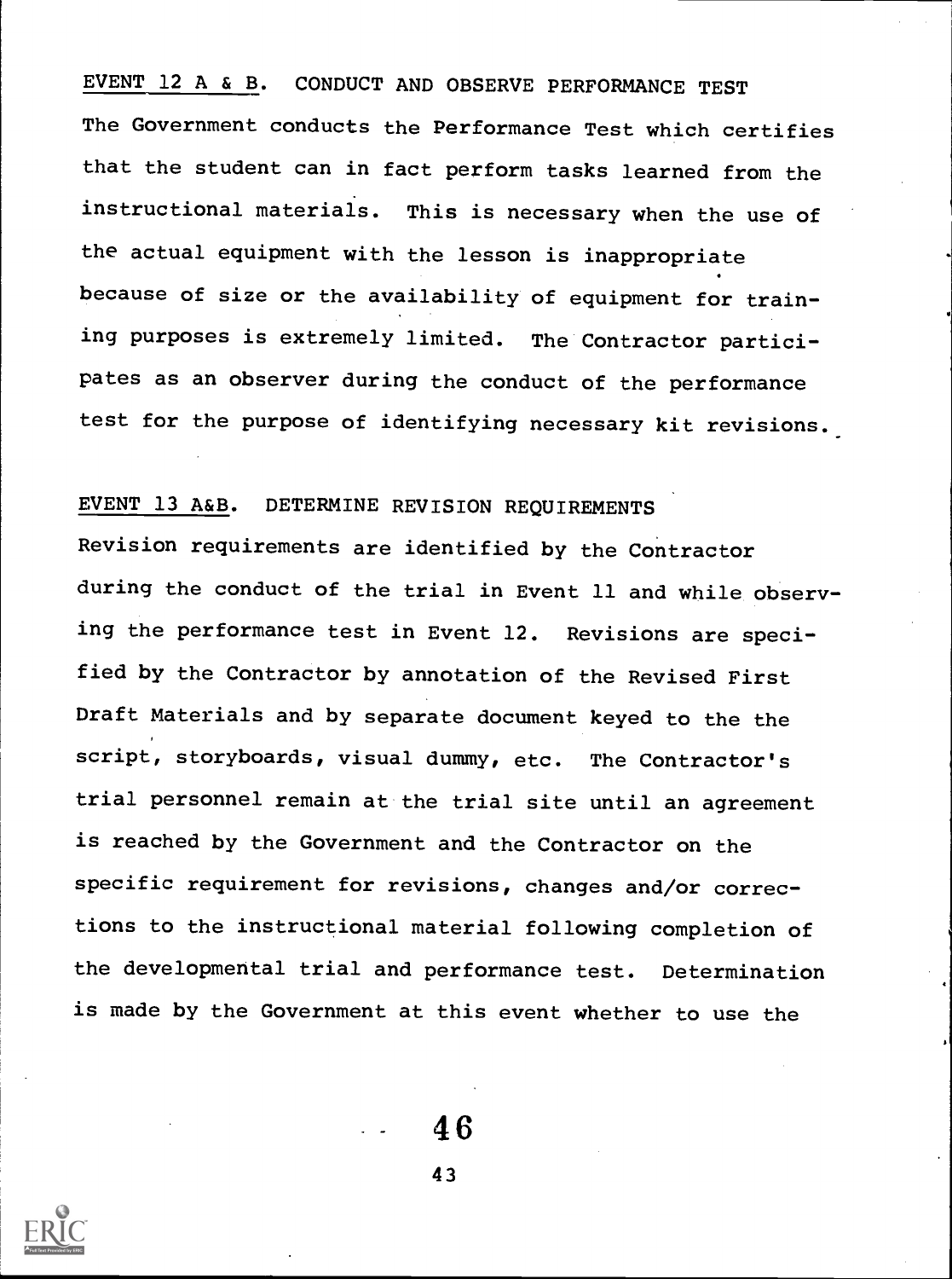Small Group Trial (Event 15) or go directly to Group Validation (Event 19). The Government makes the decision at this event whether comprehensive storyboards or final art will be used for visuals.

EVENT 14. REVISE MATERIALS FOR SMALL GROUP TRIAL OR GROUP VALIDATION

The Contractor incorporates the approved revision requirements as determined in Events 13A and 13B and prepares the following:

Track 1 - Revised Storyboards and Second Draft Script, (at the option of the Government) 35mm slides of storyboards and scratch tape; or

Track 2 - Second Draft Visual Dummy, or

Track 3 - Second Draft Script, and at the option of the Government a scratch tape.

At the beginning of this event the Contractor informs the COTR of the requirements for the conduct of Event 15 or Event 19.

EVENTS 15, 16, 17A, 17B, 18. CONDUCT SMALL GROUP TRIAL The decision as to whether or not Events 15 through 18 are to be used is made by the Government during Events 13A and

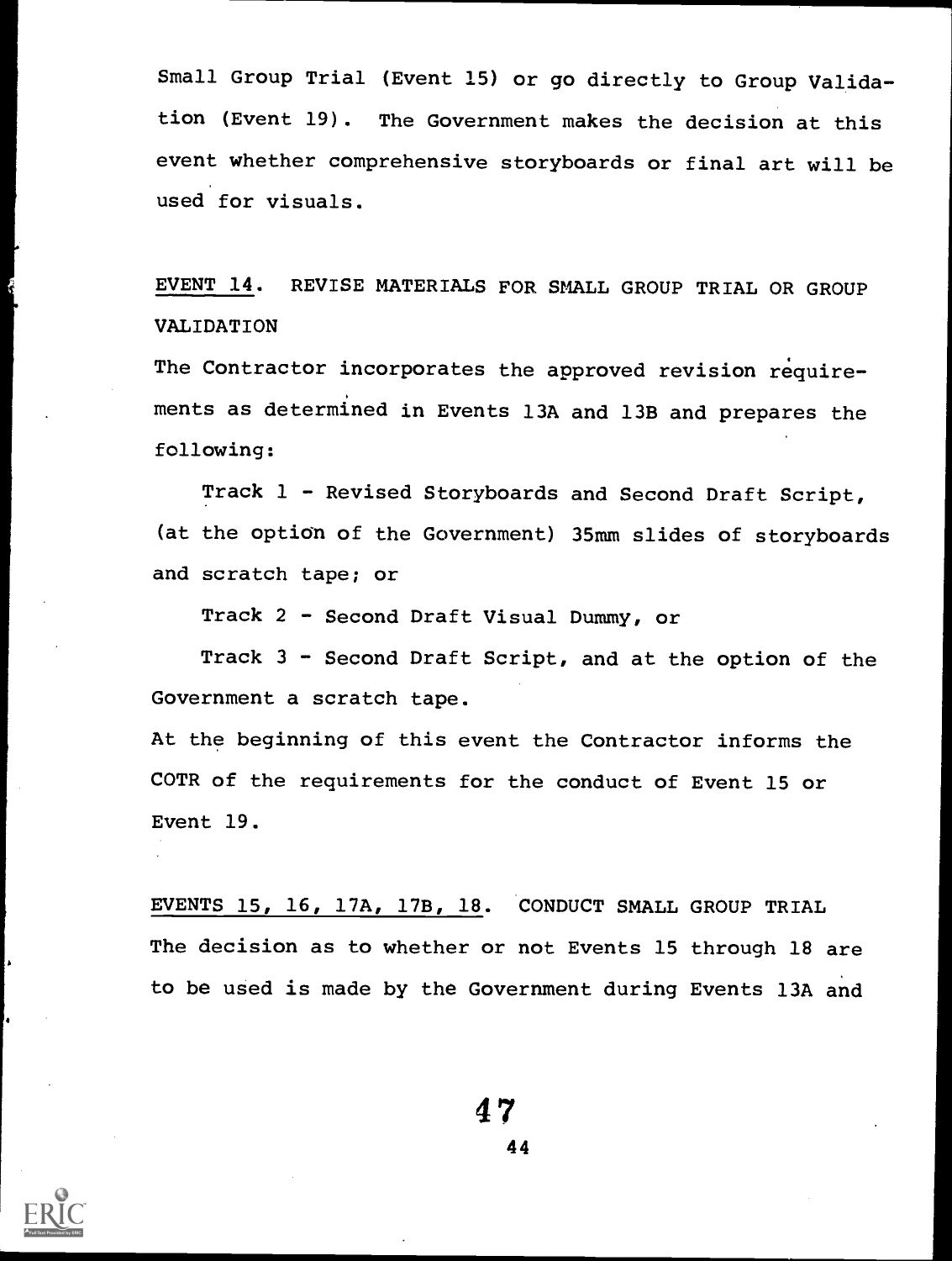B. The conduct of Events 15 through 18 are similar to Events 11 through 14 except that 6 to 8 students participate in the Small Group Trial. During the conduct of Events 15, 16, and 17A and B, Government participation is the same as it was for Events 11, 12, and 13A, B. The Contractor has the same performance parameters and responsibilities in conducting the Small Group Trial as in the Individual Trial.

## EVENT 19. CONDUCT GROUP VALIDATION

The Group validations (all tracks) are conducted by the Contractor with 10 to 30 students. The actual number of students is determined by the Government. The Government monitors the conduct of the Group Validation and verifies that approved procedures were followed. The Government and Contractor's responsibilities for the conduct of this event are the same as those specified in Event 11.

## EVENT 20. OBSERVE PERFORMANCE TEST

For explanation see Event 12.

# EVENT 21A & B. DETERMINE REVISION REQUIREMENTS The Contractor, after completion of Events 19 and 20, finalizes all revision requirements. Revisions are speci-

48

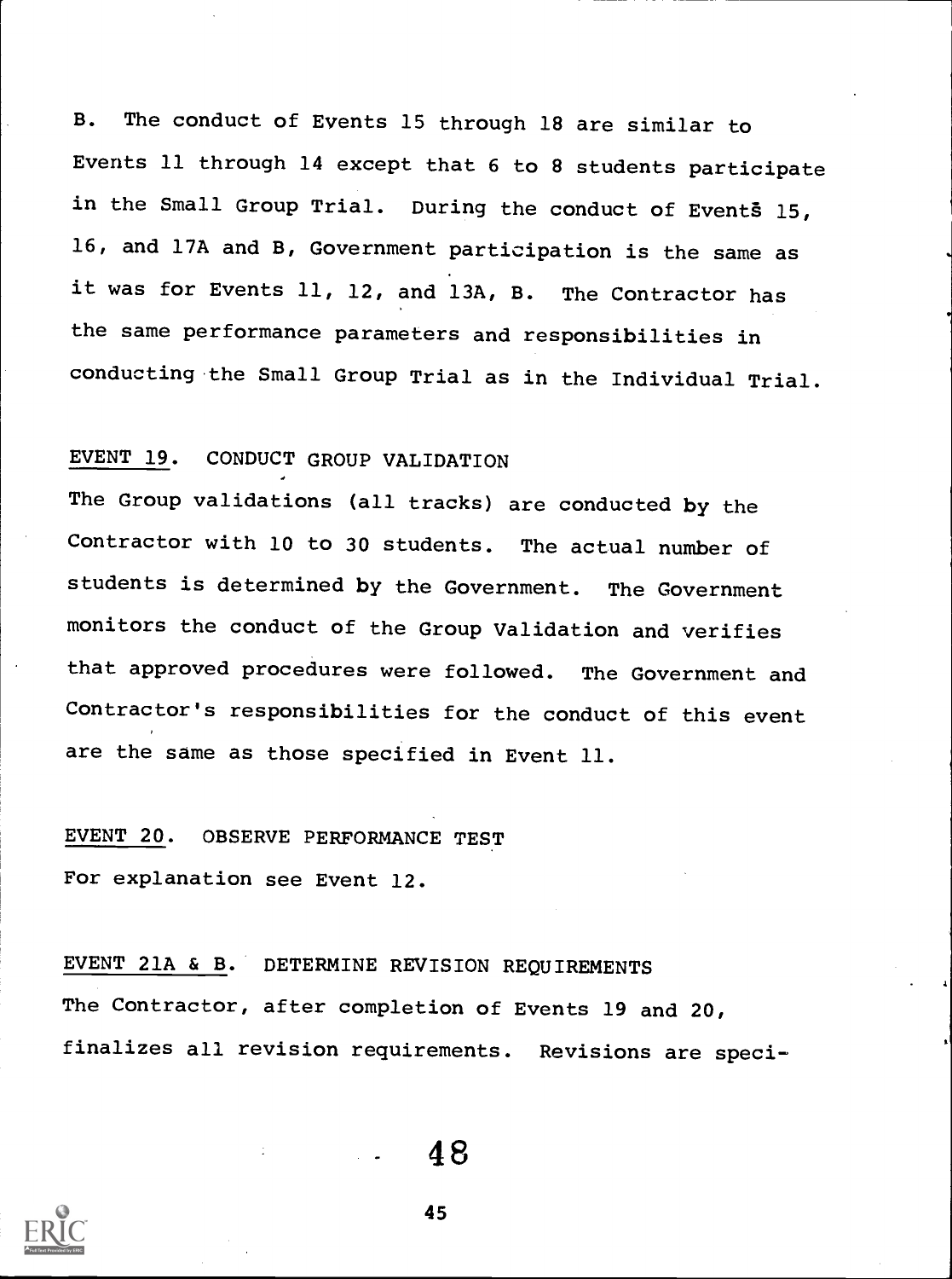fied by the Contractor by annotation of the Revised Draft Materials and by separate documents keyed to the script, storyboards, visual dummy etc. Since it is possible that instructional revision may be required, the Contractor's personnel remain at the trial site until an agreement can be reached by the Contractor and the Government on the specific requirements for revisions, changes and/or corrections to the instructional material following completion of the validation and performance testing.

## EVENT 22. PREPARE FINAL DRAFT MATERIALS

The Contractor, following Event 21A and B, incorporates all finalized, approved revision requirements into the instructional materials for submission to the Government as a Final Draft Script and Storyboards (Track 1) or a Final Draft Visual Dummy (Track 2) or a Final Draft Script and Scratch Tape (Track 3). During the accomplishment of this event the Contractor coordinates with the COTR the date and time for the conduct of the next event.

EVENTS 23A & B. CONTRACTOR AND GOVERNMENT FINAL DRAFT REVIEW

The Contractor and Government personnel attend a final

49

46.

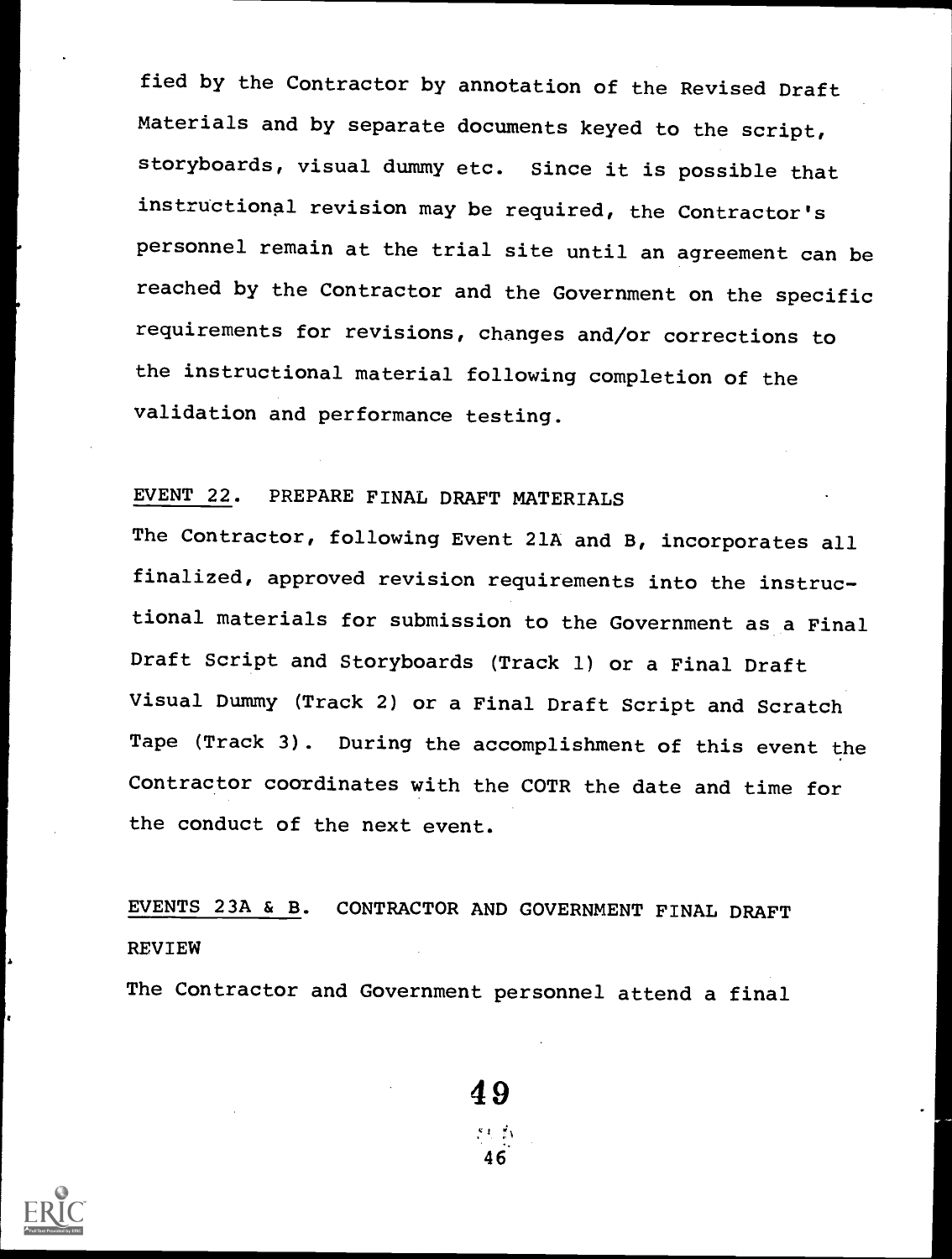draft review with appropriate personnel present at the school responsible for the instruction. This meeting is to review materials and insure all final draft instructional materials are correct. This meeting results in directions explicit enough to preclude any misinterpretation or error from occuring in the production of the Master Materials (master tapes, final art, and camera-ready mechanicals). This review meeting represents a final date when all instructional materials are reviewed and finalized. At this event the Government provides the information for the kit labels and Student Instruction Sheet (SIS).

EVENT 24. PREPARE MASTER TRAINING KIT MATERIALS The Contractor using all approved Final Draft Materials provides Master Training Kit Materials to include as, a minimum:

Track 1 - Master art/photography, master narrated magnetic tape (pulsed), final script, shooting script; or

Track 2 - Master camera-ready mechanicals (includes printed text and/or test sheets, answer sheets, etc., as required), master art or retouched photos if not on mechanicals; or

Track 3 - Master narrated magnetic tape

Final Script.



50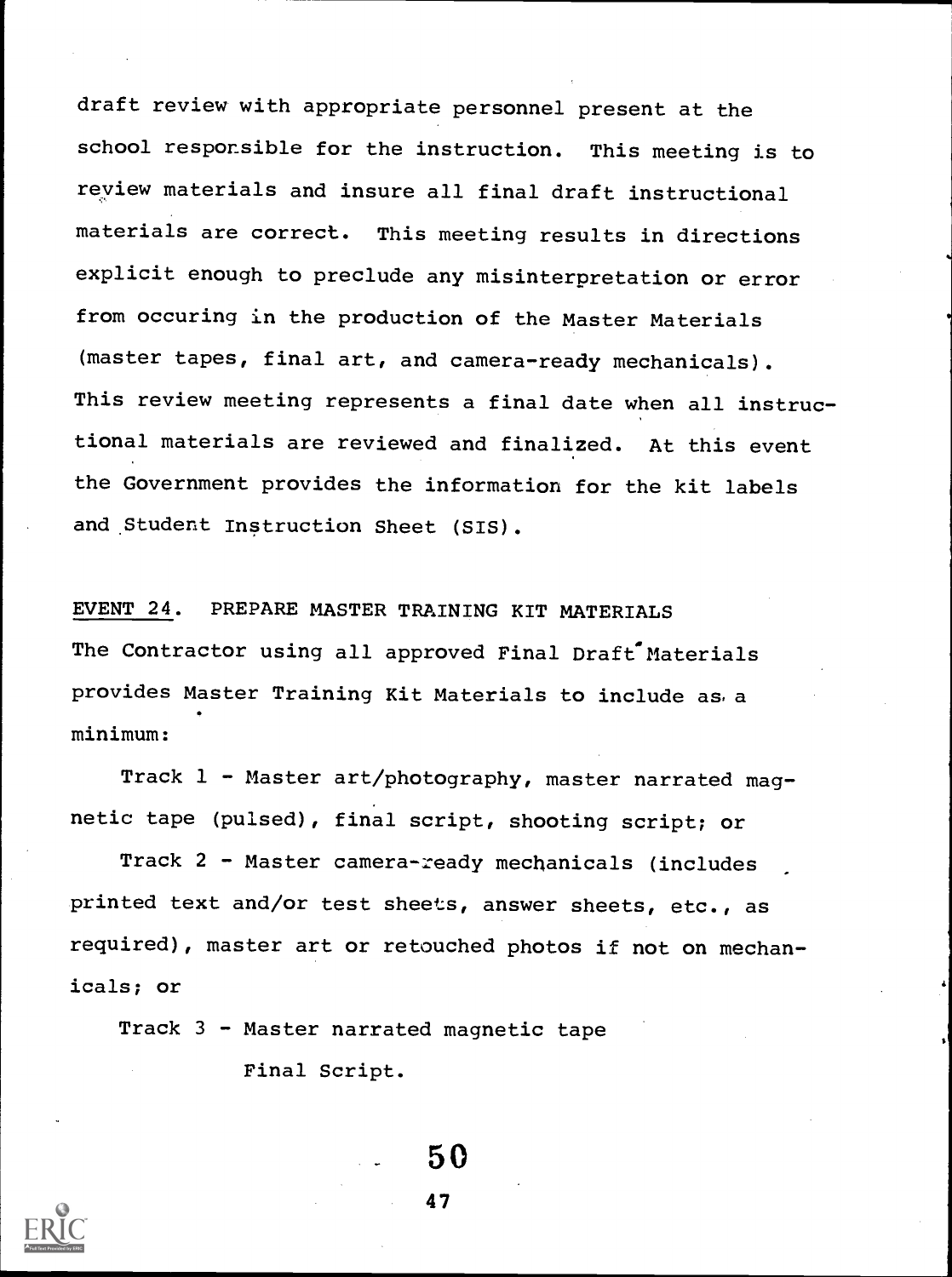During the conduct of this event the Contractor and the COTR select a date for the review and approval which takes place at the Contractor's facility (Event 25).

## EVENT 25. INSPECTION OF MASTER TRAINING KITS

At the Contractor's facility, the Project Engineer from the Naval Training and Equipment Center inspects Master Training Kits for quality, specification compliance, and compliance with approved Final Draft Materials. Following inspection, the Project Engineer accepts or rejects the Master Training Kits.

## EVENT 26. PREPARE PREPRODUCTION SAMPLES

The Contractor prepares (from the accepted Master Training Kits) a Super 8mm color corrected film loaded in a Technicolor Silent Super 8mm Magi cartridge and a copy of the pulsed master tape in an appropriate tape cassette (Track 1), and/or proof prints of master mechanicals (Track 2), and/or a duplicate of the master tape in an appropriate tape cassette (Track 3). Following preparation of these materials the Contractor prepares 4 copies of Track 1 and 3 along with the final approved script, and 3 copies of Track 2 to be delivered to appropriate facilities designated by the

51

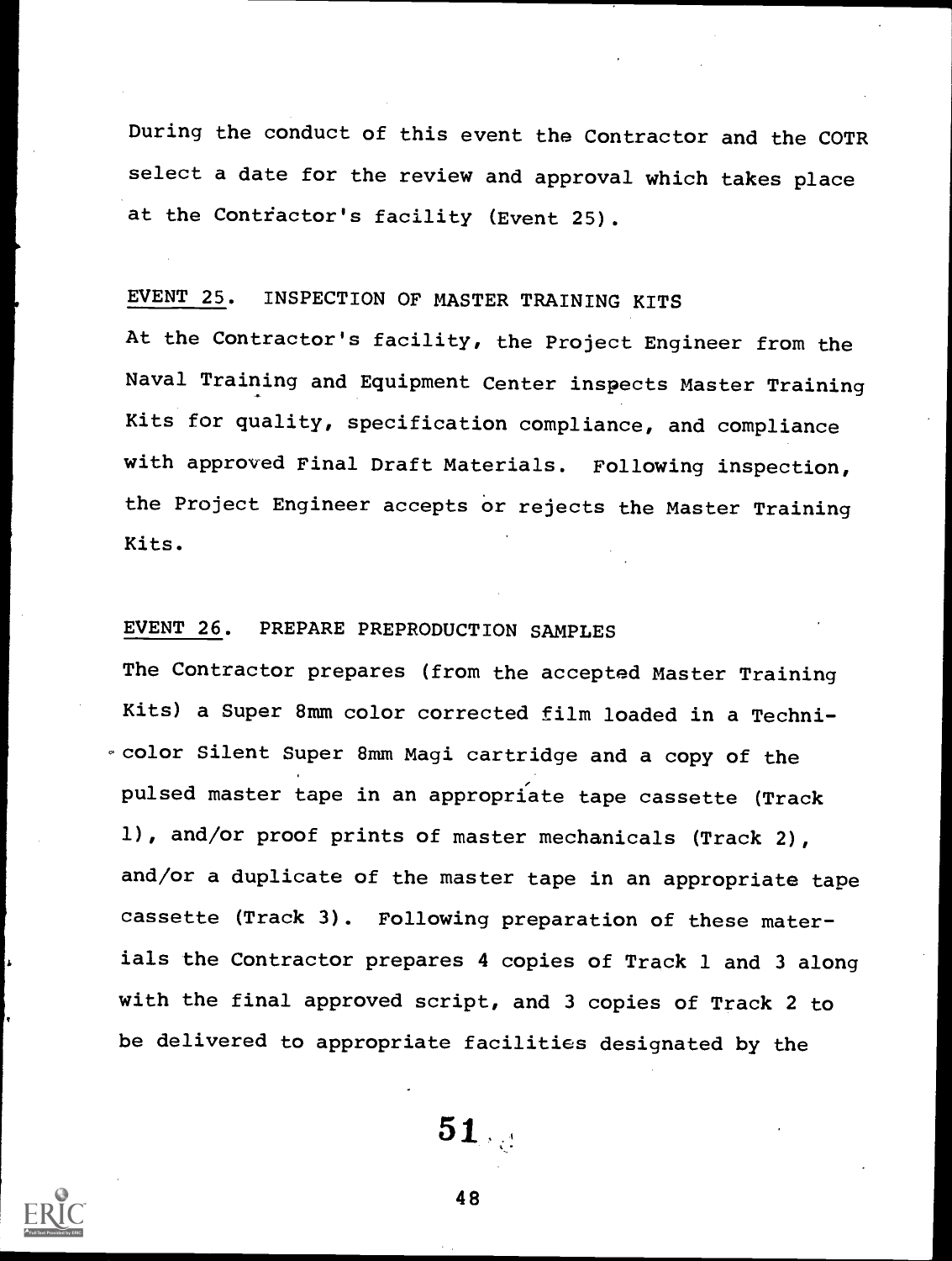Contracting Officer or a duly authorized representative. The Contractor has 8 working days to accomplish Event 26.

EVENT 27. GOVERNMENT INSPECTION OF PREPRODUCTION SAMPLES Upon receipt of the preproduction samples, prepared in the previous event, the appropriate school reviews them and sends their comments to the Project Engineer at the Naval Training Equipment Center,(NTEC) Orlando, Florida. The Project Engineer inspects the preproduction samples for compliance with applicable specifications and quality provisions of the contract. Upon completion of inspection the Project Engineer notifies the Contractor through the COTR of acceptance or rejection and, if any, corrective action to be taken. This is followed by a document to the Contractor for record purposes. If correction is necessary, the Contractor takes corrective action as directed and resubmits the necessary items. (NTEC retains original samples for comparison to resubmitted items when received). The Contractor has 8 working days to resubmit the corrected samples. If no further corrective action or submissions are necessary and the materials are approved, the Project Engineer informs the Contractor through the COTR of this approval and initiates an Engineering Acceptance Report (EAR) which is forwarded to the Contractor to verify approval. For all tracks,, the EAR

52 and  $\sim$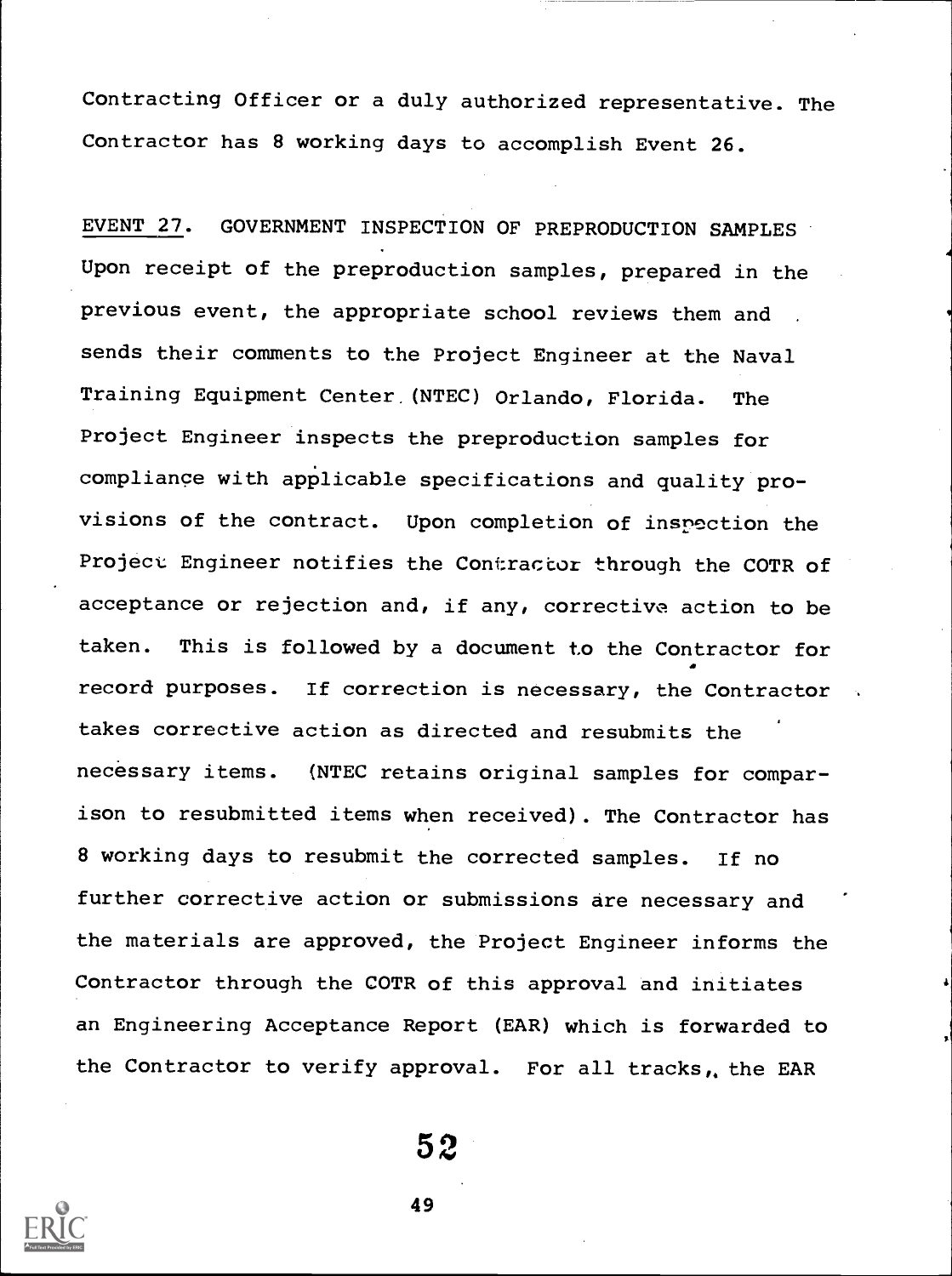sets forth a date of approval, shipment required, and destination. For Tracks 1 and 3 the EAR also specifies the quantities of kits required in mass reproduction. The Project Engineer labels the approved preproduction samples (Tracks 1 and/or Track 3) and returns them with the EAR. These samples are used by the Defense Contracts Administration Services (DCAS) Inspector during the conduct of Event 29.

#### EVENT 28. MASS REPRODUCTION

The Contractor, upon receipt of the approval in the previous event, packages and ships Track 2 Master Training Kits to the appropriate U. S. Army Service School. The Contractor includes printing instructions and annotated master mechanicals to facilitate and insure that printing production can be without error. The packaging and shipping of these kits is in consonance with applicable specifications. The Contractor, upon receipt of the approval in the previous event, begins mass reproduction of Track 1 and 3 Master Training Kits. The Contractor has 20 working days, to reproduce and deliver the required number of copies. Approximately 10 days prior to completion of the mass reproduction run the Contractor arranges with DCAS a date on which to conduct the inspection (Event 29).

53